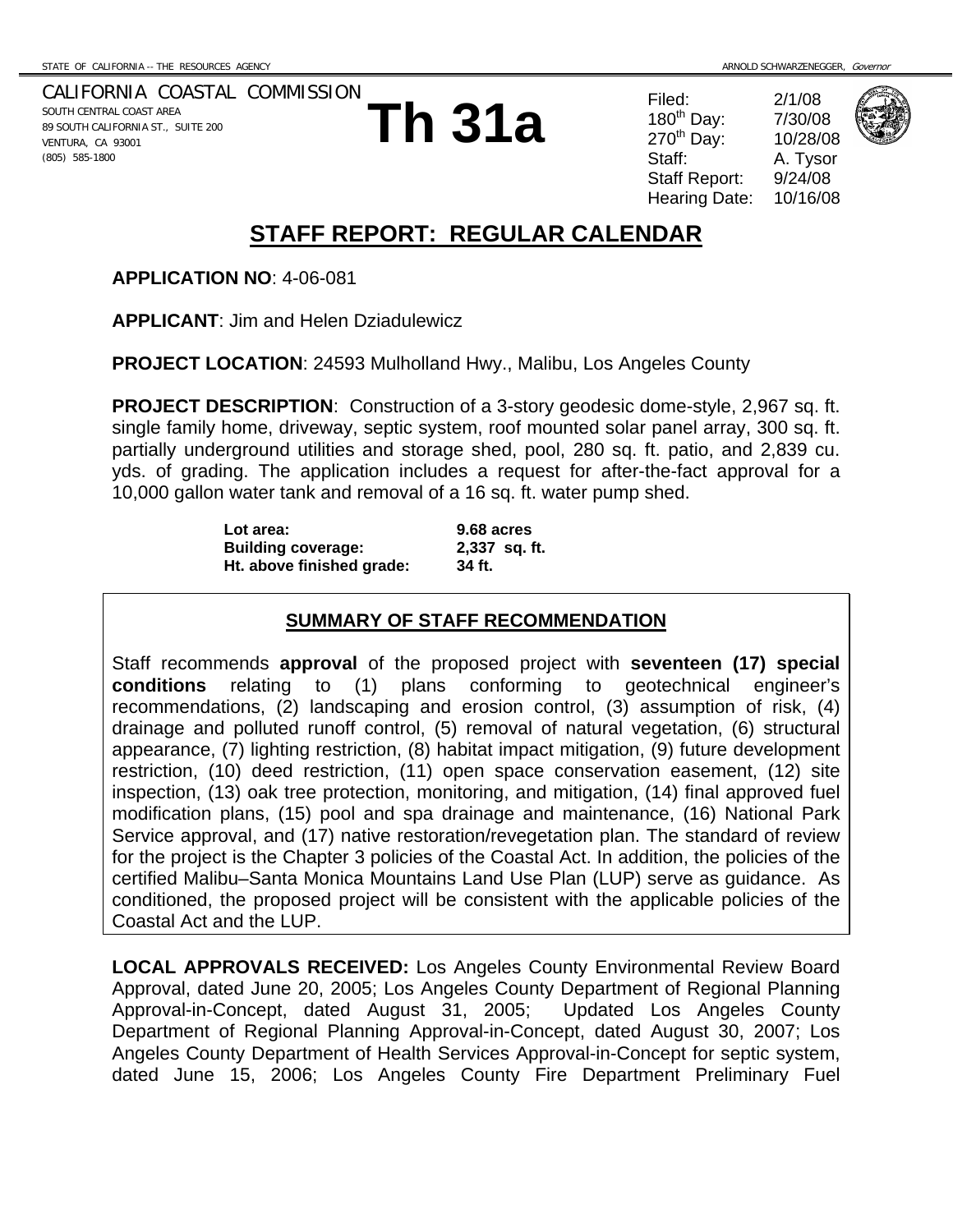Modification Plan Approval, dated February 22, 2005; Los Angeles County Fire Department Access Approval-in-concept, dated April 5, 2007.

**SUBSTANTIVE FILE DOCUMENTS**: "General Habitat Assessment" for 34593 Mulholland Highway prepared by Ecological Sciences, Inc., dated March 2007; "Botanical Resources Survey" for 34593 Mulholland Highway, prepared by Ecological Sciences, Inc. dated June 2007; "Geologic and Geotechnical Engineering Investigation" for proposed single-family residence 34593 Mulholland Highway, prepared by GSC GeoSoils Consultants, Inc., dated October 18, 2005.

# **I. Approval with Conditions**

# **A. STAFF RECOMMENDATION**

# **MOTION:** *I move that the Commission approve Coastal Development Permit No 4-06-081 pursuant to the staff recommendation.*

# **STAFF RECOMMENDATION OF APPROVAL:**

Staff recommends a **YES** vote. Passage of this motion will result in approval of the permit as conditioned and adoption of the following resolution and findings. The motion passes only by affirmative vote of a majority of the Commissioners present.

# **RESOLUTION TO APPROVE THE PERMIT:**

The Commission hereby approves a coastal development permit for the proposed development and adopts the findings set forth below on grounds that the development as conditioned will be in conformity with the policies of Chapter 3 of the Coastal Act and will not prejudice the ability of the local government having jurisdiction over the area to prepare a Local Coastal Program conforming to the provisions of Chapter 3. Approval of the permit complies with the California Environmental Quality Act because either 1) feasible mitigation measures and/or alternatives have been incorporated to substantially lessen any significant adverse effects of the development on the environment, or 2) there are no further feasible mitigation measures or alternatives that would substantially lessen any significant adverse impacts of the development on the environment.

# **II. Standard Conditions**

**1. Notice of Receipt and Acknowledgment.** The permit is not valid and development shall not commence until a copy of the permit, signed by the permittee or authorized agent, acknowledging receipt of the permit and acceptance of the terms and conditions, is returned to the Commission office.

**2. Expiration.** If development has not commenced, the permit will expire two years from the date on which the Commission voted on the application. Development shall be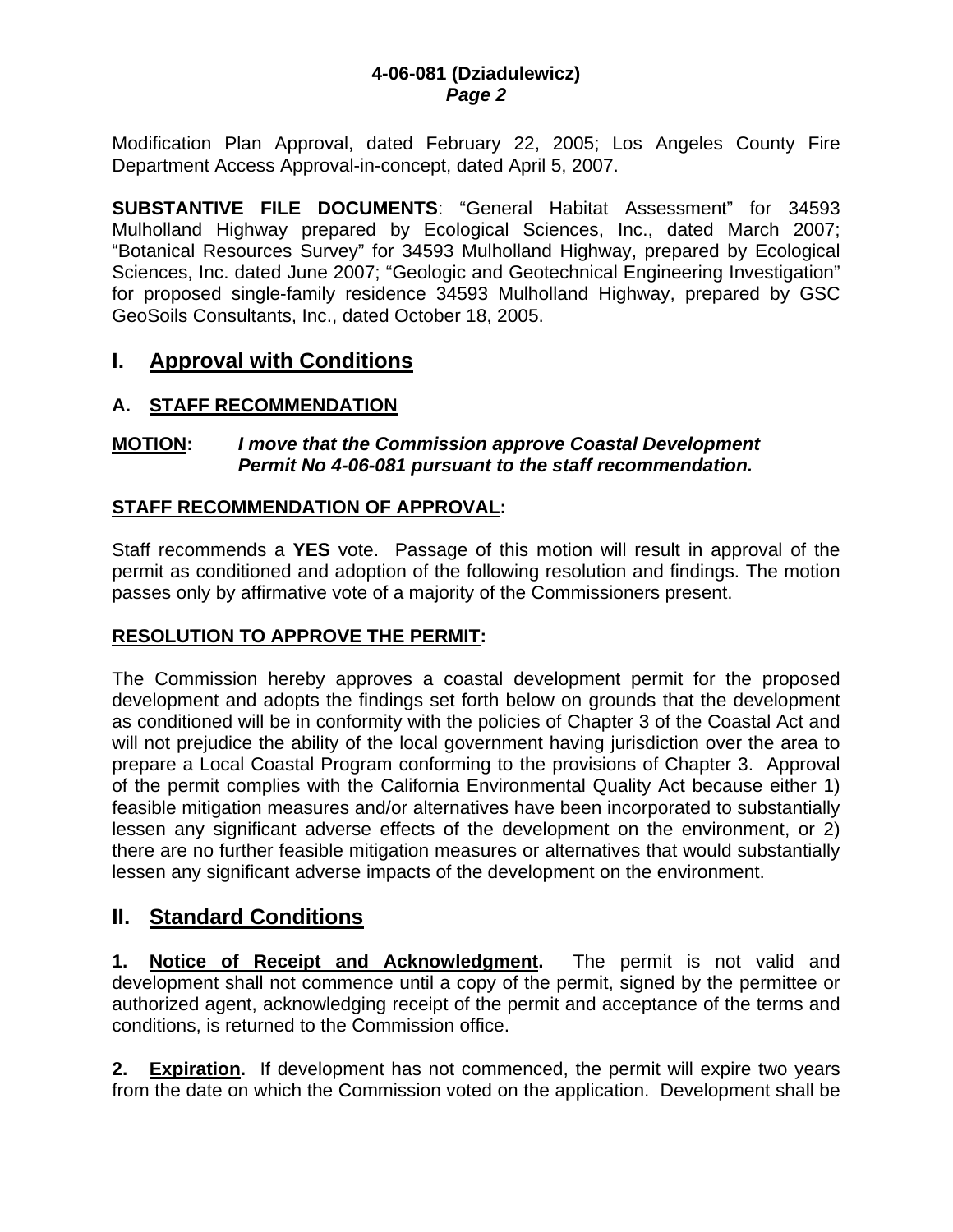pursued in a diligent manner and completed in a reasonable period of time. Application for extension of the permit must be made prior to the expiration date.

**3. Interpretation.** Any questions of intent or interpretation of any condition will be resolved by the Executive Director or the Commission.

**4. Assignment.** The permit may be assigned to any qualified person, provided assignee files with the Commission an affidavit accepting all terms and conditions of the permit.

**5. Terms and Conditions Run with the Land.** These terms and conditions shall be perpetual, and it is the intention of the Commission and the permittee to bind all future owners and possessors of the subject property to the terms and conditions.

# **III. Special Conditions**

# **1. Plans Conforming to Geotechnical Engineer's Recommendations**

By acceptance of this permit, the applicant agrees to comply with the recommendations contained in the reports prepared for the site, including the "Geologic and Geotechnical Engineering Investigation" for proposed single-family residence 34593 Mulholland Highway, prepared by GSC GeoSoils Consultants, Inc., dated October 18, 2005. These recommendations shall be incorporated into all final design and construction plans, including recommendations concerning grading, foundation, retaining walls, sewage disposal, and drainage.

The final plans approved by the consultants shall be in substantial conformance with the plans approved by the Commission relative to construction, grading, and drainage. Any substantial changes in the proposed development approved by the Commission that may be required by the consultant shall require amendment(s) to the permit(s) or new Coastal Development Permit(s).

# **2. Landscaping and Erosion Control Plans**

**Prior to issuance of a coastal development permit**, the applicant shall submit final landscaping and erosion control plans, prepared by a licensed landscape architect or a qualified resource specialist, for review and approval by the Executive Director. The plans shall incorporate the criteria set forth below. All development shall conform to the approved landscaping and erosion control plans:

# **A) Landscaping Plan**

1) All graded & disturbed areas on the subject site shall be planted and maintained for erosion control purposes within (60) days of receipt of the certificate of occupancy for the residence. To minimize the need for irrigation all landscaping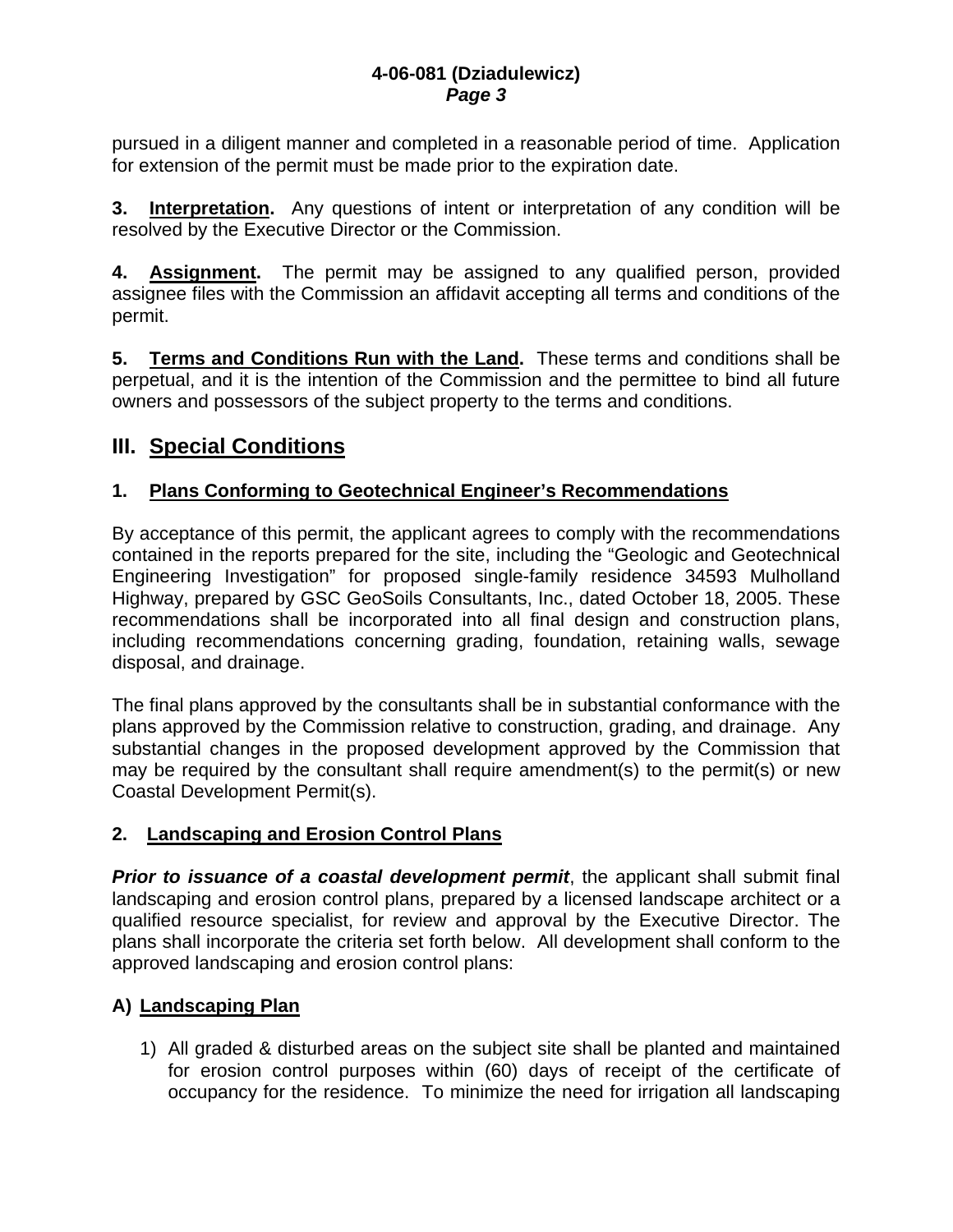shall consist primarily of native/drought resistant plants, as listed by the California Native Plant Society, Santa Monica Mountains Chapter, in their document entitled Recommended List of Native Plants for Landscaping in the Santa Monica Mountains, updated August 2007. All native plant species shall be of local genetic stock. No plant species listed as problematic and/or invasive by the California Native Plant Society, the California Invasive Plant Council, or by the State of California shall be employed or allowed to naturalize or persist on the site. No plant species listed as a 'noxious weed' by the State of California or the U.S. Federal Government shall be utilized or maintained within the property.

- 2) All cut and fill slopes shall be stabilized with planting at the completion of final grading. Planting shall be primarily of native plant species indigenous to the Santa Monica Mountains using accepted planting procedures, consistent with fire safety requirements. All native plant species shall be of local genetic stock. Such planting shall be adequate to provide 90 percent coverage within two (2) years, and this requirement shall apply to all disturbed soils.
- 3) Plantings will be maintained in good growing condition throughout the life of the project and, whenever necessary, shall be replaced with new plant materials to ensure continued compliance with applicable landscape requirements.
- 4) Vegetation within 20 feet of the proposed house may be removed to mineral earth. Vegetation within a 200-foot radius of the main structure may be selectively thinned in order to reduce fire hazard. However, such thinning shall only occur in accordance with the approved final approved fuel modification plan. Irrigated lawn, turf and ground cover planted within the first twenty foot radius of the proposed house shall be selected from the most drought tolerant species or subspecies, or varieties suited to the Mediterranean climate of the Santa Monica Mountains.
- 5) Rodenticides containing any anticoagulant compounds (including, but not limited to, Warfarin, Brodifacoum, Bromadiolone or Diphacinone) shall not be used.
- 6) Fencing of the entire property is prohibited. Fencing shall extend no further than Zone B shown on the final approved fuel modification plan . The fencing type and location shall be illustrated on the landscape plan. Fencing shall also be subject to the color requirements outlined in Special Condition Six (6) below.

The Permittee shall undertake development in accordance with the final approved plan. Any proposed changes to the approved final plan shall be reported to the Executive Director. No changes to the approved final plan shall occur without a Coastal Commission - approved amendment to the coastal development permit, unless the Executive Director determines that no amendment is required.

# **B) Interim Erosion Control Plan**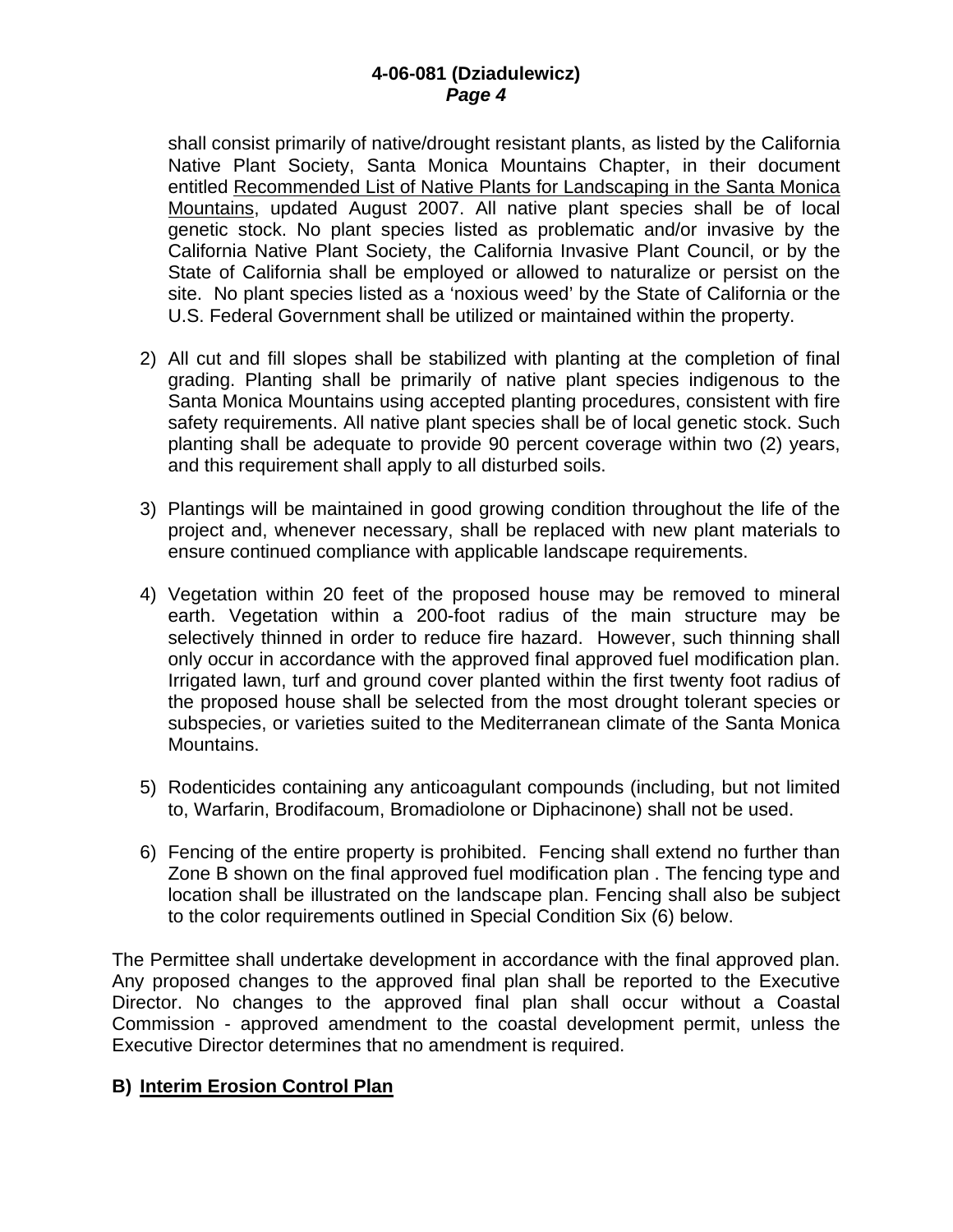- 1) The plan shall delineate the areas to be disturbed by grading or construction activities and shall include any temporary access roads, staging areas and stockpile areas. The natural areas on the site shall be clearly delineated on the project site with fencing or survey flags.
- 2) The plan shall specify that grading shall take place only during the dry season (April 1 – October 31). This period may be extended for a limited period of time if the situation warrants such a limited extension, if approved by the Executive Director. The applicants shall install or construct temporary sediment basins (including debris basins, desilting basins, or silt traps), temporary drains and swales, sand bag barriers, silt fencing, and shall stabilize any stockpiled fill with geofabric covers or other appropriate cover, install geotextiles or mats on all cut or fill slopes, and close and stabilize open trenches as soon as possible. These erosion control measures shall be required on the project site prior to or concurrent with the initial grading operations and maintained throughout the development process to minimize erosion and sediment from runoff waters during construction. All sediment should be retained on-site, unless removed to an appropriate, approved dumping location either outside of the coastal zone or within the coastal zone to a site permitted to receive fill.
- 3) The plan shall also include temporary erosion control measures should grading or site preparation cease for a period of more than 30 days, including but not limited to: stabilization of all stockpiled fill, access roads, disturbed soils and cut and fill slopes with geotextiles and/or mats, sand bag barriers, silt fencing; temporary drains and swales and sediment basins. The plans shall also specify that all disturbed areas shall be seeded with native grass species and include the technical specifications for seeding the disturbed areas. These temporary erosion control measures shall be monitored and maintained until grading or construction operations resume.

# **C) Monitoring**

- (1) Five years from the date of the receipt of the Certificate of Occupancy for the residence the applicants shall submit for the review and approval of the Executive Director, a landscape monitoring report, prepared by a licensed Landscape Architect or qualified Resource Specialist, that certifies whether the on-site landscaping is in conformance with the landscape plan approved pursuant to this Special Condition. The monitoring report shall include photographic documentation of plant species and plant coverage.
- (2) If the landscape monitoring report indicates the landscaping is not in conformance with or has failed to meet the performance standards specified in the landscaping plan approved pursuant to this permit, the applicants, or successors in interest, shall submit a revised or supplemental landscape plan for the review and approval of the Executive Director. The revised landscaping plan must be prepared by a licensed Landscape Architect or a qualified Resource Specialist and shall specify measures to remediate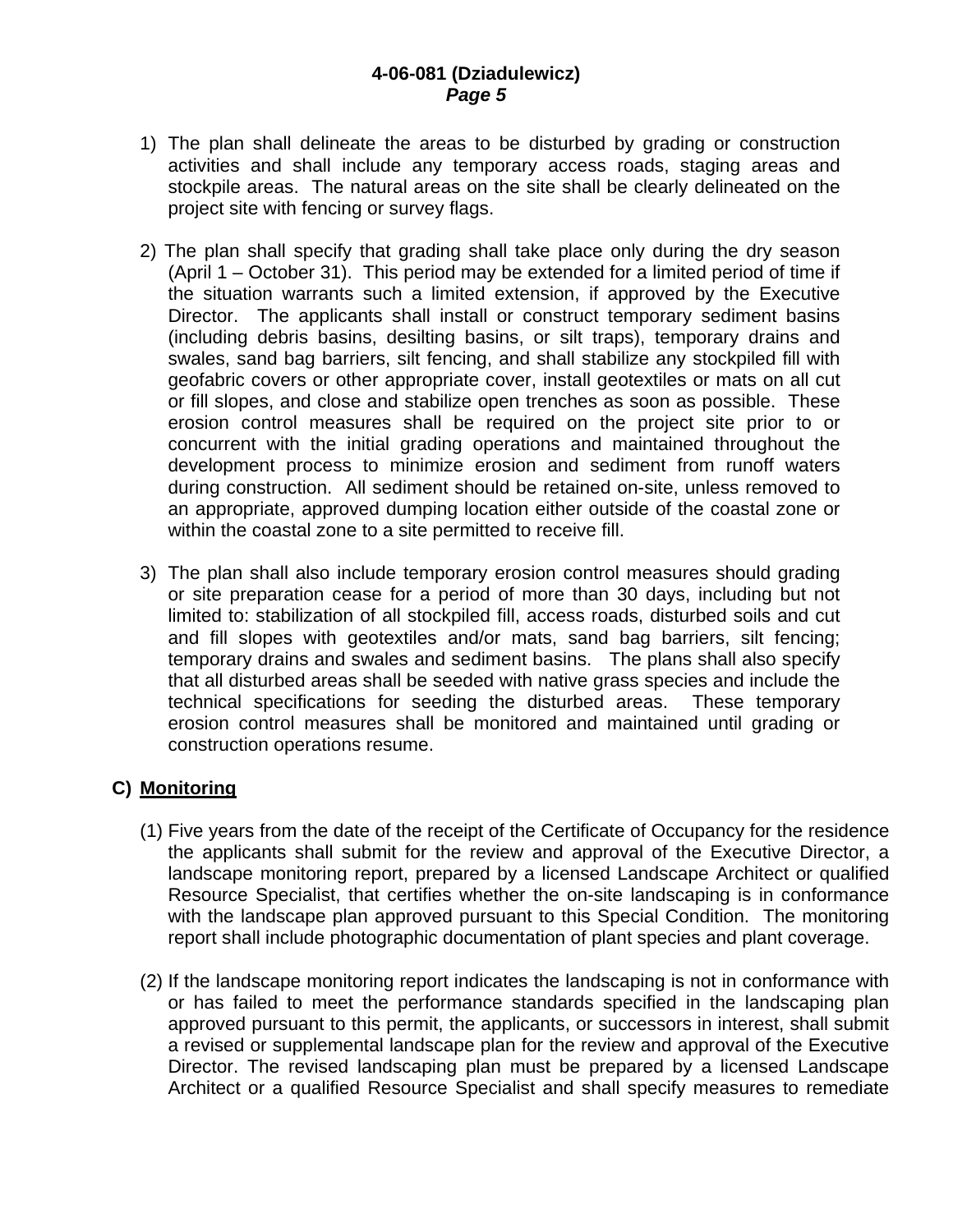those portions of the original plan that have failed or are not in conformance with the original approved plan.

# **3. Assumption of Risk, Waiver of Liability and Indemnity**

By acceptance of this permit, the applicant acknowledges and agrees (i) that the site may be subject to hazards from wildfire; (ii) to assume the risks to the applicant and the property that is the subject of this permit of injury and damage from such hazards in connection with this permitted development; (iii) to unconditionally waive any claim of damage or liability against the Commission, its officers, agents, and employees for injury or damage from such hazards; and (iv) to indemnify and hold harmless the Commission, its officers, agents, and employees with respect to the Commission's approval of the project against any and all liability, claims, demands, damages, costs (including costs and fees incurred in defense of such claims), expenses, and amounts paid in settlement arising from any injury or damage due to such hazards.

# **4. Drainage and Polluted Runoff Control Plan**

- **A.** *Prior to issuance of the coastal development permit*, the applicant shall submit for the review and approval of the Executive Director, final drainage and runoff control plans, including supporting calculations. The plan shall be prepared by a licensed engineer and shall incorporate structural and non-structural Best Management Practices (BMPs) designed to control the volume, velocity and pollutant load of stormwater leaving the developed site. The plan shall be reviewed and approved by the consulting engineering geologist to ensure the plan is in conformance with geologist's recommendations. In addition to the specifications above, the plan shall be in substantial conformance with the following requirements:
	- (a) Selected BMPs (or suites of BMPs) shall be designed to treat, infiltrate or filter the amount of stormwater runoff produced by all storms up to and including the 85<sup>th</sup> percentile, 24-hour runoff event for volume-based BMPs, and/or the 85th percentile, 1-hour runoff event, with an appropriate safety factor (i.e., 2 or greater), for flow-based BMPs.
	- (b) Runoff shall be conveyed off site in a non-erosive manner.
	- (c) Energy dissipating measures shall be installed at the terminus of outflow drains.
	- (d) The plan shall include provisions for maintaining the drainage system, including structural BMPs, in a functional condition throughout the life of the approved development. Such maintenance shall include the following: (1) BMPs shall be inspected, cleaned and repaired when necessary prior to the onset of the storm season, no later than September  $30<sup>th</sup>$  each year and (2) should any of the project's surface or subsurface drainage/filtration structures or other BMPs fail or result in increased erosion, the applicant/landowner or successor-in-interest shall be responsible for any necessary repairs to the drainage/filtration system or BMPs and restoration of the eroded area. Should repairs or restoration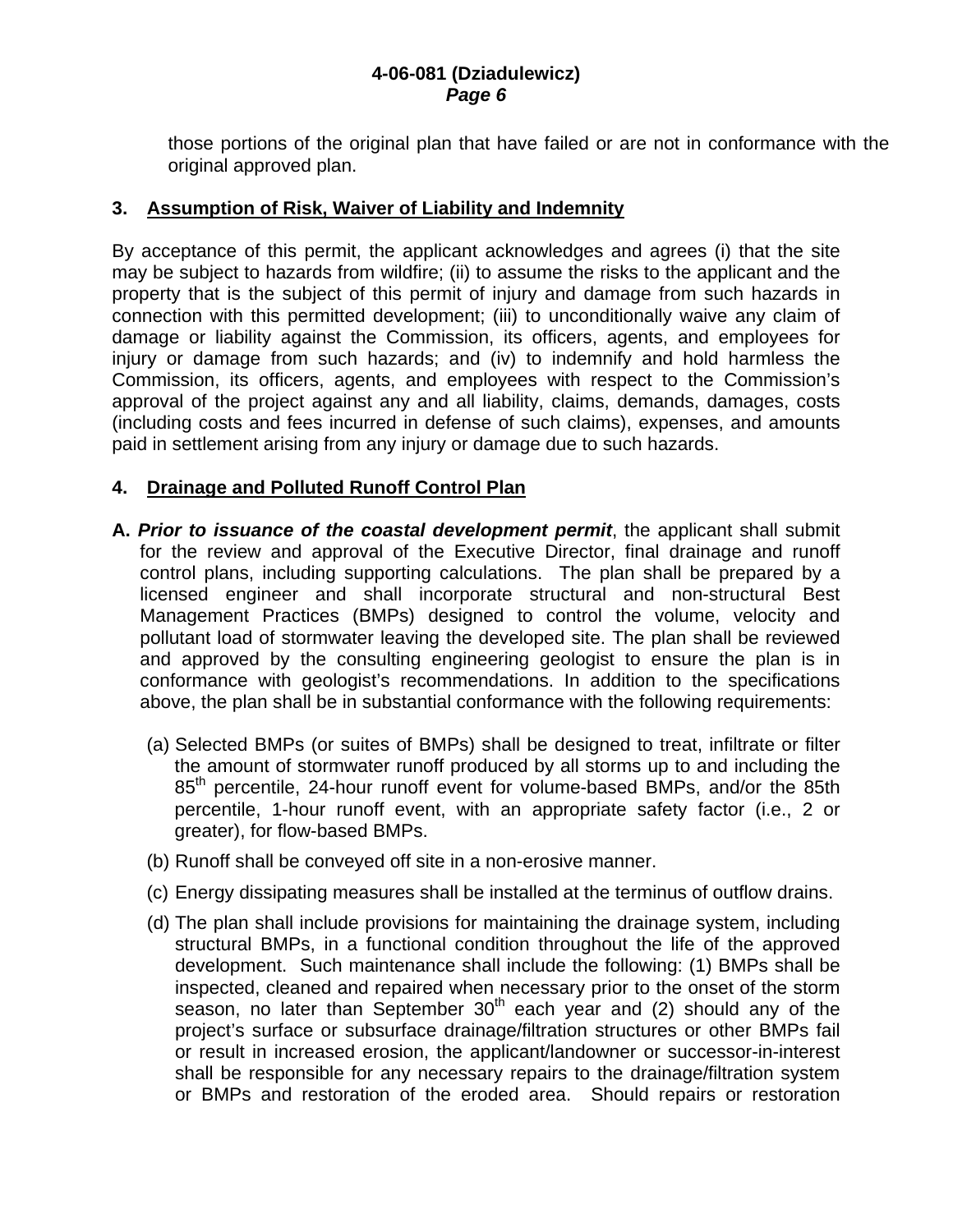become necessary, prior to the commencement of such repair or restoration work, the applicants shall submit a repair and restoration plan to the Executive Director to determine if an amendment or new coastal development permit is required to authorize such work.

**B.** The permittee shall undertake development in accordance with the approved final plans. Any proposed changes to the approved final plans shall be reported to the Executive Director. No changes to the approved final plans shall occur without a Commission amendment to this coastal development permit unless the Executive Director determines that no amendment is legally required.

# **5. Removal of Natural Vegetation**

Removal of natural vegetation for the purpose of fuel modification within the 100 foot zone surrounding the proposed structure(s) shall not commence until the local government has issued a building or grading permit for the development approved pursuant to this permit. Vegetation thinning within the 100-200 foot fuel modification zone shall not occur until commencement of construction of the structure(s) approved pursuant to this permit.

# **6. Structural Appearance**

**Prior to the issuance of the coastal development permit**, the applicant shall submit for the review and approval of the Executive Director, a color palette and material specifications for the outer surface of all structures authorized by the approval of Coastal Development Permit No. 4-06-081. The palette samples shall be presented in a format not to exceed  $8\frac{1}{2}$ " x 11" x  $\frac{1}{2}$ " in size. The palette shall include the colors proposed for the roofs, trims, exterior surfaces, driveways, retaining walls, and other structures authorized by this permit. Acceptable colors shall be limited to colors compatible with the surrounding environment (earth tones) including shades of green, brown and gray with no white or light shades and no bright tones. All windows shall be comprised of non-glare glass. All building surfaces, including siding and roofing, shall consist of non-glare and non-reflective materials.

The approved structures shall be colored and constructed with only the colors and window materials authorized pursuant to this special condition. Alternative colors or materials for future repainting or resurfacing or new windows may only be applied to the structures authorized by Coastal Development Permit No. 4-06-081 if such changes are specifically authorized by the Executive Director as complying with this special condition.

# **7. Lighting Restriction**

A. The only outdoor night lighting allowed on the subject parcel is limited to the following: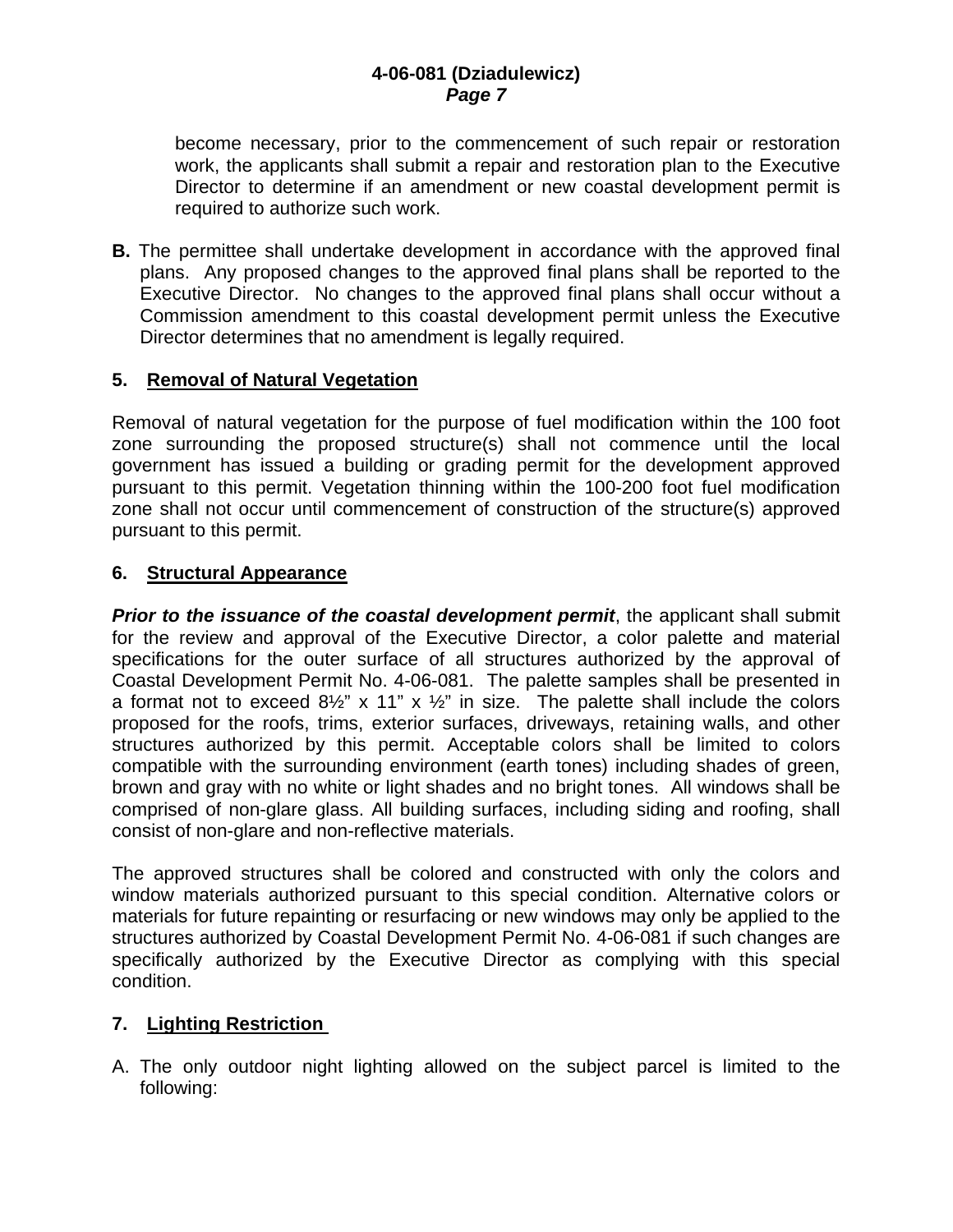- 1. The minimum necessary to light walkways used for entry and exit to the structures, including parking areas on the site. This lighting shall be limited to fixtures that do not exceed two feet in height above finished grade, are directed downward and generate the same or less lumens equivalent to those generated by a 60 watt incandescent bulb, unless a greater number of lumens is authorized by the Executive Director.
- 2. Security lighting attached to the residence shall be controlled by motion detectors and is limited to same or less lumens equivalent to those generated by a 60 watt incandescent bulb.
- 3. The minimum necessary to light the entry area to the driveway with the same or less lumens equivalent to those generated by a 60 watt incandescent bulb.
- B. No lighting around the perimeter of the site and no lighting for aesthetic purposes is allowed.

# **8. Habitat Impact Mitigation**

*Prior to issuance of the coastal development permit,* the applicant shall submit, for the review and approval of the Executive Director, a map delineating all areas of chaparral habitat (ESHA) that will be disturbed by the proposed development, including fuel modification on the project site and brush clearance requirements on adjacent property. The chaparral ESHA areas on the site and adjacent property shall be delineated on a detailed map, to scale, illustrating the subject parcel boundaries and, if the fuel modification/brush clearance zones extend onto adjacent property, adjacent parcel boundaries. The delineation map shall indicate the total acreage for all chaparral ESHA, both on and offsite that will be impacted by the proposed development, including the fuel modification/brush clearance areas. The location and acreage of on-site fuel modification shall be based on the Final Fuel Modification Plans required by Special Condition Fourteen (14). A 200-foot clearance zone from the proposed structures shall be used to determine the extent of off-site brush clearance for fire protection purposes. The delineation shall be prepared by a qualified resource specialist or biologist familiar with the ecology of the Santa Monica Mountains.

Mitigation pursuant to this special condition shall be provided for impacts to the chaparral ESHA on the subject lot from the proposed development and fuel modification/brush clearance requirements by one of the three following habitat mitigation methods:

# **A. Habitat Restoration**

1) Habitat Restoration Plan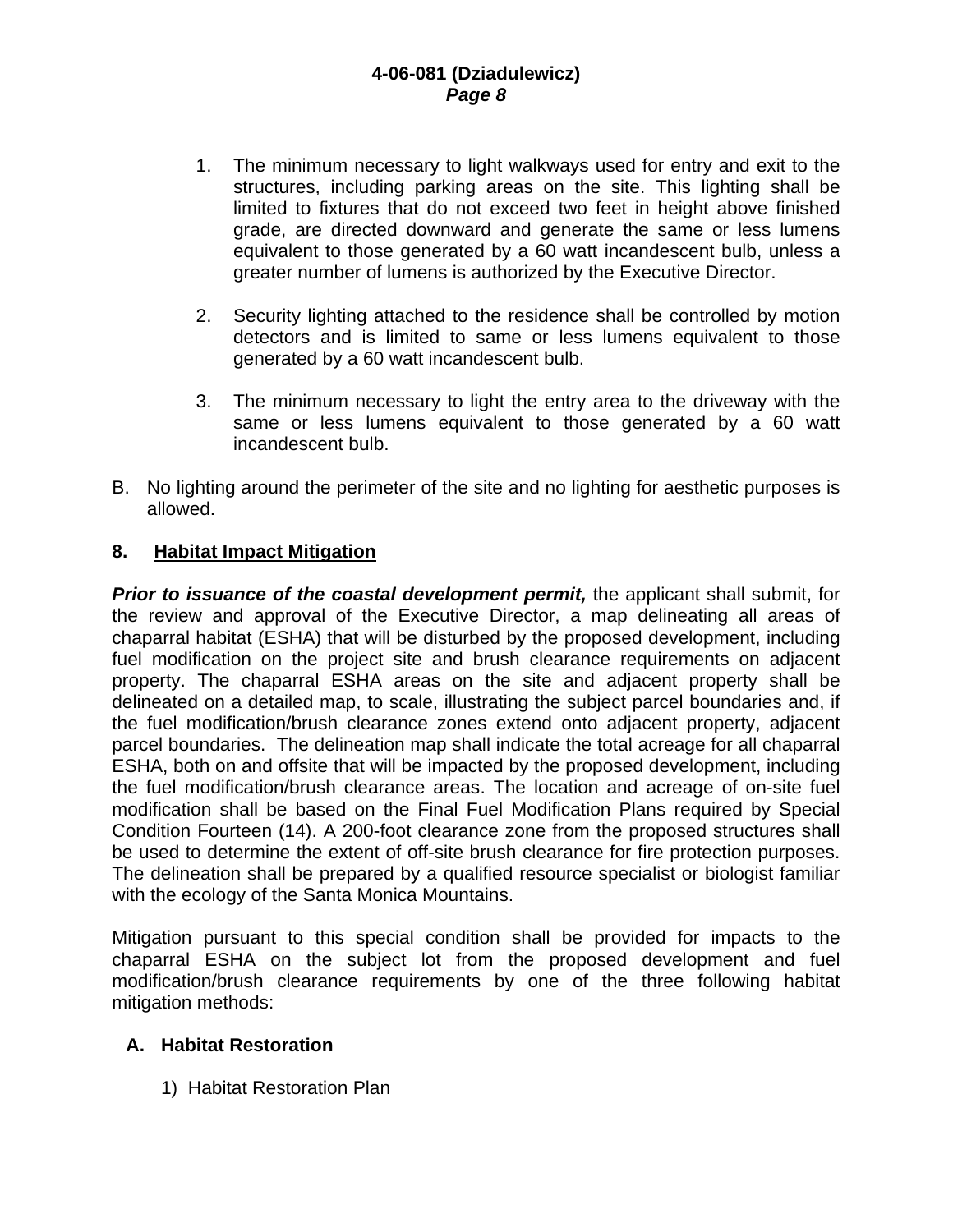Prior to the issuance of the coastal development permit, the applicant shall submit a habitat restoration plan, for the review and approval of the Executive Director, for an area of degraded chaparral habitat equivalent to the area of chaparral ESHA impacted by the proposed development and fuel modification/brush clearance area. The habitat restoration area may either be onsite or offsite within the coastal zone either in the City of Malibu or elsewhere in the Santa Monica Mountains. The habitat restoration area shall be delineated on a detailed site plan, to scale, that illustrates the parcel boundaries and topographic contours of the site. The habitat restoration plan shall be prepared by a qualified resource specialist or biologist familiar with the ecology of the Santa Monica Mountains and shall be designed to restore the area in question for habitat function, species diversity and vegetation cover. The restoration plan shall include a statement of goals and performance standards, revegetation and restoration methodology, and maintenance and monitoring provisions. If the restoration site is offsite, the applicants shall submit written evidence to the Executive Director that the property owner has irrevocably agreed to allow the restoration work, maintenance and monitoring required by this condition and not to disturb any native vegetation in the restoration area.

The applicant shall submit, on an annual basis for five years, a written report, for the review and approval of the Executive Director, prepared by a qualified resource specialist, evaluating compliance with the performance standards outlined in the restoration plan and describing the revegetation, maintenance and monitoring that was conducted during the prior year. The annual report shall include recommendations for mid-course corrective measures. At the end of the five-year period, a final detailed report shall be submitted for the review and approval of the Executive Director. If this report indicates that the restoration project has been, in part or in whole, unsuccessful, based on the approved goals and performance standards, the applicants shall submit a revised or supplemental restoration plan with maintenance and monitoring provisions, for the review and approval of the Executive Director, to compensate for those portions of the original restoration plan that were not successful. Should supplemental restoration be required, the applicants shall submit, on an annual basis for five years, a written report, for the review and approval of the Executive Director, prepared by a qualified resource specialist, evaluating the supplemental restoration areas. At the end of the five-year period, a final report shall be submitted evaluating whether the supplemental restoration plan has achieved compliance with the goals and performance standards for the restoration area. If the goals and performance standards are not met within 10 years, the applicants shall submit an application for an amendment to the coastal development permit for an alternative mitigation program and shall implement whatever alternative mitigation program the Commission approves, as approved.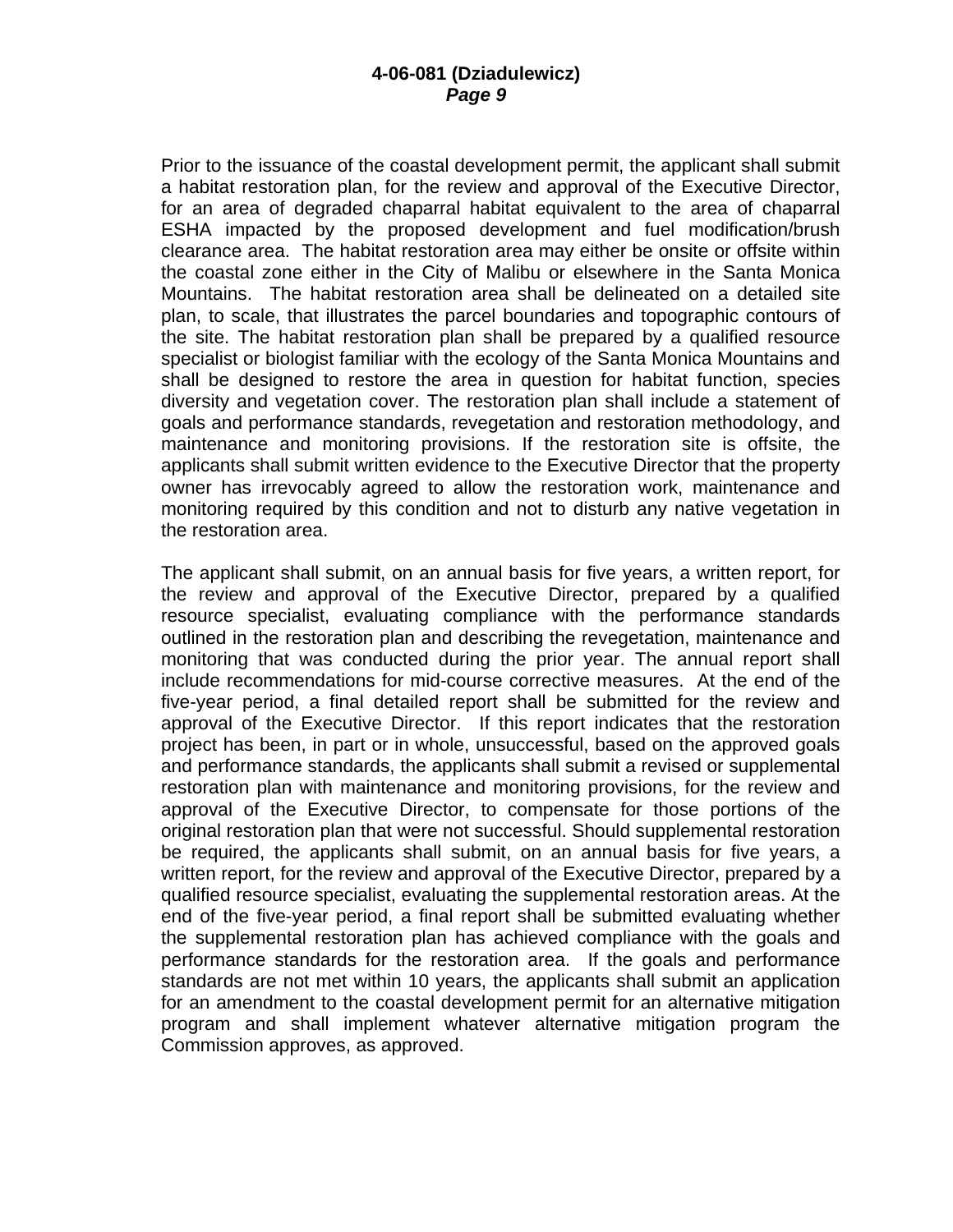The habitat restoration work approved in the restoration plan shall be carried out prior to occupancy of the residence.

2) Open Space Deed Restriction

No development, as defined in section 30106 of the Coastal Act, shall occur in the habitat restoration area, as shown on the habitat restoration site plan required pursuant to (A)(1) above.

Prior to the issuance of the coastal development permit, the applicant shall submit evidence that the applicants have executed and recorded a deed restriction (if the applicants are not the owners, then the applicants shall submit evidence that the owner has executed and recorded the deed restriction), in a form and content acceptable to the Executive Director, reflecting the above restriction on development and designating the habitat restoration area as open space. The deed restriction shall include a graphic depiction and narrative legal descriptions of both the parcel on which the restoration area lies and the open space area/habitat restoration area. The deed restriction shall run with the land, binding all successors and assigns, and shall be recorded free of prior liens that the Executive Director determines may affect the enforceability of the restriction. This deed restriction shall not be removed or changed without a Commission amendment to this coastal development permit.

3) Performance Bond

Prior to the issuance of the permit, the applicant shall post performance bonds to guarantee implementation of the restoration plan as follows: a) one equal to the value of the labor and materials; and b) one equal to the value of the maintenance and monitoring for a period of 5 years. Each performance bond shall be released upon satisfactory completion of items (a) and (b) above. If the applicants fail to either restore or maintain and monitor according to the approved plans, the Coastal Commission may collect the security and complete the work on the property.

# **B. Habitat Conservation**

Prior to the issuance of the coastal development permit, the applicants shall (or, if the applicants are not the owner of the habitat conservation site, then the owners of the habitat conservation site shall) execute and record an open space deed restriction in a form and content acceptable to the Executive Director, over the entirety of a legal parcel or parcels containing chaparral ESHA. The chaparral ESHA located on the mitigation parcel or parcels must be of equal or greater area than the ESHA area impacted by the proposed development, including the fuel modification/brush clearance areas. No development, as defined in section 30106 of the Coastal Act, shall occur on the mitigation parcel(s) and the parcel(s) shall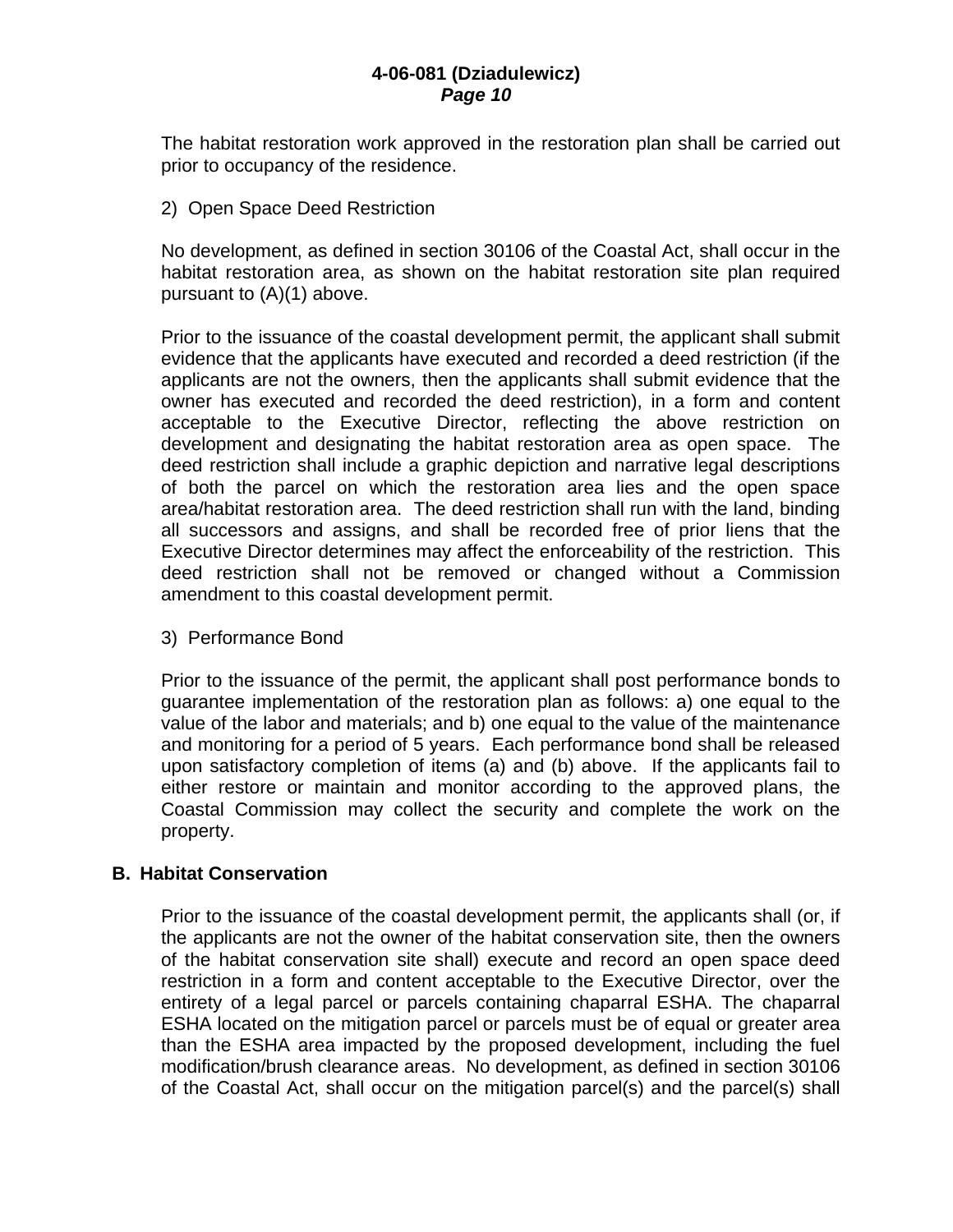be preserved as permanent open space. The deed restriction shall include a graphic depiction and narrative legal descriptions of the parcel or parcels. The deed restriction shall run with the land, binding all successors and assigns, and shall be recorded free of prior liens that the Executive Director determines may affect the enforceability of the restriction.

Prior to occupancy of the residence, the applicants shall submit evidence, for the review and approval of the Executive Director, that the recorded documents have been reflected in the Los Angeles County Tax Assessor Records.

If the mitigation parcel(s) is/are larger in size than the impacted habitat area, the excess acreage may be used to provide habitat impact mitigation for other development projects that impact like ESHA.

#### **C. Habitat Impact Mitigation Fund**

Prior to the issuance of the coastal development permit, the applicant shall submit evidence, for the review and approval of the Executive Director, that compensatory mitigation, in the form of an in-lieu fee, has been paid to the Mountains Recreation and Conservation Authority to mitigate adverse impacts to chaparral habitat ESHA. The fee shall be calculated as follows:

#### **1. Development Area, Irrigated Fuel Modification Zones, Off-site Brush Clearance**

The in-lieu fee for these areas shall be \$12,000 per acre within the development area and any required irrigated fuel modification zones. The total acreage shall be based on the map delineating these areas required by this condition.

# **2. Non-irrigated Fuel Modification Zones**

The in-lieu fee for non-irrigated fuel modification areas shall be \$3,000 per acre. The total acreage shall be based on the map delineating these areas required by this condition.

Prior to the payment of any in-lieu fee to the Mountains Recreation and Conservation Authority, the applicant shall submit, for the review and approval of the Executive Director, the calculation of the in-lieu fee required to mitigate adverse impacts to chaparral habitat ESHA, in accordance with this condition. After review and approval of the fee calculation, the fee shall be paid to the Mountains Recreation and Conservation Authority's Coastal Habitat Impact Mitigation Fund for the acquisition, permanent preservation, or restoration of natural habitat in the Santa Monica Mountains coastal zone, with priority given to the acquisition of or extinguishment of all development potential on properties containing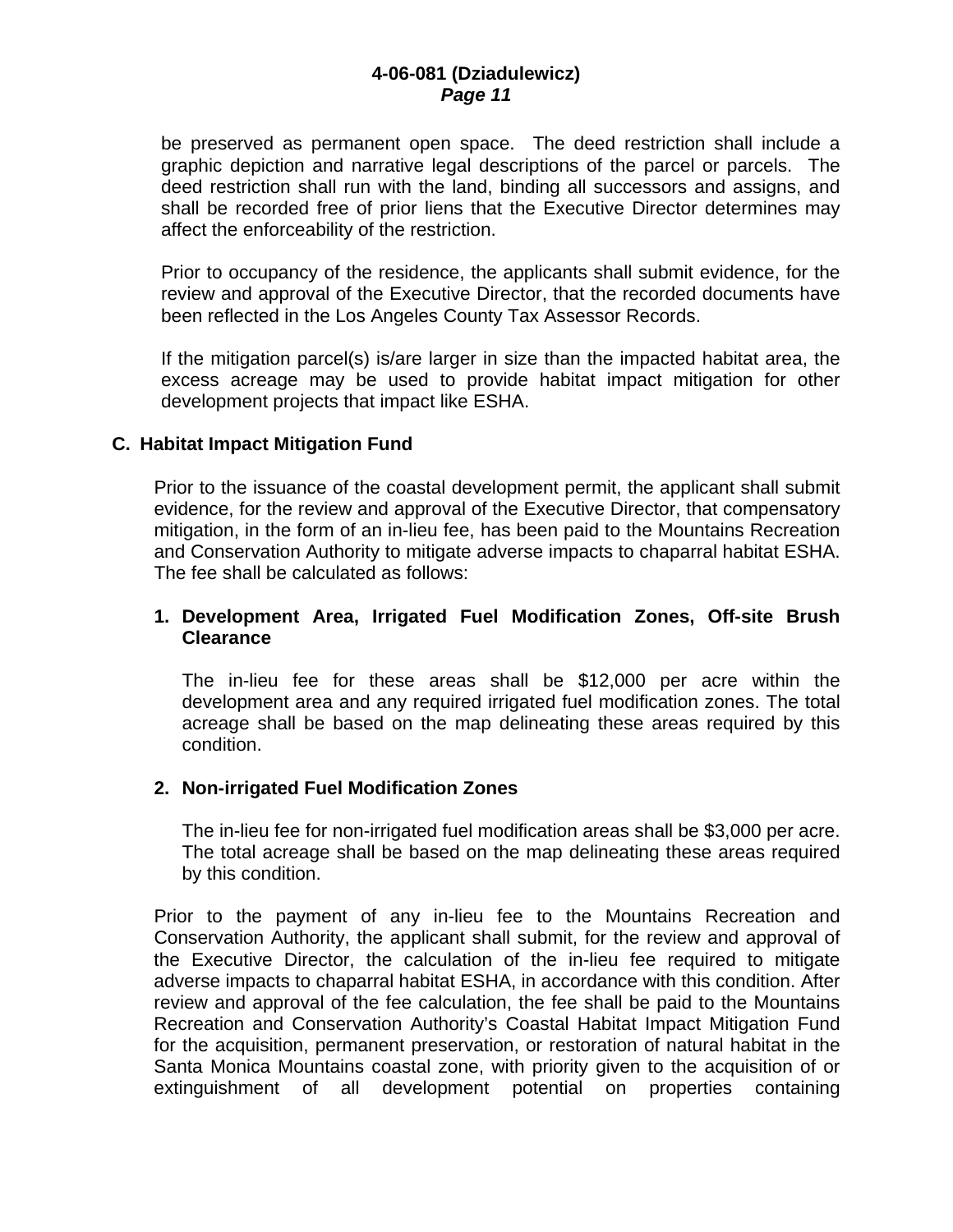environmentally sensitive habitat areas and properties adjacent to public parklands. The fee may not be used to restore areas where development occurred in violation of the Coastal Act's permit requirements.

# **9. Future Development Restriction**

This permit is only for the development described in Coastal Development Permit No. 4- 06-081. Pursuant to Title 14 California Code of Regulations Section 13250(b)(6) the exemptions otherwise provided in Public Resources Code Section 30610(a) shall not apply to any future development on any portion of the parcel. Accordingly, any future improvements to any portion of the property, including but not limited to the residence, septic system, landscaping, and removal of vegetation or grading other than as provided for in the approved landscape plan prepared pursuant to Special Condition Two (2) and the fuel modification plan required by Special Condition Fourteen (14), shall require an amendment to Coastal Development Permit No. 4-06-081 from the Commission or shall require an additional coastal development permit from the Commission or from the applicable certified local government.

# **10. Deed Restriction**

**Prior to issuance of the coastal development permit,** the applicant shall submit to the Executive Director, for review and approval, documentation demonstrating that the applicants have executed and recorded against the parcel(s) governed by this permit a deed restriction, in a form and content acceptable to the Executive Director: (1) indicating that, pursuant to this permit, the California Coastal Commission has authorized development on the subject property, subject to terms and conditions that restrict the use and enjoyment of that property; and (2) imposing the Special Conditions of this permit as covenants, conditions and restrictions on the use and enjoyment of the property. The deed restriction shall include a legal description of the entire parcel or parcels governed by this permit. The deed restriction shall also indicate that, in the event of an extinguishment or termination of the deed restriction for any reason, the terms and conditions of this permit shall continue to restrict the use and enjoyment of the subject property so long as either this permit or the development it authorizes, or any part, modification, or amendment thereof, remains in existence on or with respect to the subject property.

# **11. Open Space Conservation Easement**

A. No development, as defined in Section 30106 of the Coastal Act, grazing, or agricultural activities shall occur outside of the approved development area, within the portion of the property identified as the "open space conservation easement area", as shown in **Exhibit 8** except for:

1. Fuel modification required by the Los Angeles County Fire Department undertaken in accordance with the final approved fuel modification plan required by Special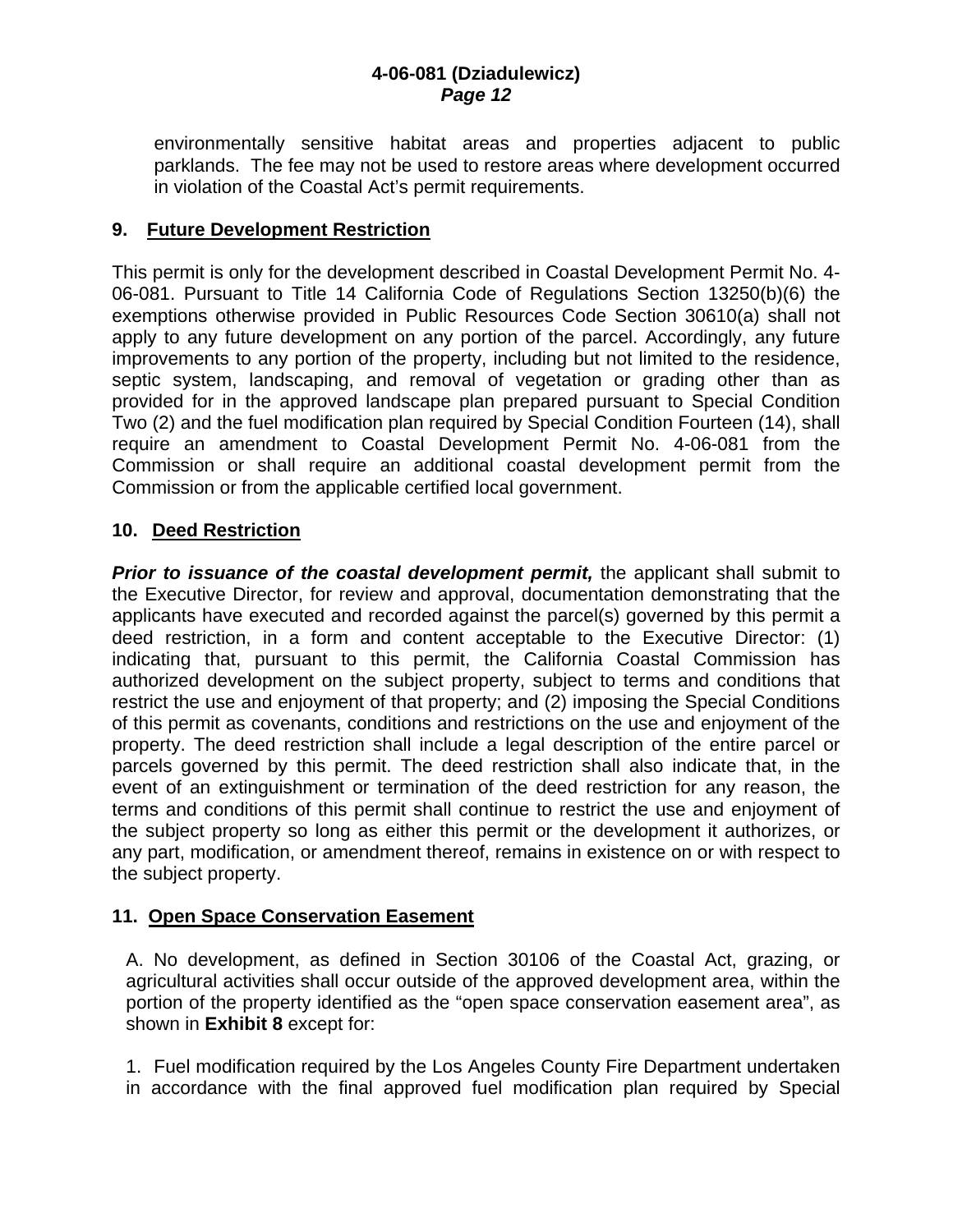Condition Fourteen (14) or other fuel modification plans required and approved by the Commission pursuant to a different CDP(s) issued by the Commission;

- 2. Drainage and polluted runoff control activities required and approved pursuant to: a. The drainage and runoff control plans approved pursuant to Special Condition Four (4) of this permit; and b. The landscaping and erosion control plans approved pursuant to Special Condition Two (2);
- 3. If approved by the Commission as an amendment to this coastal development permit or a new coastal development permit,

a. construction and maintenance of public hiking trails, and

 b. construction and maintenance of roads, trails, and utilities consistent with existing easements.

B. Prior to issuance of the Coastal Development Permit, the applicant shall execute and record a document in a form and content acceptable to the Executive Director, granting to the Mountains Recreation and Conservation Authority ("MRCA") on behalf of the people of the State of California an open space conservation easement over the "open space conservation easement area" described above, for the purpose of habitat protection. The recorded easement document shall include a formal legal description of the entire property; and a metes and bounds legal description and graphic depiction, prepared by a licensed surveyor, of the open space conservation easement area, as generally shown on **Exhibit 8.** The recorded easement document shall reflect that no development shall occur within the open space conservation easement area except as otherwise set forth in this permit condition. The grant of easement shall be recorded free of prior liens and encumbrances (other than existing easements for roads, trails, and utilities) that the Executive Director determines may affect the interest being conveyed, and shall run with the land in favor of the MRCA on behalf of the people of the State of California, binding all successors and assigns.

# **12. Site Inspection**

A. By acceptance of this permit, the applicant irrevocably authorizes, on behalf of himself and his successors-in-interest with respect to the subject property, Coastal Commission staff and its designated agents to enter onto the property to undertake site inspections for the purpose of monitoring compliance with the permit, including the special conditions set forth herein, and to document their findings (including, but not limited to, by taking notes, photographs, or video), subject to Commission staff providing 24 hours advanced notice to the contact person indicated pursuant to paragraph B prior to entering the property, unless there is an imminent threat to coastal resources, in which case such notice is not required. If two attempts to reach the contact person by telephone are unsuccessful, the requirement to provide 24 hour notice can be satisfied by voicemail, email, or facsimile sent 24 hours in advance or by a letter mailed three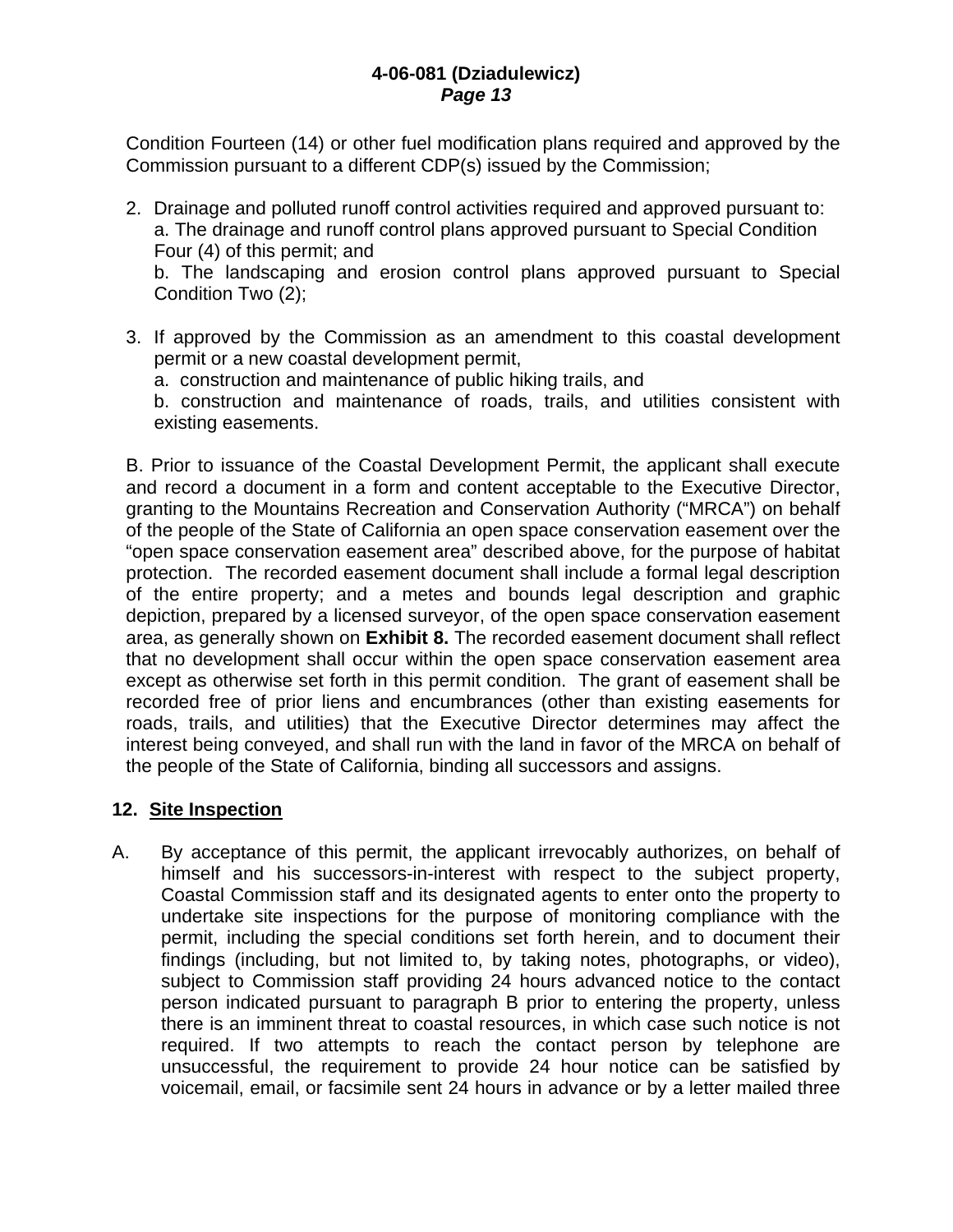business days prior to the inspection. Consistent with this authorization, the applicant and his successors: (1) shall not interfere with such inspection/monitoring activities and (2) shall provide any documents requested by the Commission staff or its designated agents that are relevant to the determination of compliance with the terms of this permit.

B. *Prior to issuance of the coastal development permit*, the applicant shall submit to Commission staff the email address and fax number, if available, and the address and phone number of a contact person authorized to receive the Commission's notice of the site inspections allowed by this special condition. The applicant is responsible for updating this contact information, and the Commission is entitled to rely on the last contact information provided to it by the applicant.

# **13. Oak Tree Protection, Monitoring, and Mitigation**

*Prior to issuance of the Coastal Development Permit, the applicant shall submit, for* the review and approval of the Executive Director, an oak tree replacement planting program, which specifies replacement tree locations, tree or seedling size planting specifications, and a ten-year monitoring program with specific performance standards to ensure that the replacement planting program is successful. At least thirty (30) replacement seedlings, less than one year old, grown from acorns collected in the area, shall be planted in appropriate habitat areas on the subject parcel or at an offsite location approved by the Executive Director, as mitigation for adverse impacts to three oak trees (Oak Tree #1, #4, and #5) due to grading and widening of the driveway for fire department access which may significantly impact the oak tree root zones. The applicant shall commence implementation of the approved oak tree replacement planting program concurrently with the commencement of construction on the project site. An annual monitoring report on the oak tree replacement area shall be submitted for the review and approval of the Executive Director for each of the 10 years. If monitoring indicates the oak tree planting program is not in conformance with or has failed to meet the performance standards specified in the monitoring program approved pursuant to this permit, the applicant, or successors in interest, shall submit a revised or supplemental planting plan for the review and approval of the Executive Director. The revised planting plan shall specify measures to remediate those portions of the original plan that have failed or are not in conformance with the original approved plan.

 To ensure that all oak trees located on the subject parcel are protected during construction activities, temporary protective barrier fencing shall be installed around the protected zones (5 feet beyond dripline or 15 feet from the trunk, whichever is greater) of all oak trees and retained during all construction operations. If required construction operations cannot feasibly be carried out in any location with the protective barrier fencing in place, then temporary flagging shall be installed on all oak trees to ensure protection during construction. The permittee shall also follow the oak tree preservation recommendations that are enumerated in the "Botanical Resources Survey," prepared by Ecological Sciences, Inc., dated June 2007.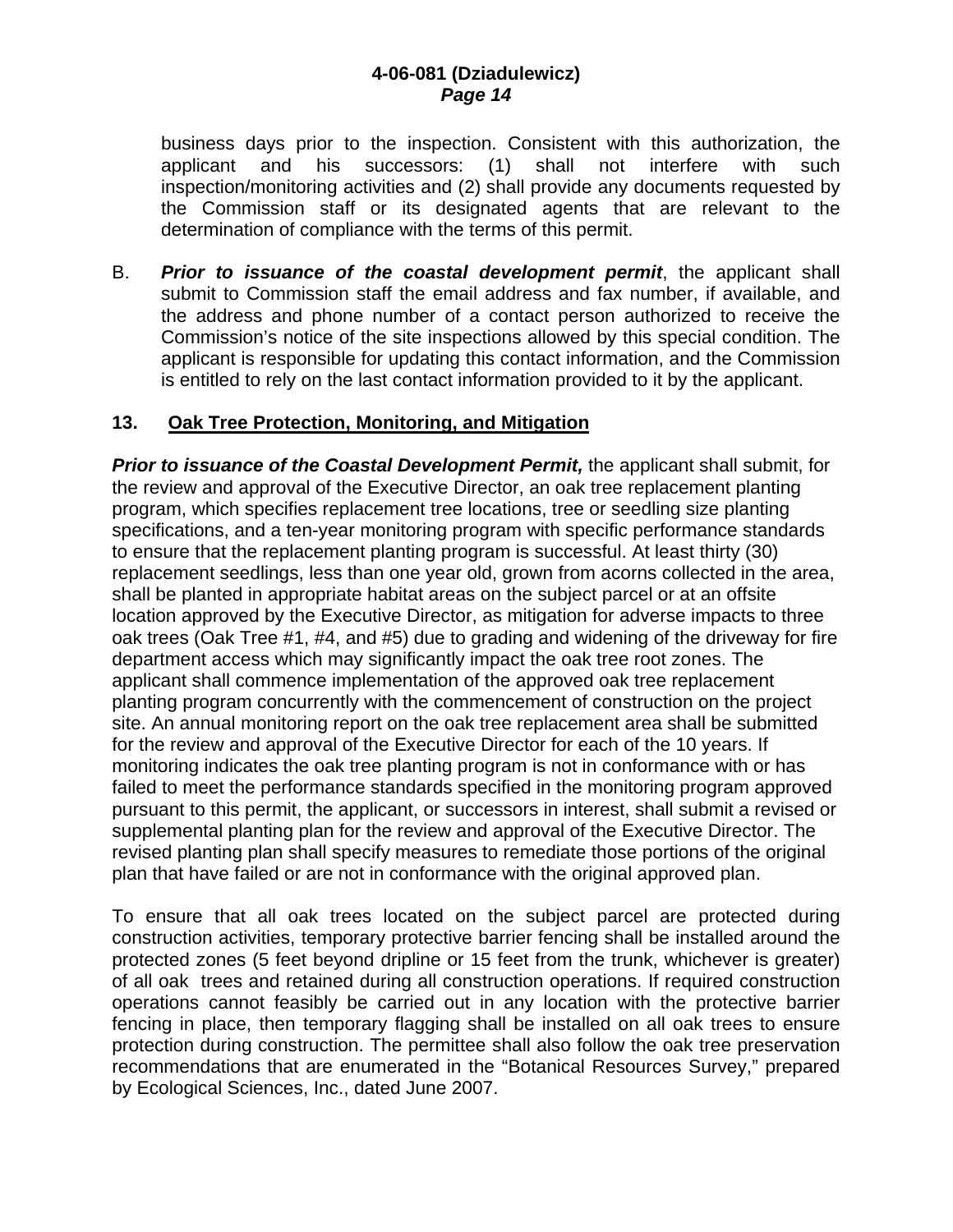A biological consultant, arborist, or other resource specialist shall be present on-site during all driveway construction operations and shall be directed to immediately notify the Executive Director if unpermitted activities occur or if any oak trees are damaged, removed, or impacted beyond the scope of the work allowed by Coastal Development Permit 4-06-081. This monitor shall have the authority to require the applicant to cease work should any breach in permit compliance occur, or if any unforeseen sensitive habitat issues arise. Should any of the other oak trees (Oak Tree #2, #3, or #6) be damaged or removed as a result of construction activities, at least ten replacement oak seedlings, less than one year old, grown from acorns collected in the area, shall be planted in appropriate habitat areas on the subject parcel or at an off-site location as mitigation approved by the Executive Director. In that case, the applicant shall submit, for the review and approval of the Executive Director, a supplemental oak tree replacement planting program, prepared by a qualified biologist, arborist, or other qualified resource specialist, which specifies replacement tree locations, planting specifications, and a monitoring program with specific performance standards to ensure that the replacement planting program is successful. An annual monitoring report on the supplemental oak tree replacement area shall be submitted for the review and approval of the Executive Director for each of the 10 years. Upon submittal of the replacement planting program, the Executive Director shall determine if an amendment to Permit No. 4-06-081, or an additional coastal development permit, from the Commission is required.

# **14. Final Approved Fuel Modification Plans**

A. *Prior to issuance of the Coastal Development Permit*, the applicant shall submit, for the review and approval of the Executive Director, Fuel Modification Plans for the approved development that have been granted Final Approval by the Los Angeles County Fire Department.

B. The Permitee shall undertake development in accordance with the final approved site plan(s) and elevations, grading plan(s), and fuel modification plan(s). Any proposed changes to the approved final plans shall be reported to the Executive Director. No changes to the approved final plans shall occur without a Coastal Commission approved amendment to the coastal development permit, unless the Executive Director determines that no amendment is required

# **15. Pool and Spa Drainage and Maintenance**

By acceptance of this permit, the applicant agrees to install a no chlorine or low chlorine purification system and agrees to maintain proper pool water pH, calcium and alkalinity balance to ensure any runoff or drainage from the pool or spa will not include excessive amounts of chemicals that may adversely affect water quality or environmentally sensitive habitat areas. In addition, the applicant agrees not to discharge chlorinated or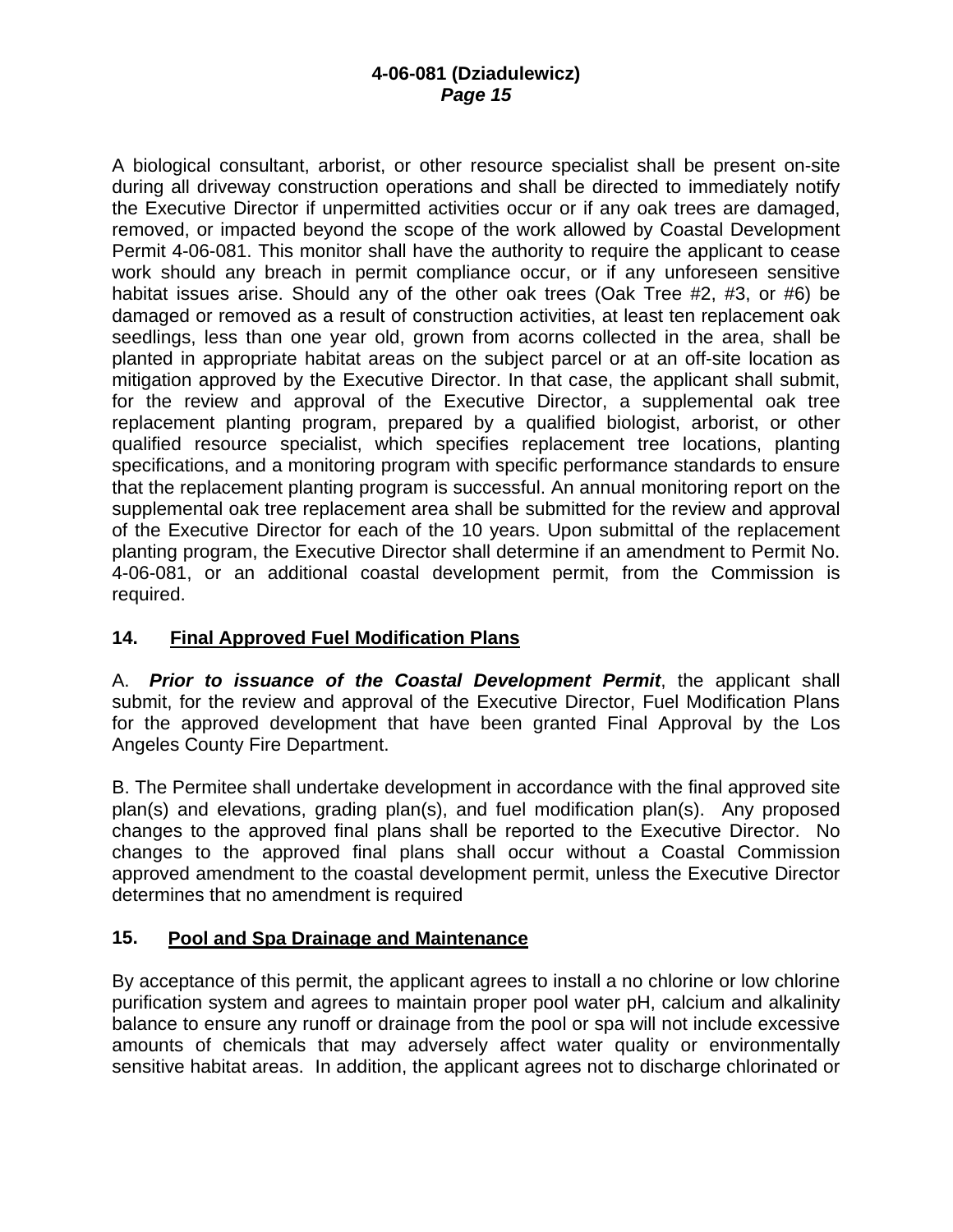non-chlorinated pool water into a street, storm drain, creek, canyon drainage channel, or other location where it could enter receiving waters.

# **16. National Park Service Approvals**

*Prior to issuance of the Coastal Development Permit*, the applicant shall obtain, and submit for the review and approval of the Executive Director of the Coastal Commission, evidence of all necessary approvals required by the easement held over the property by the National Park Service (document No. 83-1534392) including approval by the National Park Service Superintendent of the recordation of the open space conservation easement required by **Special Condition Eleven (11)**, or evidence that such approvals are not required.

# **17. Native Vegetation Restoration/ Revegetation Plan**

- **A.** *Prior to issuance of the coastal development permit*, the applicant shall submit, for the review and approval of the Executive Director, two (2) sets of restoration / revegetation plans for the cleared pathway on the southeastern portion of the property. The plan shall also include a revegetation and erosion control plan, including an irrigation plan, prepared by a qualified habitat restoration consultant. The restoration and revegetation plan shall include, but not be limited to, the following criteria:
	- (a) A revegetation program, prepared by a qualified habitat restoration consultant with credentials acceptable to the Executive Director, which utilizes only native plant species that have been obtained from local Santa Monica Mountains genetic stock, and are consistent with the surrounding native plant community. Native seeds shall be collected from areas as close to the restoration site as possible. The plan shall specify the preferable time of year to carry out the restoration and describe the supplemental watering requirements that will be necessary, including a detailed irrigation plan. The plan shall also specify performance standards to judge the success of the restoration effort. The revegetation plan shall identify the species, location, and extent of all plant materials and shall use a mixture of seeds and container plants to increase the potential for successful revegetation. The plan shall include a description of technical and performance standards to ensure the successful revegetation of the restored slope. A temporary irrigation system may be used until the plants are established, as determined by the habitat restoration consultant, but in no case shall the irrigation system be in place longer than two (2) years. The restored area shall be planted within thirty (30) days of completion of the remedial grading operations.
	- (b) Implementation of the restoration plan shall commence within ninety (90) days of the issuance of this permit. Revegetation shall provide ninety percent (90%) coverage within five (5) years and shall be repeated, if necessary, to provide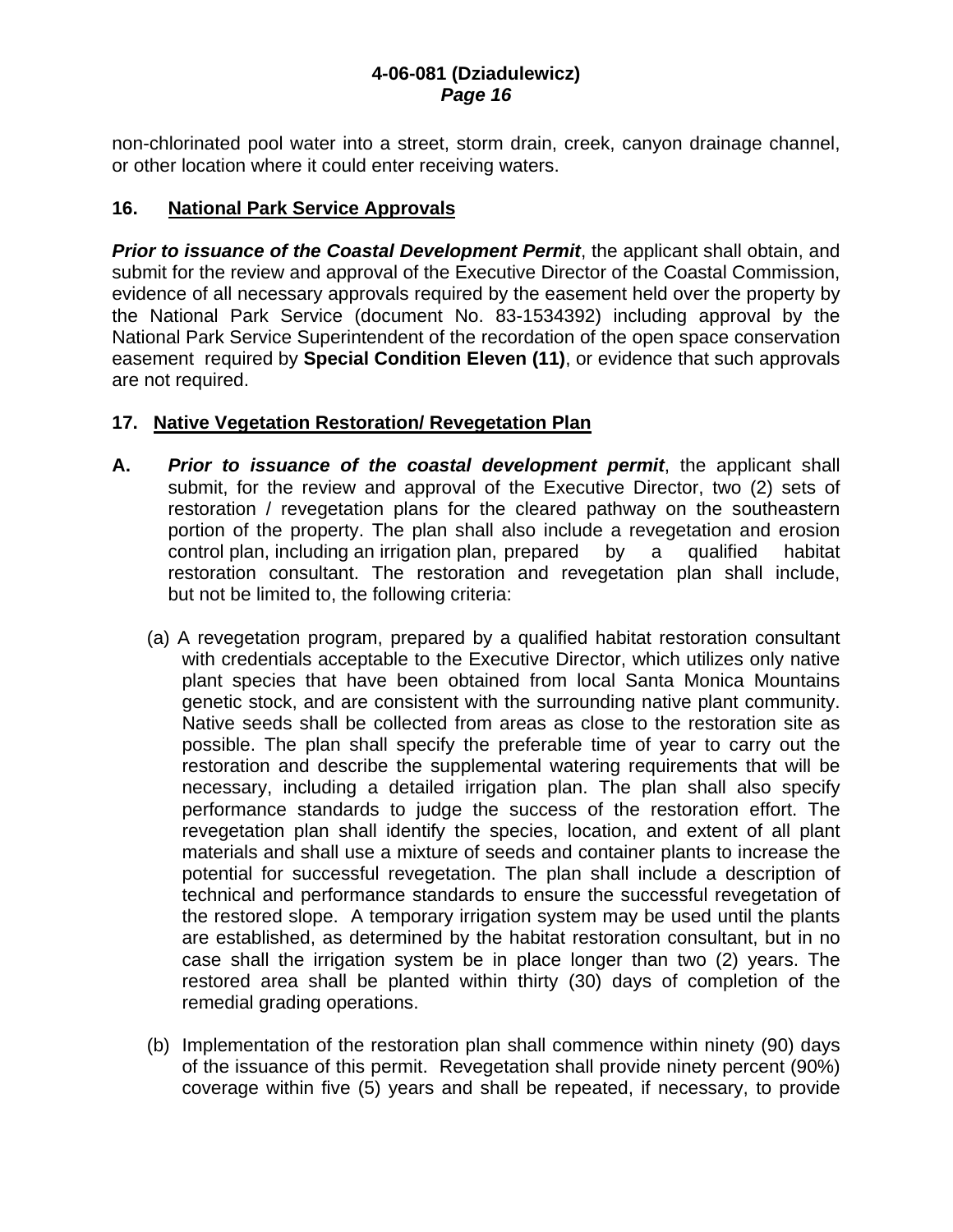such coverage. The Executive Director may extend this time period for good cause. Plantings shall be maintained in good growing condition throughout the life of the project and, whenever necessary, shall be replaced with new plant materials to ensure continued compliance with the revegetation requirements.

- (c) A monitoring program, prepared by a qualified environmental resource specialist. The monitoring program shall demonstrate how the approved revegetation and restoration performance standards prepared pursuant to section (b) above shall be implemented and evaluated for compliance with this Special Condition. The program shall require the applicant to submit, on an annual basis for a period of five years (no later than December  $31<sup>st</sup>$  each year), a written report, for the review and approval of the Executive Director, prepared by an environmental resource specialist, indicating the success or failure of the restoration project. The annual reports shall include further recommendations and requirements for additional restoration activities in order for the project to meet the criteria and performance standards listed in the restoration plan. These reports shall also include photographs taken from pre-designated locations (annotated to a copy of the site plans) indicating the progress of recovery. During the monitoring period, all artificial inputs shall be removed except for the purposes of providing mid-course corrections or maintenance to ensure the long-term survival of the plantings. If these inputs are required beyond the first two (2) years, then the monitoring program shall be extended for a sufficient length of time so that the success and sustainability of the project is ensured. Successful site restoration shall be determined if the revegetation of native plant species on-site is adequate to provide ninety percent (90%) coverage by the end of the five (5) year monitoring period, and all vegetation is able to survive without additional outside inputs, such as supplemental irrigation.
- (d) At the end of the five year period, a final detailed report shall be submitted, for the review and approval of the Executive Director, that indicates whether the onsite landscaping is in conformance with the revegetation / restoration plan approved pursuant to this Special Condition. The final report shall include photographic documentation of plant species and plant coverage. If this report indicates that the restoration project has in part, or in whole, been unsuccessful, based on the approved performance standards, the applicant shall be required to submit a revised or supplemental restoration program to compensate for those portions of the original plan that were not successful. The revised, or supplemental, restoration program shall be processed by the applicant/landowner as an amendment to this Coastal Development Permit unless the Executive Director determines that no amendment is required.
- **B.** The Permittee shall undertake development in accordance with the final approved plan. Any proposed changes to the approved final plan shall be reported to the Executive Director. No changes to the approved final plan shall occur without a Coastal Commission-approved amendment to the coastal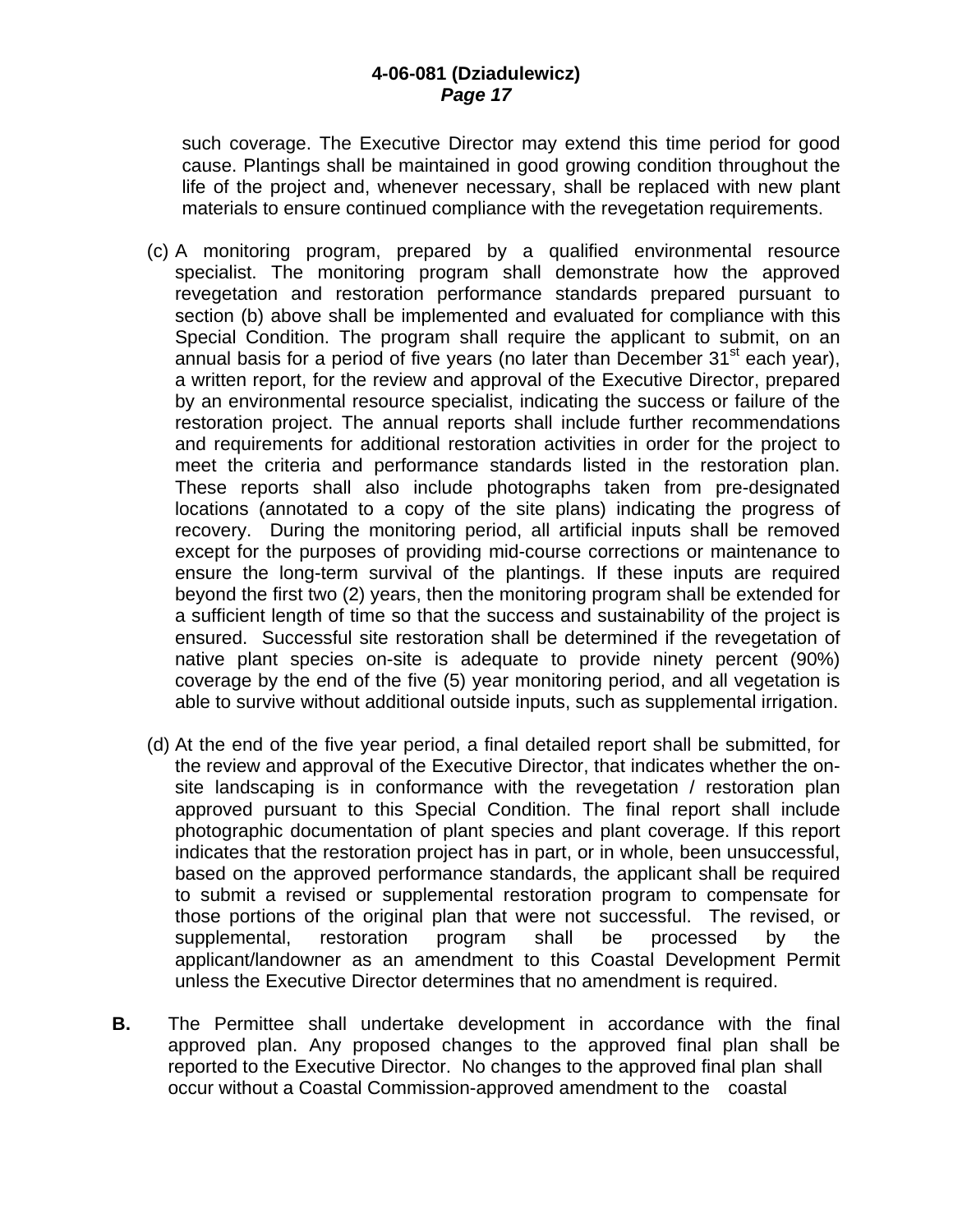development permit, unless the Executive Director determines that no amendment is required.

# **IV. Findings and Declarations**

The Commission hereby finds and declares:

# **A. Project Description and Background**

# **1. Project Description**

The applicant is proposing to construct a 3 story geodesic dome-style 2,967 sq. ft. single family home, driveway, septic system, roof-mounted solar panel array, 300 sq. ft. partially underground utilities and storage shed, pool, and 2,839 cu. yds. of grading. (**Exhibits 2-7**). The project also includes after-the-fact approval for the 10,000 gallon water tank which is currently located near the northeasterly flat pad area and removal of a 16 sq. ft. water pump shed. The applicant also proposes to revegetate a footpath/trail that was cleared, without the approval of a coastal development permit, on the site extending from the flat pad area on the ridgeline to the eastern property boundary.

The project site is a vacant 9.68 acre parcel (Assessor's Parcel Number 4472-006-023) on Mulholland Highway in the Santa Monica Mountains. (**Exhibit 1**) Elevations on the site range from 866 feet to 1,080 feet on the ridge at the northeast and southeast corners of the parcel. Most of the site comprises a southwest to northeast trending ridge with steep slopes. The site contains an approximately 1,500 ft. long dirt driveway accessing two flat graded pad areas along the southwest to northeast trending ridgeline roughly in the center of the property. According to an analysis of historical aerial photographs of the subject site, the driveway and flat pad areas appear to have been constructed prior to the January 1, 1977 effectiveness date of the Coastal Act. Other than the flat pad areas, and driveway, the parcel consists of steep terrain and dense vegetation. Development in the area is sparse, except scattered single-family residences to the east of the subject parcel. The site is located within the Arroyo Sequit Significant Watershed and the site is surrounded, although not immediately adjacent, to the north and west by National Park Service property.

The Commission previously approved a Coastal Development Permit for a single family residence on the parcel, CDP No. 5-87-184, but records indicate that the permit was not issued. Additionally, in 1983, the National Park Service purchased a conservation easement over the 9.68 acre parcel. (Exhibit 10). The easement restricts development on the site to one single-family residence located on one of the existing flat pad areas. The easement also allows an accessory building on one of the pads (with written approval of the National Park Service Superintendent), and utilities necessary for the residence. Tree removal and brush clearance is prohibited without the written approval of the National Park Service Superintendent.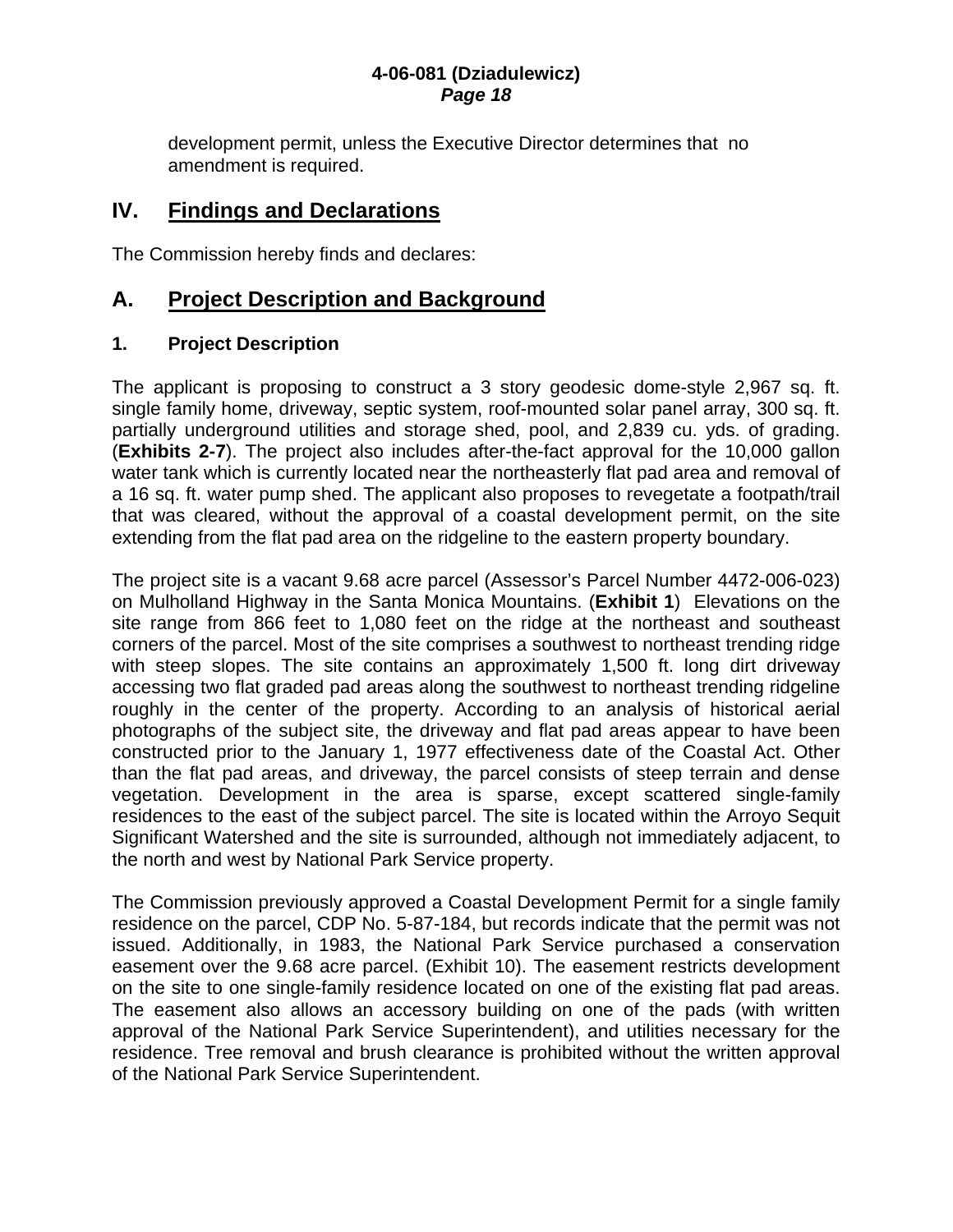# **B. Hazards and Geologic Stability**

Section 30253 of the Coastal Act states, in pertinent part, that new development shall:

- *(1) Minimize risks to life and property in areas of high geologic, flood, and fire hazard.*
- *(2) Assure stability and structural integrity, and neither create nor contribute significantly to erosion, instability, or destruction of the site or surrounding area or in any way require the construction of protective devices that would substantially alter natural landforms along bluffs and cliffs.*

The proposed development is located in the Malibu/Santa Monica Mountains area, an area historically subject to significant natural hazards including, but not limited to, landslides, erosion, flooding and wild fire. The submitted geology, geotechnical, and/or soils reports referenced as Substantive File Documents conclude that the project site is suitable for the proposed project based on the evaluation of the site's geology in relation to the proposed development. The reports contain recommendations to be incorporated into the project plans to ensure the stability and geologic safety of the proposed project, the project site, and the adjacent properties. To ensure stability and structural integrity and to protect the site and the surrounding sites, the Commission requires the applicant to comply with the recommendations contained in the applicable reports, to incorporate those recommendations into all final design and construction plans, and to obtain the geotechnical consultant's approval of those plans prior to the commencement of construction.

Additionally, to minimize erosion and ensure stability of the project site, the project must include adequate drainage and erosion control measures. In order to achieve these goals, the Commission requires the applicant to submit drainage and interim erosion control plans certified by the geotechnical engineer.

Further, the Commission finds that, for the project to ensure stability and avoid contributing significantly to erosion, all slopes and disturbed areas of the subject site must be landscaped, primarily with native plants, to stabilize disturbed soils and reduce erosion resulting from the development.

Although the conditions described above render the project sufficiently stable to satisfy the requirements of Section 30253, no project is wholly without risks. Due to the fact that the proposed project is located in an area subject to an extraordinary potential for damage or destruction from natural hazards, including wildfire, those risks remain substantial here. If the applicant nevertheless chooses to proceed with the project, the Commission requires the applicant to assume the liability from these associated risks. Through the assumption of risk condition, the applicant acknowledges the nature of the fire and/or geologic hazard that exists on the site and that may affect the safety of the proposed development.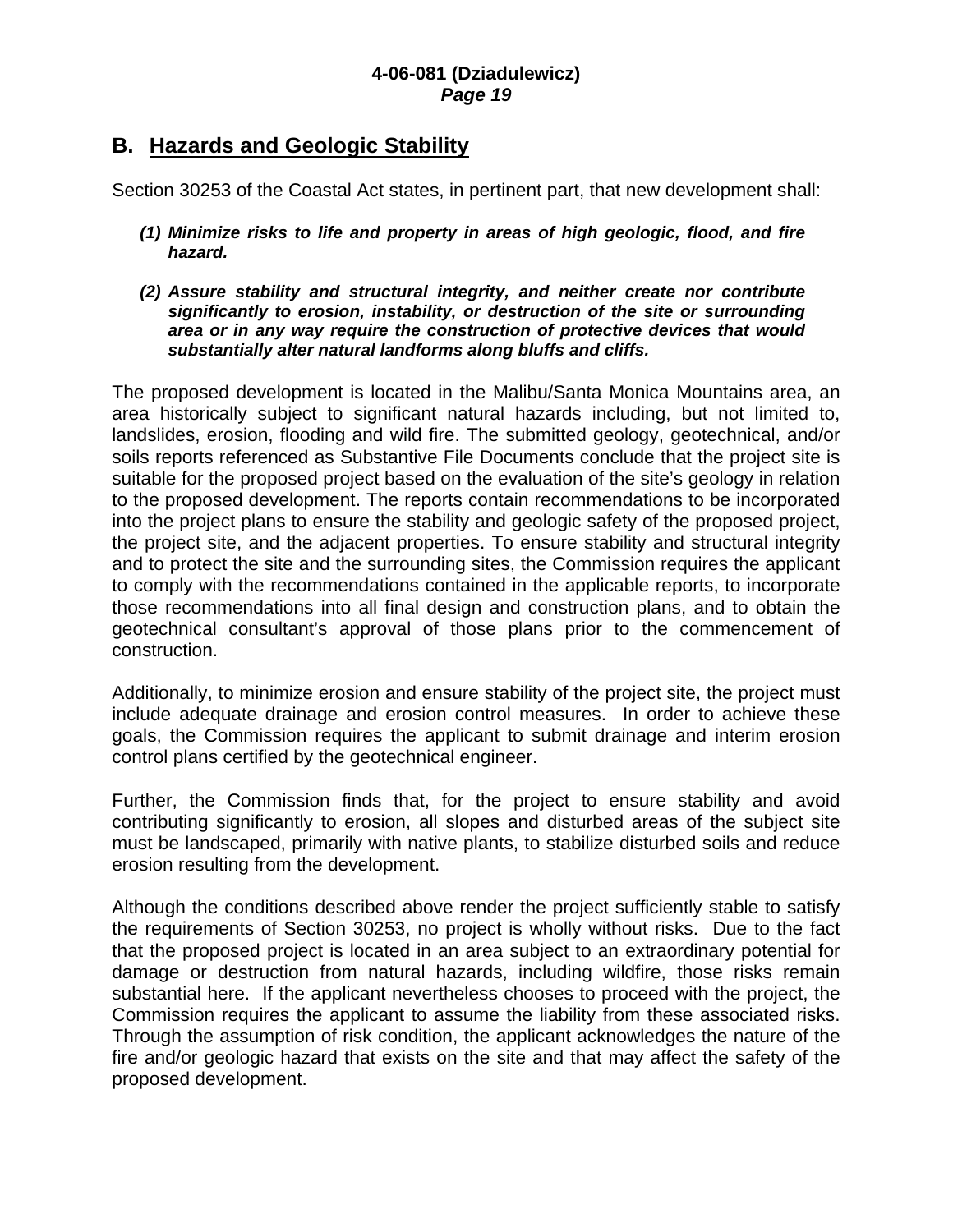The following special conditions are required, as determined in the findings above, to assure the project's consistency with Section 30253 of the Coastal Act and as a response to the risks associated with the project:

- 1. Plans Conforming to Geotechnical Engineer's Recommendations
- 2. Landscaping and Erosion Control Plan
- 3. Assumption of Risk, Waiver of Liability and Indemnity
- 4. Drainage and Polluted Runoff Control Plan
- 14. Final Approved Fuel Modification Plans

For the reasons set forth above, the Commission finds that, as conditioned, the proposed project is consistent with Section 30253 of the Coastal Act.

# **C. Environmentally Sensitive Resources**

Section 30240 of the Coastal Act protects environmentally sensitive habitat areas (ESHA) by restricting development in and adjacent to ESHA. Section **30240** states:

*(a) Environmentally sensitive habitat areas shall be protected against any significant disruption of habitat values, and only uses dependent on such resources shall be allowed within such areas.* 

 *(b) Development in areas adjacent to environmentally sensitive habitat areas and parks and recreation areas shall be sited and designed to prevent impacts which would significantly degrade such areas, and shall be compatible with the continuance of such habitat areas.*

Section **30107.5** of the Coastal Act, defines an environmentally sensitive area as:

*"Environmentally sensitive area" means any area in which plant or animal life or their habitats are either rare or especially valuable because of their special nature or role in an ecosystem and which could be easily disturbed or degraded by human activities and developments.* 

Section **30250(a)** of the Coastal Act states:

*New residential, commercial, or industrial development, except as otherwise provided in this division, shall be located within, contiguous with, or in close proximity to, existing developed areas able to accommodate it or, where such areas are not able to accommodate it, in other areas with adequate public services and where it will not have significant adverse effects, either individually or cumulatively, on coastal resources. In addition, land divisions, other than leases for agricultural uses, outside existing developed areas shall be permitted where 50 percent of the usable parcels in the area have been developed and the created parcels would be no smaller than the average size of the surrounding parcels.*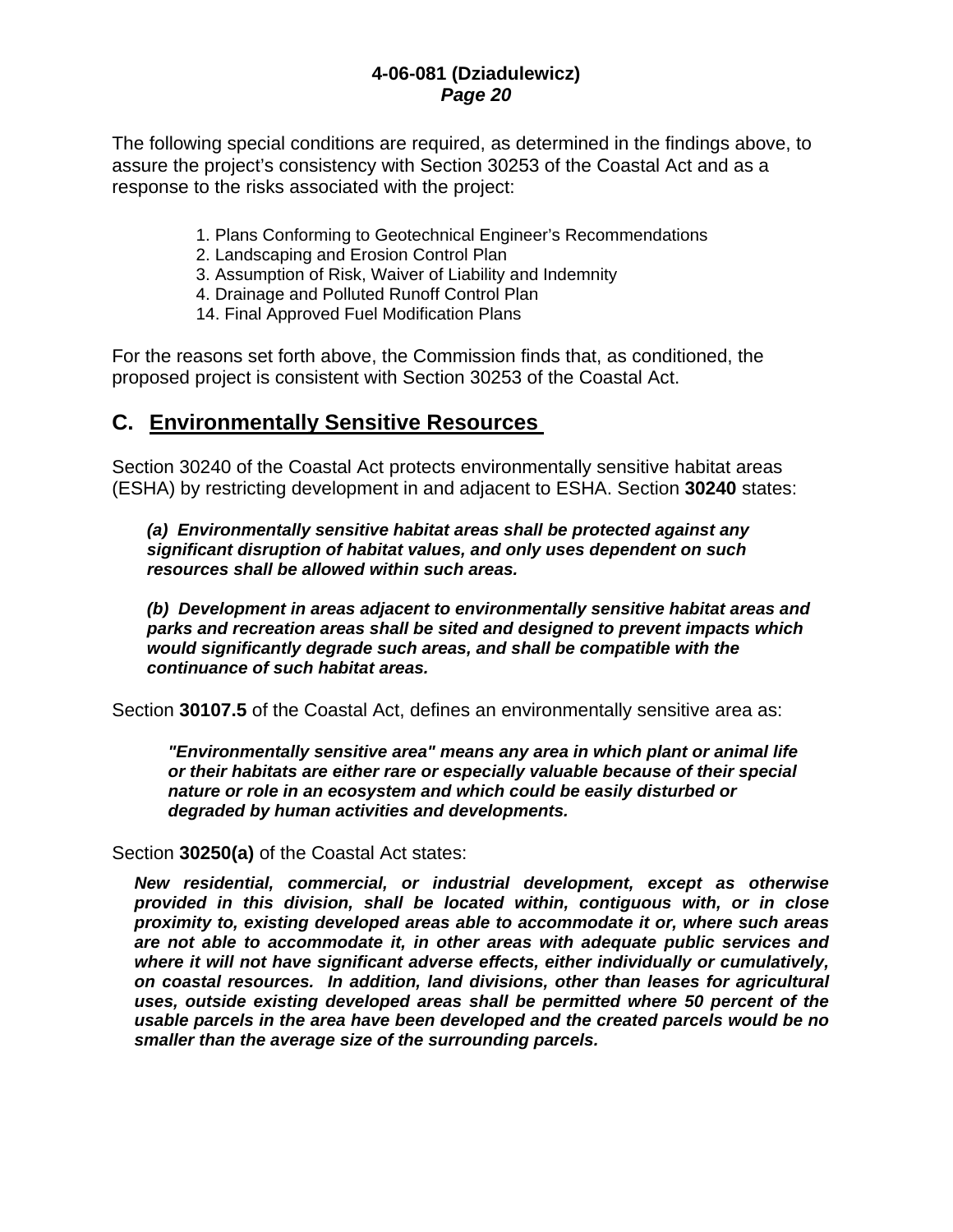In addition, the Malibu/Santa Monica Mountains LUP provides policy guidance regarding the protection of environmentally sensitive habitats. The Coastal Commission has applied the following relevant policies as guidance in the review of development proposals in the Santa Monica Mountains.

- *P57 Designate the following areas as Environmentally Sensitive Habitat Areas (ESHAs): (a) those shown on the Sensitive Environmental Resources Map (Figure 6), and (b) any undesignated areas which meet the criteria and which are identified through the biotic review process or other means, including those oak woodlands and other areas identified by the Department of Fish and Game as being appropriate for ESHA designation.*
- *P63 Uses shall be permitted in ESHAs, DSRs, Significant Watersheds, and Significant Oak Woodlands, and Wildlife Corridors in accordance with Table l and all other policies of this LCP.*
- *P68 Environmentally sensitive habitat areas (ESHAs) shall be protected against significant disruption of habitat values, and only uses dependent on such resources shall be allowed within such areas. Residential use shall not be considered a resource dependent use.*
- *P69 Development in areas adjacent to environmentally sensitive habitat areas (ESHAs) shall be subject to the review of the Environmental Review Board, shall be sited and designed to prevent impacts which would significantly degrade such areas, and shall be compatible with the continuance of such habitat areas.*
- *P72 Open space or conservation easements or equivalent measures may be required in order to protect undisturbed watershed cover and riparian areas located on parcels proposed for development. Where new development is proposed adjacent to Environmentally Sensitive Habitat Areas, open space or conservation easements shall be required in order to protect resources within the ESHA.*
- *P74 New development shall be located as close as feasible to existing roadways, services, and existing development to minimize the effects on sensitive environmental resources.*
- *P82 Grading shall be minimized for all new development to ensure the potential negative effects of runoff and erosion on these resources are minimized.*
- *P84 In disturbed areas, landscape plans shall balance long-term stability and minimization of fuel load. For instance, a combination of taller, deep-rooted plants and low-growing ground covers to reduce heat output may be used. Within ESHAs and Significant Watersheds, native plant species shall be used, consistent with fire safety requirements.*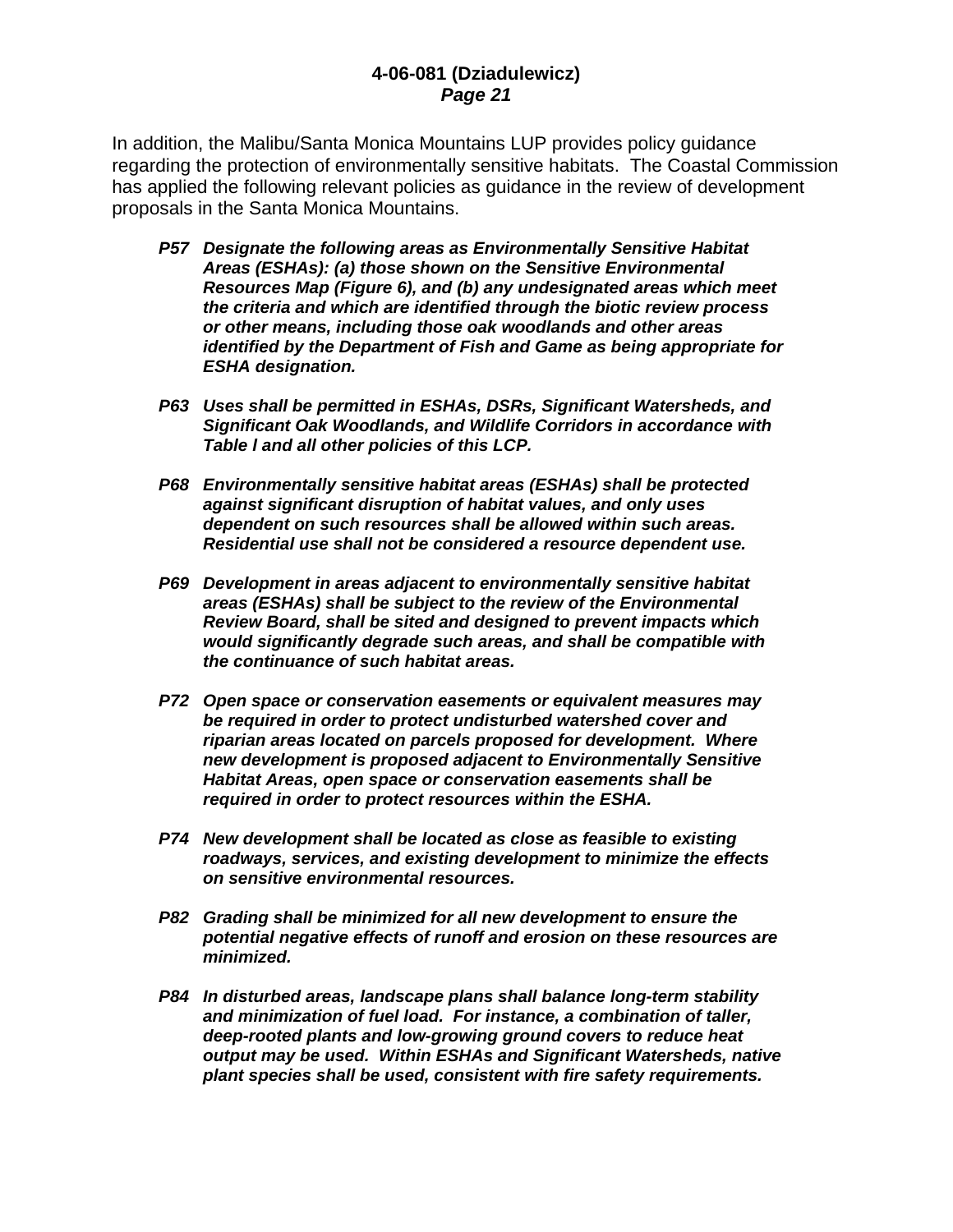# **1. Project Description and Site Specific Biological Resource Information**

The subject site is located on the north side of Mulholland Highway in the Santa Monica Mountains within the Arroyo Sequit Significant Watershed near National Park Service Property and Leo Carillo State Park. The National Park Service holds a conservation easement over the property, but allows for the development of a single-family residence on one of the two flat pad areas constructed prior to the effectiveness date of the Coastal Act. Other than the two flat pad areas along the ridge and the driveway, the parcel consists of steep terrain and dense vegetation. Development in the area is sparse, except scattered single-family residences to the east of the subject parcel. A vast area of National Park Service property is nearby (although not directly adjacent) to the north and west.

According to the biological assessments for the site, (listed in the Substantive File Documents) submitted by the applicant, the primary vegetation community present on the site and adjacent to the site is classified as chaparral and sage scrub. The northwest facing slopes support primarily large, dense chaparral shrubs reaching more than six feet in height. On the southeast facing slopes, the smaller shrubs dominate with an open cover of sage scrub. More specifically, according to the General Habitat Assessment report, the dominant plants present within the native chaparral and scrub communities include large shrubs including laurel sumac (*Malosma laurina*), bigpod and greenbark ceanothus (*Ceanothus megacarpus, C. spinosus*), chamise (*Adenostema fasciculate*), with sugarbush (*Rhus ovata*), and bigberry manzanita (*Arctostaphylus glauca*). Lower shrubs include buckwheat (*Eriogonum fasciculatum, E. cinerium*), black sage (*Salvia mellifera*), bush sunflower (*Encelia californica*), as well as native needlegrasses (*Nassella spp*.), giant rye (*Leymus condensatus*) and yucca (*Yucca whipplei*). Ferns and bryophytes occur in shaded areas sheltered by rock outcrops and along the road cut near the site entrance. Additionally, six coast live oak trees (*Quers agrifolia*) are present on the site. A map of these habitats on the site was prepared by the biological consultant.

According to public information, the applicant purchased the subject parcel in 2004 for \$340,000. The parcel was designated in the Los Angeles County Land Use Plan for residential use. The land use designation that applies to the property is Mountain Land II, allowing residential development at a maximum density of 1 dwelling unit per 20 acres of land.

The project has been designed to cluster all development on the existing disturbed area near the northeast portion of the site. Any alternative location on the site would likely include the removal of more native vegetation and require more earth disturbance. Not including the area of the driveway or turnaround, the proposed development area is estimated by the applicant to measure less than 10,000 sq. ft. The applicant's fuel modification plan (preliminarily approved by the Los Angeles County Fire Department) shows the use of the standard three zones of vegetation modification. Zones "A"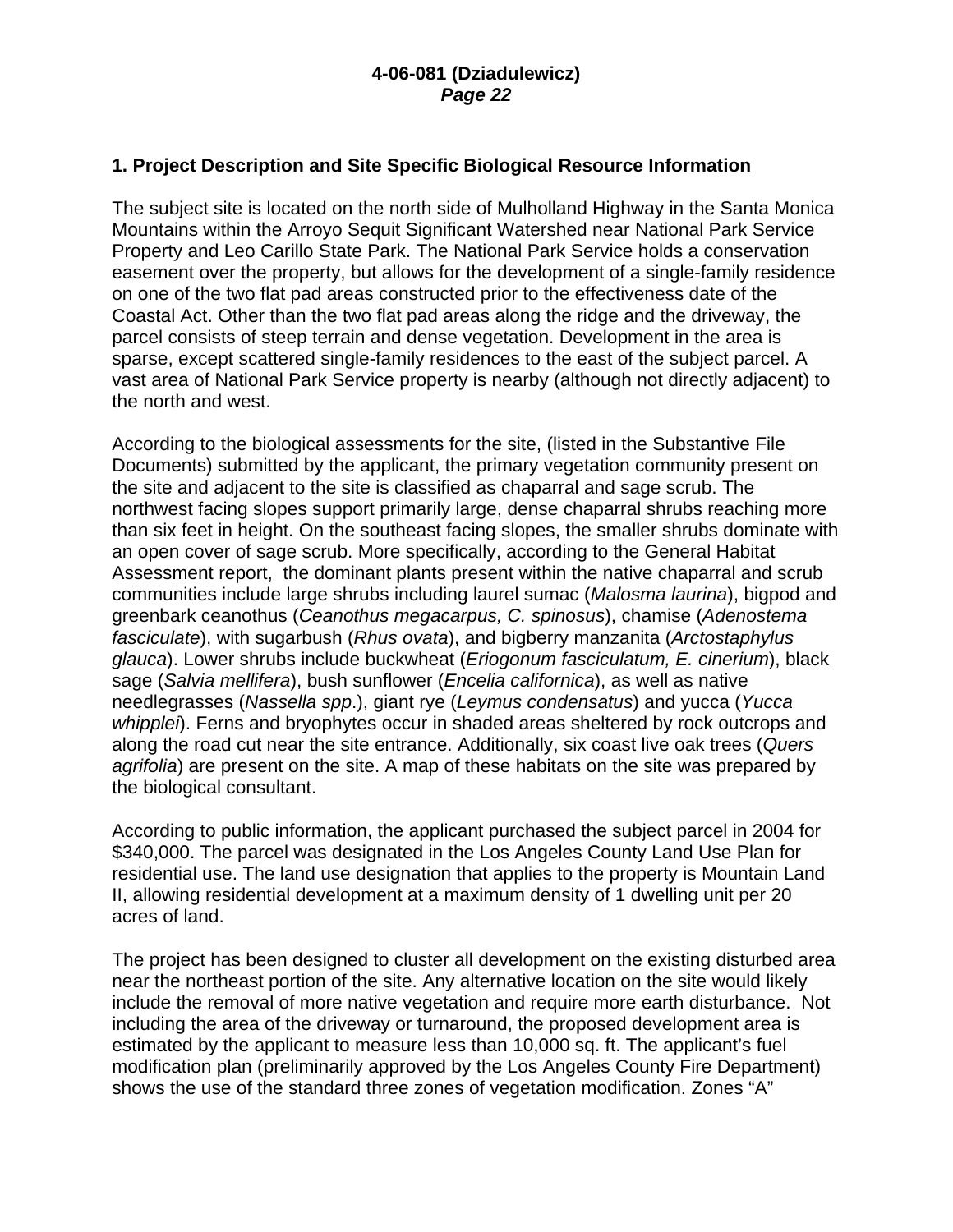(setback zone) and "B" (irrigation zone) are shown extending in a radius of approximately 100 feet from the proposed structures. A "C" Zone (thinning zone) is provided for a distance of 100 feet beyond the "A" and "B" zones.

# **2. ESHA Designation on the Project Site.**

 $\overline{a}$ 

Pursuant to Section 30107.5, in order to determine whether an area constitutes an ESHA, and is therefore subject to the protections of Section 30240, the Commission must answer three questions:

1) Is there a rare species or habitat in the subject area?

2) Is there an especially valuable species or habitat in the area, which is determined based on:

a) whether any species or habitat that is present has a special nature, OR b) whether any species or habitat that is present has a special role in the ecosystem;

3) Is any habitat or species that has met either test 1 or test 2 (i.e., that is rare or especially valuable) easily disturbed or degraded by human activities and developments?

If the answers to questions one or two and question three are "yes", the area is ESHA.

The project site is located within the Mediterranean Ecosystem of the Santa Monica Mountains. The Coastal Commission has found that the Mediterranean Ecosystem in the Santa Mountains is rare, and valuable because of its relatively pristine character, physical complexity, and resultant biological diversity. Large, contiguous, relatively pristine areas of native habitats, such as coastal sage scrub, chaparral, oak woodland, and riparian woodland have many special roles in the Mediterranean Ecosystem, including the provision of critical linkages between riparian corridors, the provision of essential habitat for species that require several habitat types during the course of their life histories, the provision of essential habitat for local endemics, the support of rare species, and the reduction of erosion, thereby protecting the water quality of coastal streams. Additional discussion of the special roles of these habitats in the Santa Monica Mountains ecosystem are discussed in the March 25, 2003 memorandum prepared by the Commission's Ecologist, Dr. John Dixon<sup>1</sup> (hereinafter "Dr. Dixon Memorandum"), which is incorporated as if set forth in full herein.

Unfortunately, coastal sage scrub, chaparral, oak woodland and riparian habitats are easily disturbed by human activities. As discussed in the Dr. Dixon Memorandum, development has many well-documented deleterious effects on natural communities of this sort. These environmental impacts may be both direct and indirect and include, but

<sup>&</sup>lt;sup>1</sup> The March 25, 2003 Memorandum Regarding the Designation of ESHA in the Santa Monica Mountains, prepared by John Dixon, Ph. D, is available on the California Coastal Commission website at http://www.coastal.ca.gov/ventura/smm-esha-memo.pdf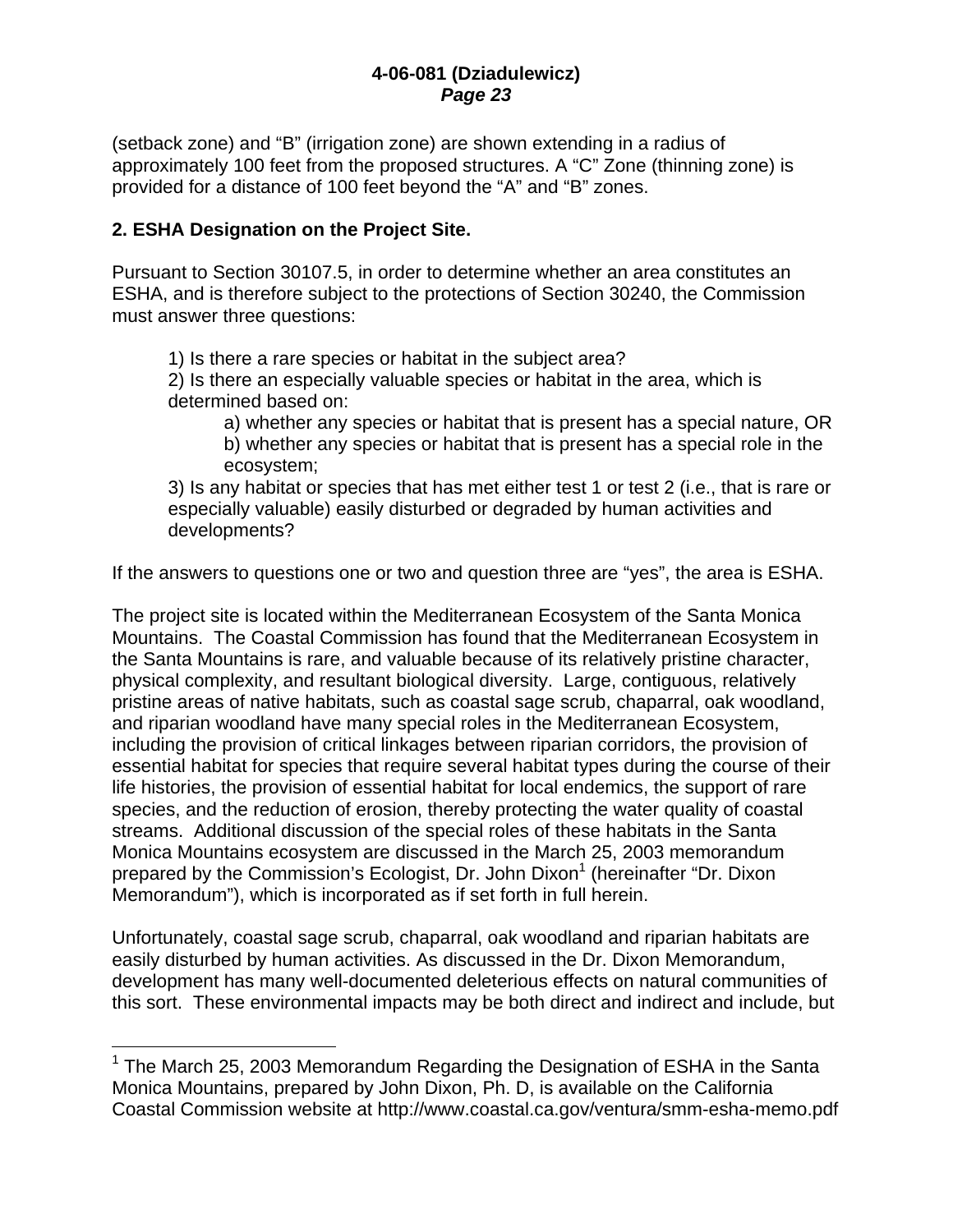certainly are not limited to, the effects of increased fire frequency, of fuel modification, including vegetation clearance, of introduction of exotic species, and of night lighting. Increased fire frequency alters plant communities by creating conditions that select for some species over others. The removal of native vegetation for fire protection results in the direct removal or thinning of habitat area. Artificial night lighting of development affects plants, aquatic and terrestrial invertebrates, amphibians, fish, birds and mammals. Thus, large, contiguous, relatively pristine stands of coastal sage scrub, chaparral, oak woodland, and riparian habitats are especially valuable because of their special roles in the Santa Monica Mountains ecosystem and are easily disturbed by human activity. Accordingly, these habitat types meet the definition of ESHA. This is consistent with the Commission's past findings in support of its actions on many permit applications and in adopting the Malibu LCP<sup>2</sup>.

As described above, the project site contains pristine chaparral and coastal sage scrub habitat that is part of a large, contiguous block of pristine native vegetation. As discussed above and in the Dr. Dixon Memorandum, this habitat is especially valuable because of its special role in the ecosystem of the Santa Monica Mountains and it is easily disturbed by human activity. Accordingly, the Commission finds that the chaparral and coastal sage scrub habitat on the project site meets the definition of ESHA in the Coastal Act.

# **3. Resource Dependent Use.**

 $\overline{a}$ 

The Commission finds that the project site and the surrounding area constitutes an environmentally sensitive habitat area (ESHA). Section 30240 of the Coastal Act restricts development within ESHA to only those uses that are dependent on the resource. The applicant proposes to construct a single family residence on the parcel. As single-family residences do not have to be located within ESHA to function, singlefamily residences are not a use dependent on ESHA resources. Section 30240 also requires that ESHA be protected against significant disruption of habitat values. As the construction of a residence on the site will require both the complete removal of ESHA from the home site and fuel modification for fire protection purposes around it, the proposed project would also significantly disrupt the habitat value in those locations. Application of Section 30240, by itself, would therefore require denial of the project, because the project would result in significant disruption of habitat values and is not a use dependent on those sensitive habitat resources.

However, the Commission must also consider Section 30010, and the United States Supreme Court's decision in *Lucas v. South Carolina Coastal Council* (1992) 505 U.S. 1003, 112 S.Ct. 2886. Section 30010 of the Coastal Act provides that the Coastal Act shall not be construed as authorizing the Commission to exercise its power to grant or deny a permit in a manner that will take private property for public use. Application of

 $2$  Revised Findings for the City of Malibu Local Coastal Program (as adopted on September 13, 2002) adopted on February 6, 2003.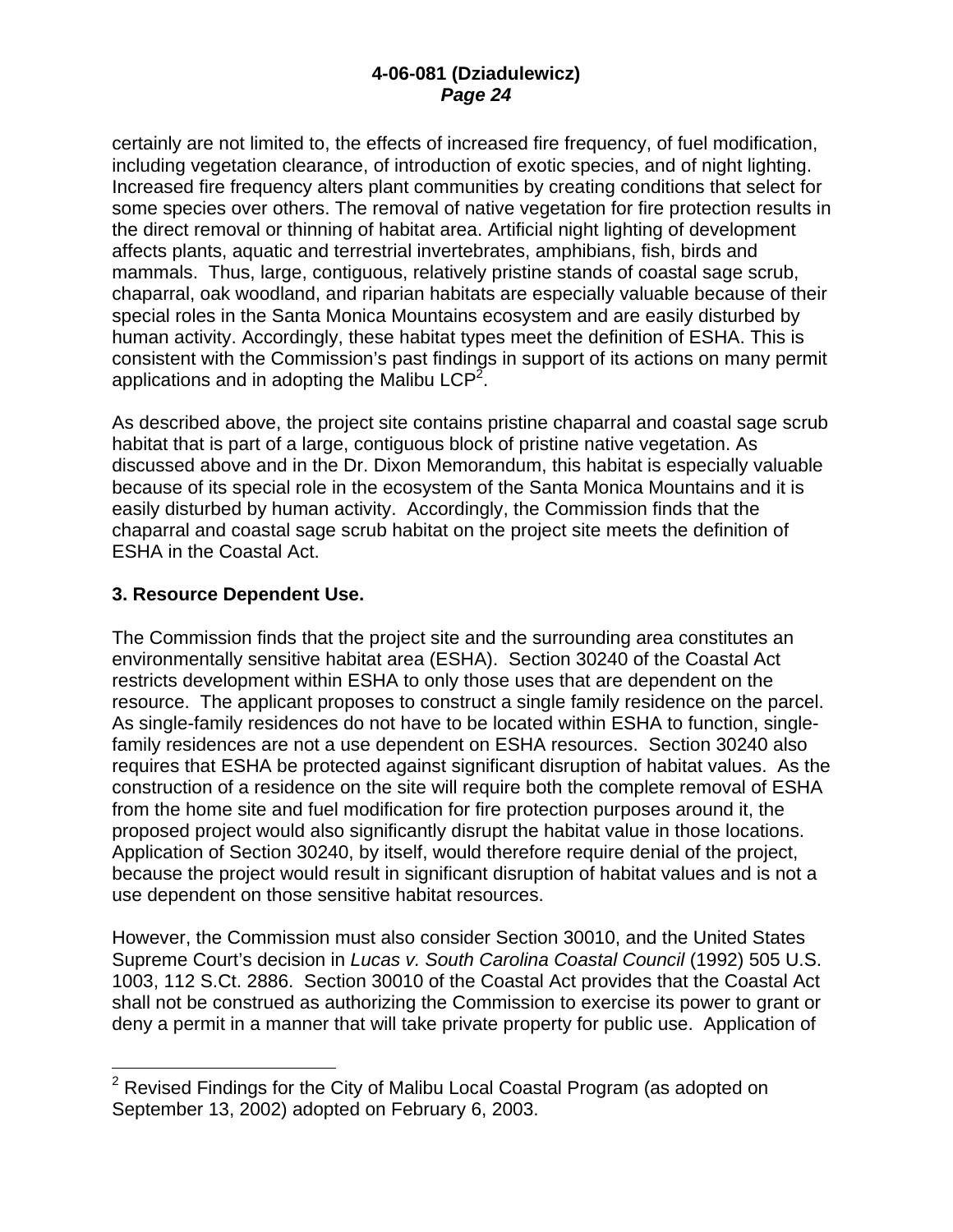Section 30010 may overcome the presumption of denial in some instances. The subject of what sort of government action results in a "taking" was addressed by the Court in the *Lucas* case. In *Lucas*, the Court identified several factors that should be considered in determining whether a proposed government action would result in a taking. For instance, the Court held that where a permit applicant has demonstrated that he or she has a sufficient real property interest in the property to allow the proposed project, and that project denial would deprive his or her property of all economically viable use, then denial of the project by a regulatory agency might result in a taking of the property for public use unless the proposed project would constitute a nuisance under State law. Other Supreme Court precedent establishes that another factor that should be considered is the extent to which a project denial would interfere with reasonable investment-backed expectations.

The Commission interprets Section 30010, together with the *Lucas* decision, to mean that if Commission denial of the project would deprive an applicant's property of all reasonable economic use, the Commission may be required to allow some development even if a Coastal Act policy would otherwise prohibit it, unless the proposed project would constitute a nuisance under state law. In other words, Section 30240 of the Coastal Act cannot be read to deny all economically beneficial or productive use of land because Section 30240 cannot be interpreted to require the Commission to act in an unconstitutional manner.

As described above, the subject parcel was designated in the Los Angeles County Land Use Plan for residential use. Residential development has previously been approved by the Commission on sites in the immediate area. At the time the applicant purchased the parcel, the County's certified Land Use Plan did not designate the vegetation on the site as ESHA. Based on these facts, along with the presence of existing and approved residential development in the area, the applicant had reason to believe that it had purchased a parcel on which it would be possible to build a residence.

The Commission finds that in this particular case, other allowable uses for the subject site, such as a recreational park or a nature preserve, are not feasible and would not provide the owner an economic return on the investment. There is currently no offer to purchase the property from any public park agency. The Commission thus concludes that in this particular case there is no viable alternative use for the site other than residential development. The Commission finds, therefore, that outright denial of all residential use on the project site would interfere with reasonable investment-backed expectations and deprive the property of all reasonable economic use.

Next the Commission turns to the question of nuisance. There is no evidence that construction of a residence on the project site would create a nuisance under California law. Other houses have been constructed in similar situations in similar habitat areas in Los Angeles County, apparently without the creation of nuisances. The County's Health Department has not reported evidence of septic system failures. In addition, the County has reviewed and approved the applicant's proposed septic system, ensuring that the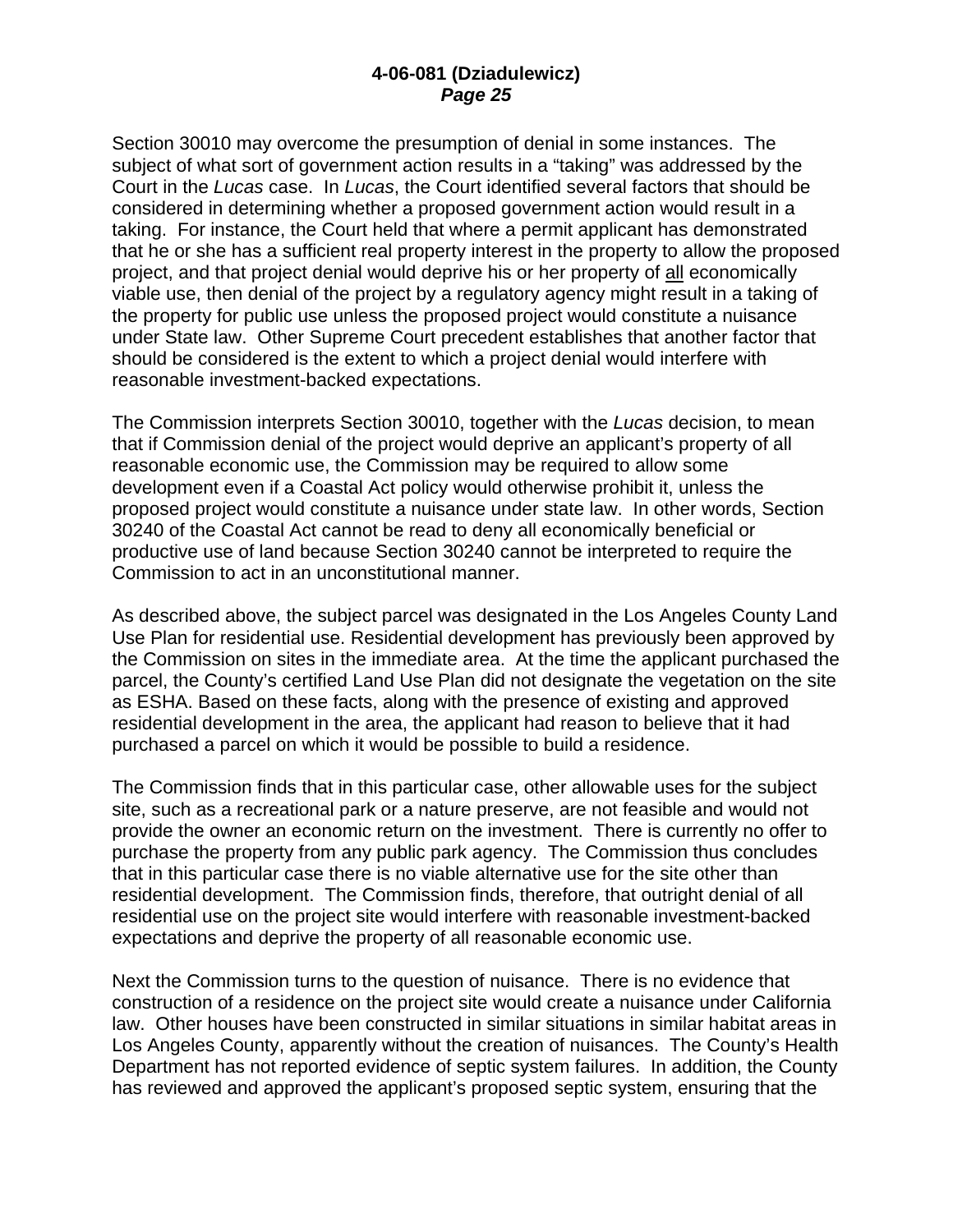system will not create public health problems. Furthermore, the use that is proposed is residential, rather than, for example, industrial, which might create noise or odors or otherwise create a public nuisance.

In conclusion, the Commission finds that, notwithstanding Section 30240, a residential project on the subject property must be allowed to permit the applicant a reasonable economic use of their property consistent with Section 30010 of the Coastal Act.

#### **4. Siting and Design Alternatives to Minimize Significant Disruption of Habitat Values**

While the applicant is entitled under Section 30010 to an assurance that the Commission will not act in such a way as to "take" the property, this section does not authorize the Commission to avoid application of the policies of the Coastal Act, including Section 30240, altogether. Instead, the Commission is only directed to avoid construing these policies in a way that would take property. Aside from this instruction, the Commission is still otherwise directed to enforce the requirements of the Act. Therefore, in this situation, the Commission must still assure compliance with Section 30240 by avoiding impacts that would significantly disrupt and/or degrade environmentally sensitive habitat, to the extent this can be done without taking the property.

Obviously, the construction of residential development, including vegetation removal for both the development area as well as required fuel modification, grading, construction of a residence and accessory structures, and the use of the development by residents will result in unavoidable loss of ESHA. The development can be sited and designed to minimize ESHA impacts by measures that include but are not limited to: limiting the size of structures, limiting the number of accessory structures and uses, clustering structures, siting development in any existing disturbed habitat areas rather than undisturbed habitat areas, locating development as close to existing roads and public services as feasible, and locating structures near other residences in order to minimize additional fuel modification.

In this case, siting and design alternatives have been considered in order to identify the alternative that can avoid and minimize impacts to ESHA to the greatest extent feasible. In past permit actions, the Commission has allowed up to 10,000 sq. ft. of development area for a residence on a parcel zoned for residential development in this area of the Santa Monica Mountains to avoid a taking of property. As detailed above, the proposed development area conforms to the maximum development area of 10,000 sq. ft. All proposed structures are located within this development area. Although a smaller development area would reduce the ESHA loss somewhat, the reduction would not be significant. Nor are there other resources such as streams, riparian areas, or visual resources that would be protected by a smaller development area. As such, the Commission concludes that the proposed siting and design of the project will minimize impacts to ESHA to the extent feasible. The Commission also finds that the proposed development area provides a reasonable economic use.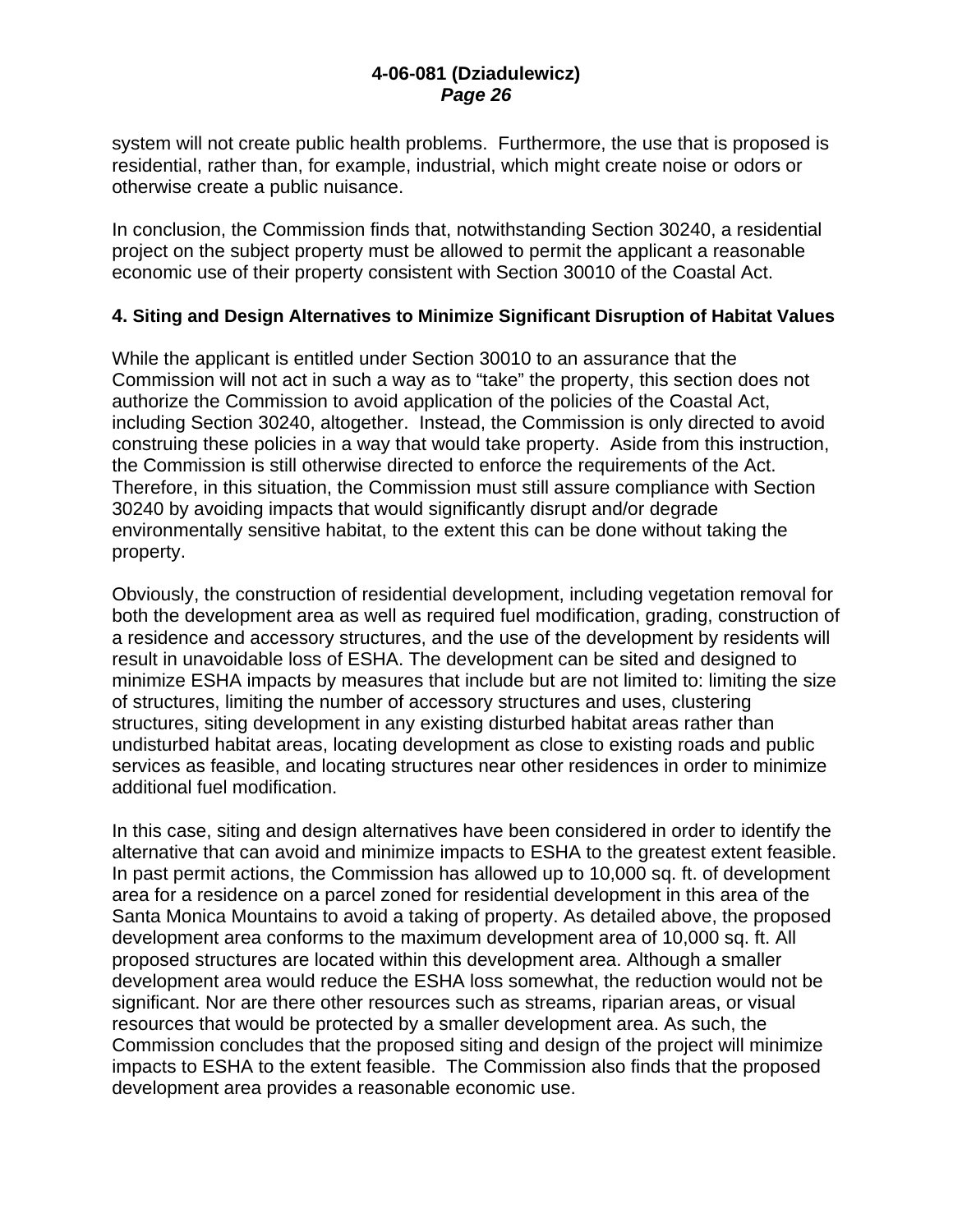# **5. Open Space Conservation.**

This project is inconsistent with Section 30240 of the Coastal Act, and is only being allowed to avoid a taking of private property for public use. The Commission finds that for the project to be consistent with Section 30240 to the maximum extent feasible, while providing a reasonable economic use, this project must constitute the maximum amount of ESHA destruction on the site and the remaining ESHA on the property must be preserved in perpetuity.

The Commission finds that the most effective way to assure ESHA preservation on the site is the granting of an open space conservation easement to the Mountains Recreation and Conservation Authority (a joint powers authority) that prohibits development on the remainder of the site now and in the future. The Mountains Recreation and Conservation Authority (MRCA) is a public agency that represents a partnership between the Santa Monica Mountains Conservancy, the Conejo Recreation and Park District, and the Rancho Simi Recreation and Park District. The MRCA is dedicated to the preservation and management of open space, parkland, watershed lands, trails, and wildlife habitat. The MRCA manages and provides ranger services for almost 50,000 acres of public lands and parks that it owns or that are owned by the Santa Monica Mountains Conservancy. In the course of its normal duties, the MRCA park rangers and other staff are better able to monitor open space areas to ensure that the restrictions are followed than Commission staff. Further, an easement will be recorded against the title to the property and thus provide notice to future owners of the limitations that apply to the open space conservation area, reducing the risk of a future irreparable violation of the restriction. The governing board of the MRCA has agreed to accept all open space easements required by the Commission for properties within the Santa Monica Mountains National Recreation Area.

It is important that the property owner grant an easement to MRCA rather than simply record an open space deed restriction. Although a deed restriction should notify future owners of the restriction in the same manner that a recorded easement would, it would not be as effective in preserving the remaining ESHA for the following two reasons. First, a deed restriction is not as reliable because a property owner can record another document purporting to rescind the deed restriction. Although any attempt to rescind a deed restriction required by a coastal development permit ("CDP") without an amendment to that CDP authorizing such a rescission would constitute a violation of the CDP and the Coastal Act, the County Recorder's office is likely to allow recordation of a rescission without the required Coastal Commission authorization. Indeed, the Commission has experienced the phenomenon of property owners recording documents purporting to modify deed restrictions recorded pursuant to CDP requirements. *See*, *e.g.*, Commission findings for CDP Amendment F7453-A2 (Stephenson), approved March 2005, and Violation File V-6-04-010 (Del Mar Estates). On the other hand, because an easement necessarily involves more than one person, the County Recorder would not likely record a document purporting to rescind an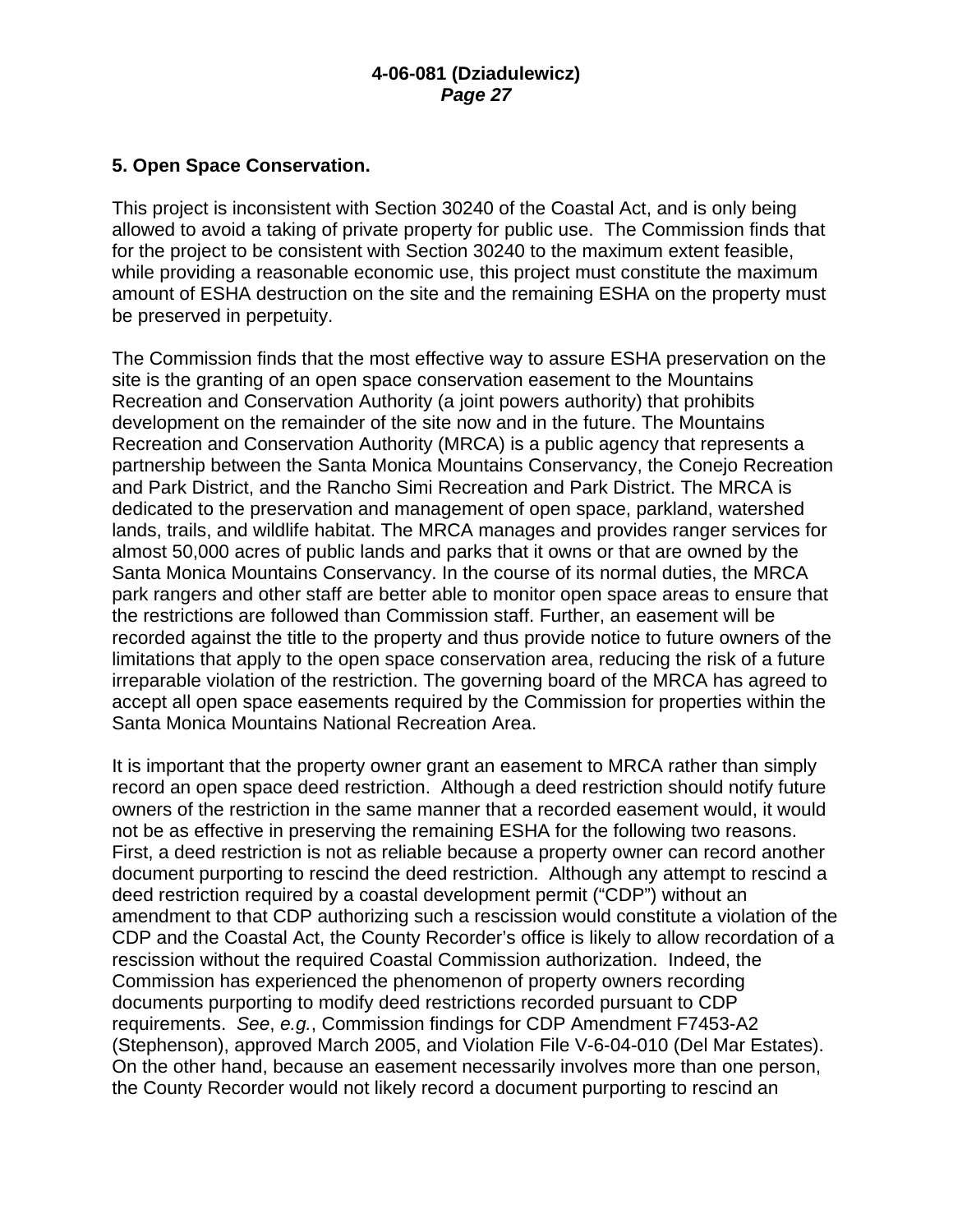easement unless the easement holder was also to sign the document. Thus, a condition requiring a deed restriction is much easier to violate, and therefore much less protective, than a condition requiring an easement.

Second, the Legislature has recently adopted new provisions to the Government Code specifically sanctioning the use of conservation easements for this purpose and changing procedures to ensure that they are prominent in searching title to property. In 2001, the Legislature adopted a new requirement that County Recorders keep a separate and "comprehensive index of conservation easements." *See* Cal. Gov't Code § 27255(a). As such, the Commission finds that the requirement of an open space and conservation easement is the most effective method of ensuring that the remaining ESHA on the project site will be conserved in the future. Finally, the Commission concludes that an open space easement that allows only the easement holder and no other entity to enter the property for inspection purposes does not interfere with the fee title owner's right to exclude the general public. It therefore does not constitute a significant invasion of the fee title owner's property interest.

In conclusion, the Commission finds that it is necessary to require the applicant to grant an open space easement to the MRCA over the open space area on the project site in order to insure that the remaining ESHA will be preserved, as detailed in **Special Condition Eleven (11)**. Only as conditioned will the proposed project minimize impacts to ESHA, pursuant to Section 30240 of the Coastal Act.

# **6. Habitat Impact Mitigation**

While impacts resulting from development within ESHA can be reduced through siting and design alternatives for new development and by ensuring that the remaining ESHA on the site is permanently protected, they cannot be completely avoided, given the location of ESHA on and around the project site, the high fire risk in the Santa Monica Mountains, and the need to modify fuel sources to protect life and property from wildfire.

Fuel modification is the removal or modification of combustible native or ornamental vegetation. It may include replacement with drought tolerant, fire resistant plants. The amount and location of required fuel modification will vary according to the fire history of the area, the amount and type of plant species on the site, topography, weather patterns, construction design, and siting of structures. There are typically three fuel modification zones applied by the Los Angeles County Fire Department, which include a setback zone immediately adjacent to the structure (Zone A) where all native vegetation must be removed, an irrigated zone adjacent to Zone A (Zone B) where most native vegetation must be removed or widely spaced, and a thinning zone (Zone C) where native vegetation may be retained if thinned or widely spaced although particular highfuel plant species must be removed. The combined required fuel modification area around structures can extend up to a maximum of 200 feet. If there is not adequate area on the project site to provide the required fuel modification for structures, then brush clearance may also be required on adjacent parcels. In this way, for a large area around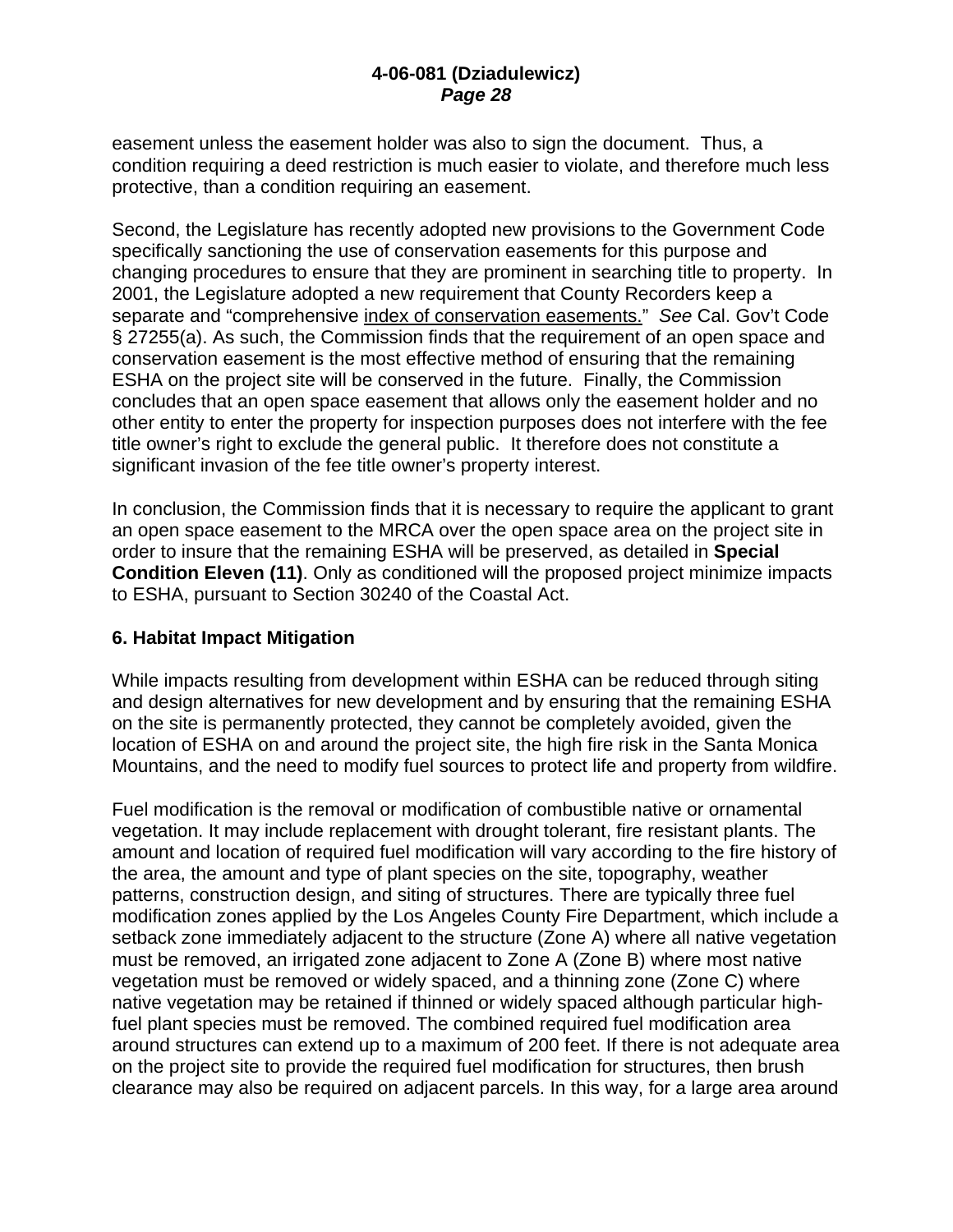any permitted structures, native vegetation will be cleared, selectively removed to provide wider spacing, and thinned. The Commission has found in past permit actions, that a new residential development (with a 10,000 sq. ft. development area) within ESHA with a full 200 foot fuel modification radius will result in impact (either complete removal, irrigation, or thinning) to ESHA habitat of four to five acres.

Obviously, native vegetation that is cleared and replaced with ornamental species or substantially removed and widely spaced will be lost as habitat and watershed cover. As discussed in the Dr. Dixon Memorandum<sup>3</sup>, the cumulative loss of habitat cover also reduces the value of the sensitive resource areas as a refuge for birds and animals, for example by making them—or their nests and burrows—more readily apparent to predators. Further, fuel modification can result in changes to the composition of native plant and wildlife communities, thereby reducing their habitat value. Although the impacts from habitat removal cannot be avoided, the Commission finds that the loss of ESHA resulting from the removal, conversion, or modification of natural habitat for new development including the building site area, and fuel modification can be mitigated in order to ensure that ESHA impacts are minimized to the extent feasible.

The Commission has identified three appropriate methods for providing mitigation for the unavoidable loss of ESHA resulting from development; namely, habitat restoration, habitat conservation, and the payment of an in-lieu fee for habitat conservation. The Commission finds that any of these measures is appropriate in this case to mitigate the loss of ESHA on the project site. The first method is to provide mitigation through the restoration of an area of degraded habitat (either on the project site, or at an off-site location) that is equivalent in size to the area of habitat impacted by the development. A restoration plan must be prepared by a biologist or qualified resource specialist and must provide performance standards, and provisions for maintenance and monitoring. The restored habitat must be permanently preserved through the recordation of an open space easement.

The second habitat impact mitigation method is habitat conservation. This includes the conservation of an area of intact habitat of a similar type as that impacted equivalent to the area of the impacted habitat. The parcel containing the habitat conservation area must be restricted from future development and permanently preserved. If the mitigation parcel is larger in size than the impacted habitat area, the excess acreage could be used to provide habitat impact mitigation for other development projects that impact ESHA.

The third habitat impact mitigation option is the payment of an in-lieu fee for habitat acquisition, conservation, or restoration. The fee is based on the habitat types in question, the cost per acre to restore or create comparable habitat types, and the

1

 $3$  The March 25, 2003 Memorandum Regarding the Designation of ESHA in the Santa Monica Mountains, prepared by John Dixon, Ph. D, is available on the California Coastal Commission website at http://www.coastal.ca.gov/ventura/smm-esha-memo.pdf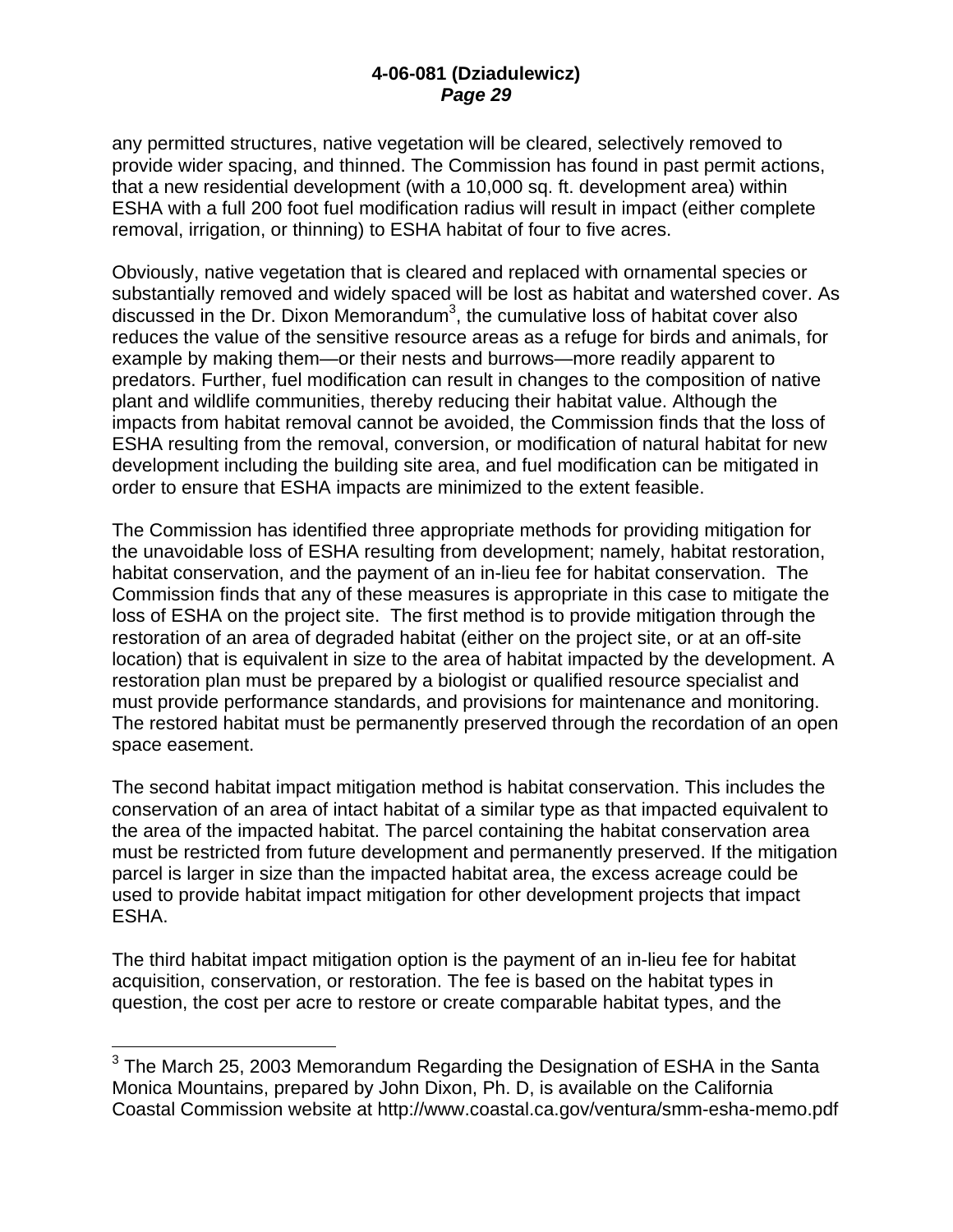acreage of habitat affected by the project. The Commission has, in past permit decisions, determined the appropriate fee for the restoration or creation of chaparral and coastal sage scrub habitat, based on research carried out by the Commission's biologist. A range of cost estimates was obtained that reflected differences in restoration site characteristics including topography (steeper is harder), proximity to the coast (minimal or no irrigation required at coastal sites), types of plants (some plants are rare or difficult to cultivate), density of planting, severity of weed problem, condition of soil, etc.

The Commission has determined that the appropriate mitigation for loss of coastal sage scrub or chaparral ESHA should be based on the actual installation of replacement plantings on a disturbed site, including the cost of acquiring the plants (seed mix and container stock) and installing them on the site (hydroseeding and planting). The in-lieu fee found by the Commission to be appropriate to provide mitigation for the habitat impacts to ESHA areas where all native vegetation will be removed (building site, the "A" zone required for fuel modification, and off-site brush clearance areas), and where vegetation will be significantly removed and any remaining vegetation will be subjected to supplemental irrigation (the "B" zone or any other irrigated zone required for fuel modification) is \$12,000 per acre. Further, the Commission has required a fee of \$3,000 per acre for areas where the vegetation will be thinned, but not irrigated ("C" zone or other non-irrigated fuel modification zone).

The acreage of ESHA that is impacted must be determined based on the size of the development area, required fuel modification (as identified on the final fuel modification plan approved by the Los Angeles County Fire Department) on the site, and required brush clearance off-site. The Commission finds that it is necessary to require the applicant to delineate the total acreage of ESHA on the site (and offsite brush clearance areas, if applicable) that will be impacted by the proposed development, and provide mitigation to compensate for this loss of habitat, through one of the three methods described above, and required by **Special Condition Eight (8)**. Only as conditioned will the proposed project minimize impacts to ESHA, pursuant to Section 30240 of the Coastal Act.

# **7. Additional Mitigation Measures to Address Additional ESHA Impacts**

The Commission finds that the use of non-native and/or invasive plant species for residential landscaping results in both direct and indirect adverse effects to native plants species indigenous to the Malibu/Santa Monica Mountains area. Direct adverse effects from such landscaping result from the direct occupation or displacement of native plant communities by new development and associated non-native landscaping, and mitigation for that effect was discussed in the previous section. Indirect adverse effects include offsite migration and colonization of native plant habitat by non-native/invasive plant species (which tend to outcompete native species) adjacent to new development. The Commission notes that the use of exotic plant species for residential landscaping has already resulted in significant adverse effects to native plant communities in the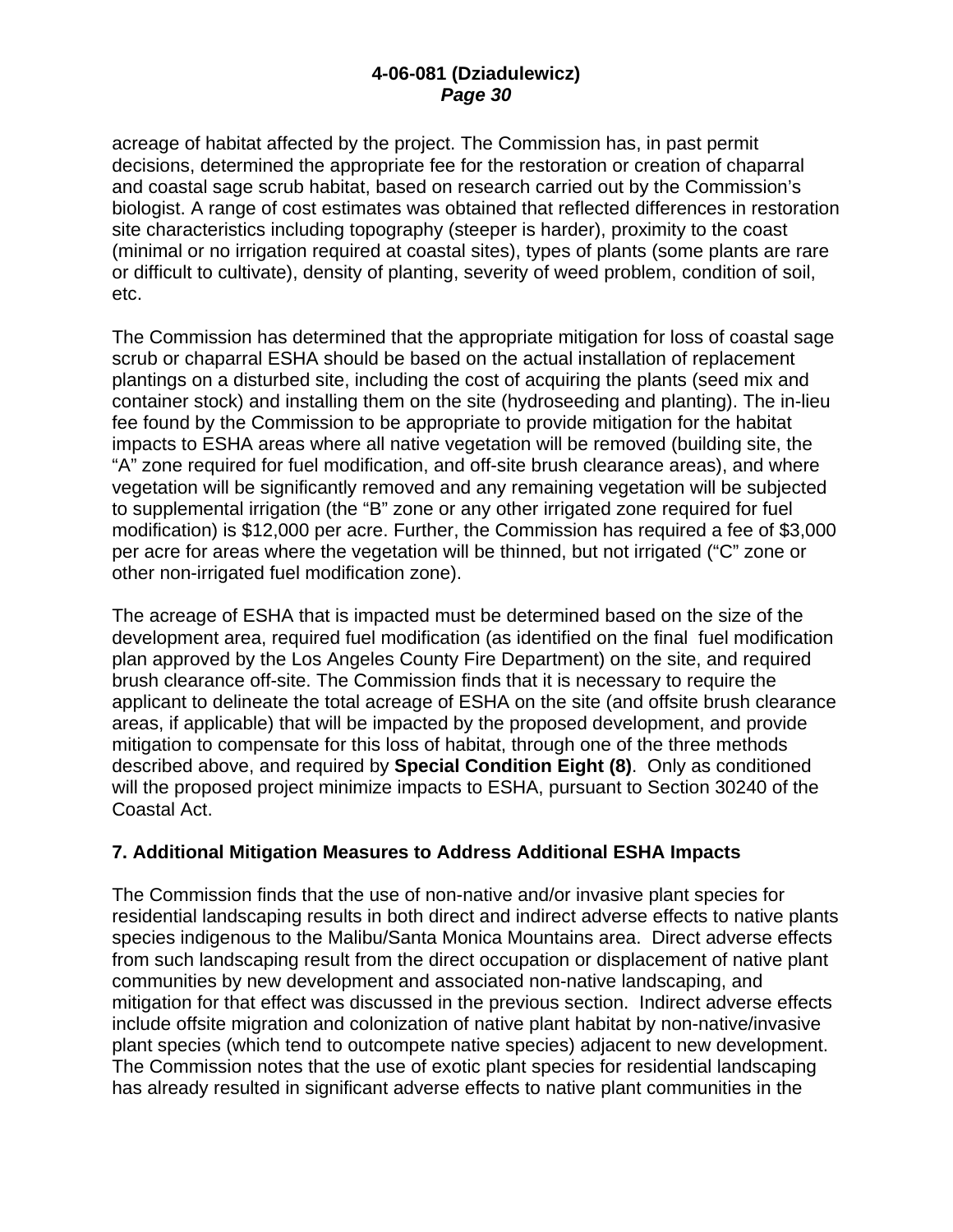Malibu/Santa Monica Mountains area. This sort of impact was not addressed in the prior section. Therefore, in order to minimize adverse effects to the indigenous plant communities of the Malibu/Santa Monica Mountains area that are not directly and immediately affected by the proposed development, **Special Condition 2** requires that all landscaping consist primarily of native plant species and that invasive plant species shall not be used.

In addition, the Commission has found that night lighting of ESHA areas in the Malibu/Santa Monica Mountains may alter or disrupt feeding, nesting, and roosting activities of native wildlife species. Therefore, **Special Condition 7**, Lighting Restriction, limits night lighting of the site in general; limits lighting to the developed area of the site; and requires that lighting be shielded downward. Limiting security lighting to low intensity security lighting will assist in minimizing the disruption of wildlife that is commonly found in this rural and relatively undisturbed area and that traverses the area at night.

Furthermore, fencing of the property would adversely impact the movement of wildlife through the ESHA and wildlife migration corridor on this parcel. Therefore, the Commission finds it is necessary to limit fencing to this perimeter of the development area (building pad), turnaround, and driveway. This is required to be shown on the landscaping plan, required in **Special Condition 2**.

Additionally, the Commission finds that the amount and location of any new development that could be built in the future on the subject site consistent with the resource protection policies of the Coastal Act is significantly limited by the unique nature of the site and the environmental constraints discussed above. Therefore, the permitting exemptions that apply by default under the Coastal Act for, among other things, improvements to existing single family homes and repair and maintenance activities may be inappropriate here. In recognition of that fact, and to ensure that any future structures, additions, change in landscaping or intensity of use at the project site that may otherwise be exempt from coastal permit requirements are reviewed by the Commission for consistency with the resource protection policies of the Coastal Act, **Special Condition 9** the future development restriction, has been required.

Further, **Special Condition 10** requires the applicant to record a deed restriction that imposes the terms and conditions of this permit as restrictions on use and enjoyment of the property and thereby provides any prospective purchaser of the site with recorded notice that the restrictions are imposed on the subject property. In order to ensure that the terms and conditions of this permit are adequately implemented, **Special Condition 12** authorizes Commission staff to enter onto the property (subject to 24 hour notice to the property owner) to undertake site inspections for the purpose of monitoring compliance with the permit.

Lastly, unpermitted development occurred on the subject parcel prior to submission of this permit application, including vegetation clearance for a pathway extending from the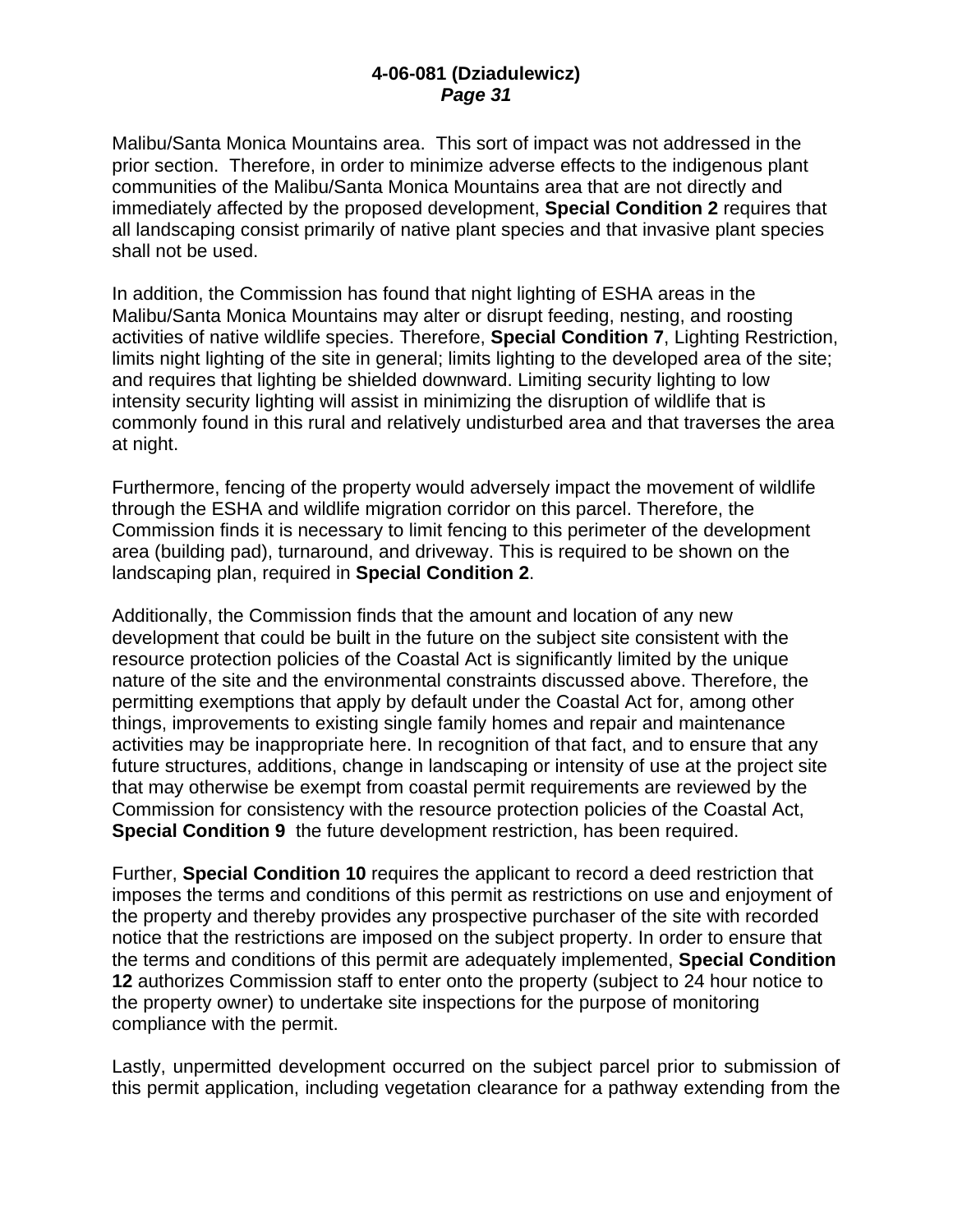southeastern portion of the pad upslope onto the adjacent property. Analysis of historical 1977 infrared aerial photographs of the site does not show this development existing on the site. Additionally, this development was not permitted after-the-fact by the previous approval in 1987. The applicant is proposing, as part of the project, to revegetate this pathway. To ensure that previously disturbed ESHA is restored to maintain habitat value consistent with resource protection policies of the Coastal Act, **Special Condition 17** requires the applicant to restore the disturbed pathway back to natural conditions and requires the applicant to submit final restoration/ revegetation plans for the area (area shown in Exhibit 9), for review by the Executive Director. These plans shall include use of native drought resistant plants and monitoring for a period of no less than five years. **Special Condition 12**, site inspection, is necessary to ensure compliance with **Special Condition 17**, restoration of the area subject to unpermitted vegetation and removal.

#### **8. Oak Tree Impacts**

Six coast live oak trees (*Quercus agrifolia*) are present on the property along the driveway and near Mulholland Highway. The biological report identified three trees that will likely be impacted by driveway widening for fire access requirements, including Oak Tree #1, Oak Tree #5, and Oak Tree #4. (Exhibit 9) Oak Tree #1 is located along the switchback of the access road in the north-central portion of the site and has seven trunks and is nearly 20 ft. tall. This oak tree may be impacted by driveway widening for fire requirements, according to the oak tree report. Oak Tree #5 hangs on the edge of the road cut for Mulholland Highway at the entrance to the property. The main trunk measures nearly 10.5 inches in diameter and is three feet from grade with low branches. Despite that an estimated 40 percent of roots were intact within the shallow soil upslope of the trunk, the report states that the tree appears healthy with a moderately dense crown and that this tree may be impacted by road development for the project and will continue to lose anchorage as the road cut erodes. Oak Tree #4 is located just northeast of Tree #1 along the driveway and may also be impacted by additional road expansion for fire access requirements. The biologist indicated that if mitigation is required, the low-lying area northeast of Oak Tree #6 could accommodate the planting of several oak trees.

Through past permit actions on residential development in the Santa Monica Mountains the Commission has found that native oak trees are an important coastal resource. As required by Section 30250 of the Coastal Act, the proposed new development can be approved only where it will not have impacts on coastal resources. Additionally, oak trees are an important component of the visual character of the area and must be protected in order to ensure that the proposed development is visually compatible with this character, as required by Section 30251 of the Coastal Act. Native trees prevent the erosion of hillsides and stream banks, moderate water temperatures in streams through shading, provide food and habitat, including nesting, roosting, and burrowing to a wide variety of wildlife. Areas near the subject site are considered to be ESHA as they contain large tracts of contiguous, relatively undisturbed oak woodland and chaparral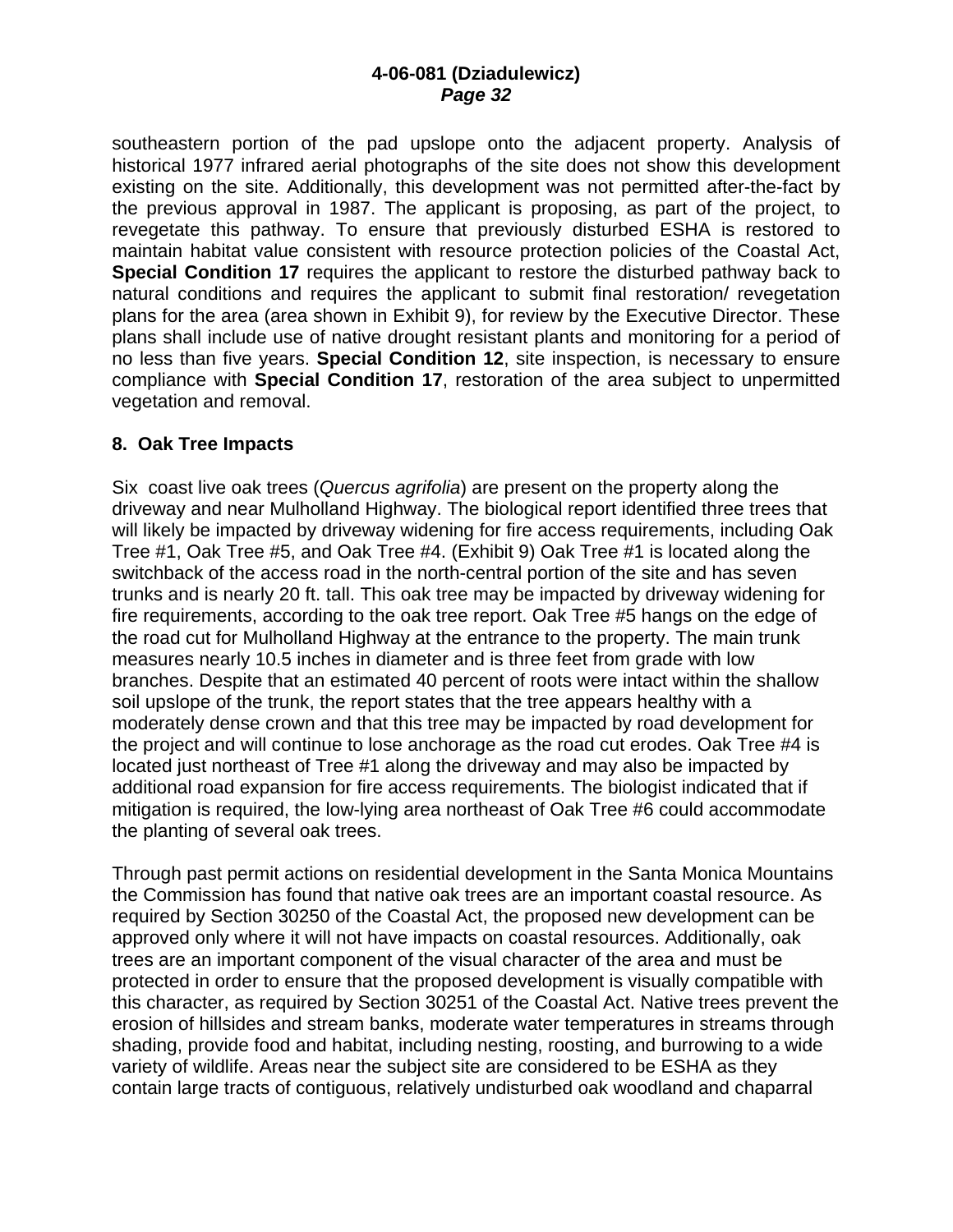habitat. Furthermore, individual oak trees such as those on the subject site do provide habitat for a wide variety of wildlife species and are considered to be an important part of the character and scenic quality of the area.

Oak trees are a part of the California native plant community and need special attention to maintain and protect their health. Oak trees in residentially landscaped areas often suffer decline and early death due to conditions that are preventable. Damage can often take years to become evident and by the time the tree shows obvious signs of disease it is usually too late to restore the health of the tree. Oak trees provide important habitat and shading for other animal species, such as deer and bees. Oak trees are very long lived, some up to 250 years old, relatively slow growing becoming large trees between 30 to 70 feet high, and are sensitive to surrounding land uses, grading or excavation at or near the roots and irrigation of the root area particularly during the summer dormancy. Improper watering, especially during the hot summer months when the tree is dormant and disturbance to root areas are the most common causes of tree loss.

The article entitled "Oak Trees: Care and Maintenance" prepared by the Forestry Department of the County of Los Angeles states:

*Oaks are easily damaged and very sensitive to disturbances that occur to the tree or in the surrounding environment. The root system is extensive but surprisingly shallow, radiating out as much as 50 feet beyond the spread of the tree leaves, or canopy. The ground area at the outside edge of the canopy, referred to as the dripline, is especially important: the tree obtains most of its surface water and nutrients here, as well as conducts an important exchange of air and other gases.* 

This publication goes on to state:

*Any change in the level of soil around an oak tree can have a negative impact. The most critical area lies within 6' to 10' of the trunk: no soil should be added or scraped away. . . . Construction activities outside the protected zone can have damaging impacts on existing trees. . . . Digging of trenches in the root zone should be avoided. Roots may be cut or severely damaged, and the tree can be killed. . . . Any roots exposed during this work should be covered with wet burlap and kept moist until the soil can be replaced. The roots depend on an important exchange of both water and air through the soil within the protected zone. Any kind of activity which compacts the soil in this area blocks this exchange and can have serious long term negative effects on the trees. If paving material must be used, some recommended surfaces include brick paving with sand joints, or ground coverings such as wood chips . . .* 

As stated above, the site contains 6 coast live oak trees. In past permit actions, the Commission has required that the removal of native trees, particularly oak trees, or encroachment of structures into the root zone be avoided unless there is no feasible alternative for the siting of development. The applicant has explored other alternative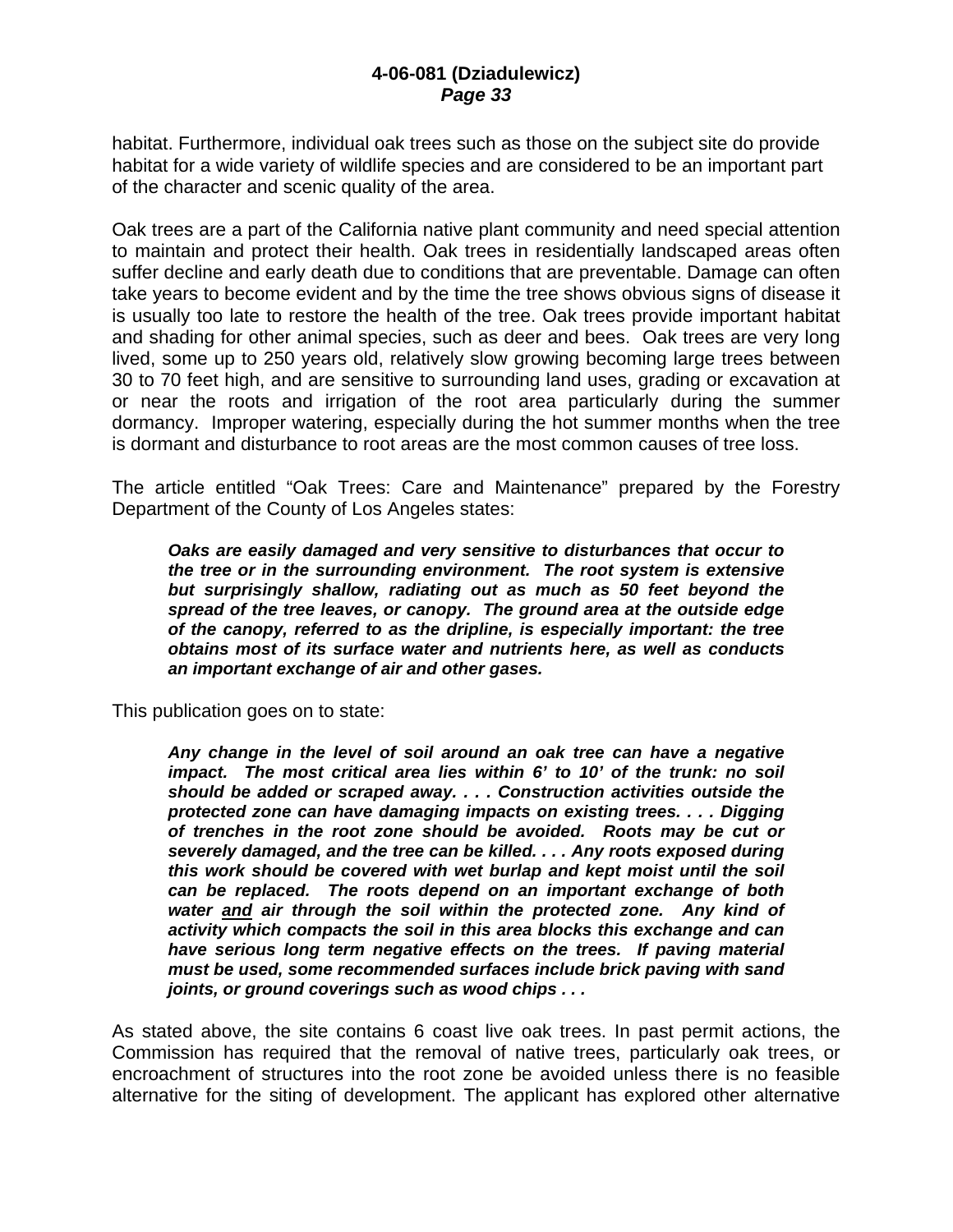designs to reduce impacts to oak trees, but due to the fact that oak trees already exist along the previously disturbed and graded access road and the need for road improvements for fire department access, the applicant was not able to design the project to avoid encroachment into the protected zones of three oak trees.

Although the applicant does not propose to remove any oak trees as part of the project, the encroachments within the protected zones of three of the trees (Oak Tree #1, #4, and #5) will be quite significant. It is therefore highly likely that the encroachments will result in severe effects to the health of these trees, including death. As such, **Special Condition Thirteen (13)** requires the planting of thirty (30) oak trees as mitigation for impacts to Oak Tree #1, #4, and #5 adjacent to the driveway because root zones will be impacted due to widening for fire department access. There are no other alternatives that can be employed to avoid or reduce impacts to oak trees because the location of the existing driveway was constructed prior to the effective date of the Coastal Act (January 1, 1977) and other alternative locations for the driveway would require removal of ESHA and would require more earthwork. Additionally, **Special Condition Thirteen (13)** provides for oak tree protection, monitoring, and mitigation. To ensure that all oak trees located on the subject parcel are protected during construction activities, **Special Condition Thirteen (13)** requires that temporary protective barrier fencing shall be installed around the protected zones (5 feet beyond dripline or 15 feet from the trunk, whichever is greater) of all oak trees and retained during all construction operations. If required construction operations cannot feasibly be carried out in any location with the protective barrier fencing in place, then temporary flagging must be installed on all oak trees to ensure protection during construction. Additionally, **Special Condition Thirteen (13)** requires that a biological consultant, arborist, or other resource specialist shall be present on-site during all driveway construction operations on site and shall be directed to immediately notify the Executive Director if unpermitted activities occur or if any oak trees are damaged, removed, or impacted beyond the scope of the work allowed by Coastal Development Permit 4-06-081. This monitor will have the authority to require the applicant to cease work should any breach in permit compliance occur, or if any unforeseen sensitive habitat issues arise.

Further, if any of Oak Trees #2, #3, or #4 are damaged or removed as a result of construction activities, **Special Condition Thirteen (13)** requires at least ten replacement plants to be planted on the project site or another location, approved by the Executive Director, as mitigation. In that case, the applicant shall submit, for the review and approval of the Executive Director, a supplemental oak tree replacement planting program, prepared by a qualified biologist, arborist, or other qualified resource specialist, which specifies replacement tree locations, planting specifications, and a monitoring program to ensure that the replacement planting program is successful. An annual monitoring report on the supplemental oak tree replacement area shall be submitted for the review and approval of the Executive Director for each of the 10 years.

For the reasons set forth above, the Commission finds that the proposed project, as conditioned, is consistent with Section 30240 of the Coastal Act.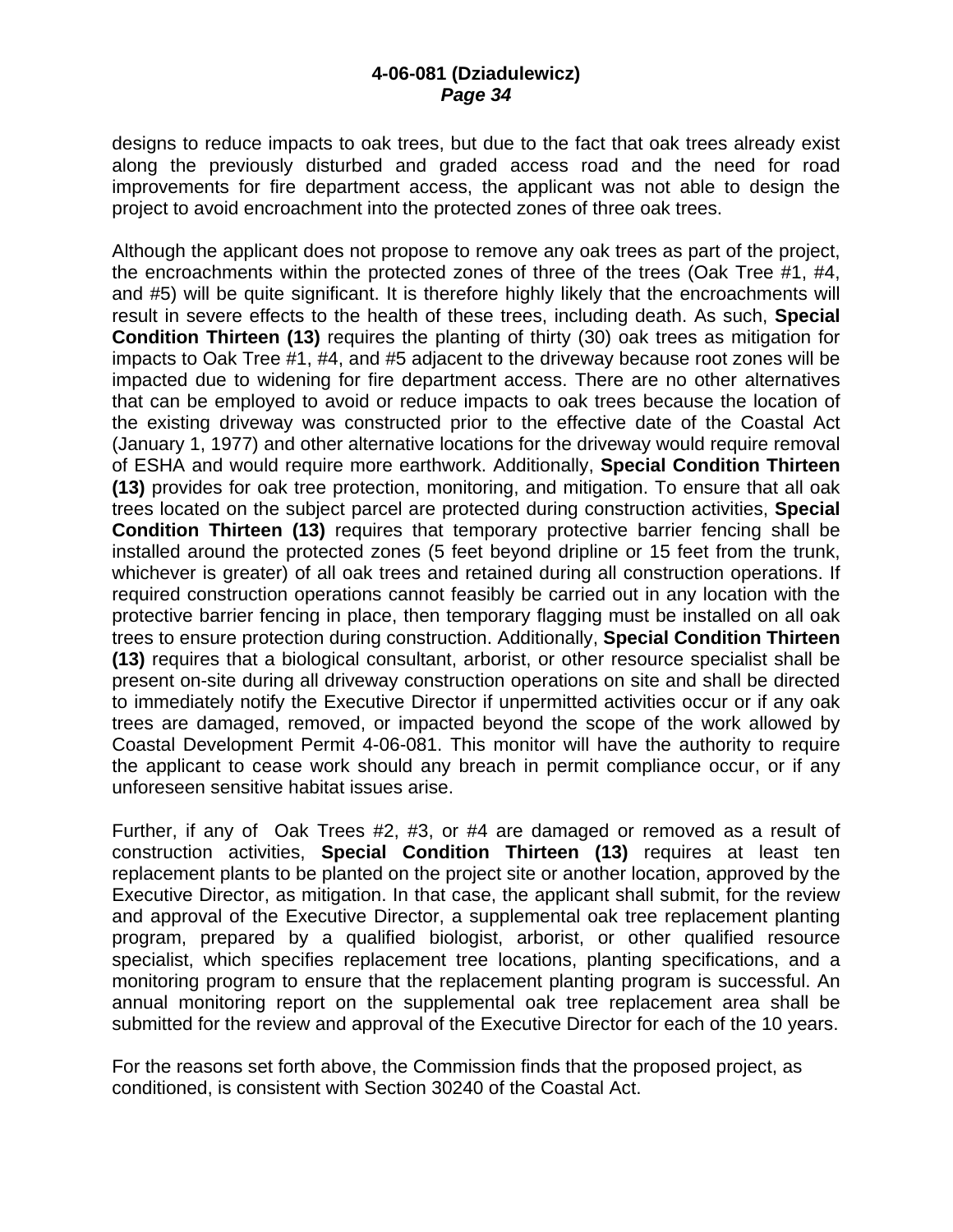# **D. Water Quality**

Section 30231 of the Coastal Act states:

*The biological productivity and the quality of coastal waters, streams, wetlands, estuaries, and lakes appropriate to maintain optimum populations of marine organisms and for the protection of human health shall be maintained and, where feasible, restored through, among other means, minimizing adverse effects of waste water discharges and entrainment, controlling runoff, preventing depletion of ground water supplies and substantial interference with surface water flow, encouraging waste water reclamation, maintaining natural vegetation buffer areas that protect riparian habitats, and minimizing alteration of natural streams.* 

The Commission recognizes that new development in the Santa Monica Mountains has the potential to adversely impact coastal water quality because changes such as the removal of native vegetation, the increase in impervious surfaces, and the introduction of new residential uses cause increases in runoff, erosion, and sedimentation and the introduction of pollutants such as petroleum, cleaning products, pesticides, and other pollutants, as well as effluent from septic systems.

The proposed development will result in an increase in impervious surfaces, which leads to an increase in the volume and velocity of stormwater runoff that can be expected to leave the site and eventually be discharged to coastal waters, including streams, wetlands, and estuaries. The pollutants commonly found in runoff associated with residential use can reduce the biological productivity and the quality of such waters and thereby reduce optimum populations of marine organisms and have adverse impacts on human health.

Therefore, in order to minimize the potential for such adverse impacts to water quality resulting from drainage runoff both during construction and in the post-development stage, the Commission requires the incorporation of Best Management Practices designed to control the volume, velocity and pollutant load of stormwater leaving the developed site, including: 1) sizing post-construction structural BMPs to accommodate (infiltrate, filter, or otherwise treat) the runoff from all storms up to and including the  $85<sup>th</sup>$ percentile storm runoff event; 2) implementing erosion control measures during construction and post construction; and 3) revegetating all graded and disturbed areas with primarily native landscaping.

Additionally, the applicant's geologic consultants have concluded that the site is suitable for the proposed septic system and that there would be no adverse impact to the site or surrounding areas from the use of a septic system. The County of Los Angeles Environmental Health Department has given in-concept approval of the proposed septic system, indicating that it meets the plumbing code requirements. The Commission has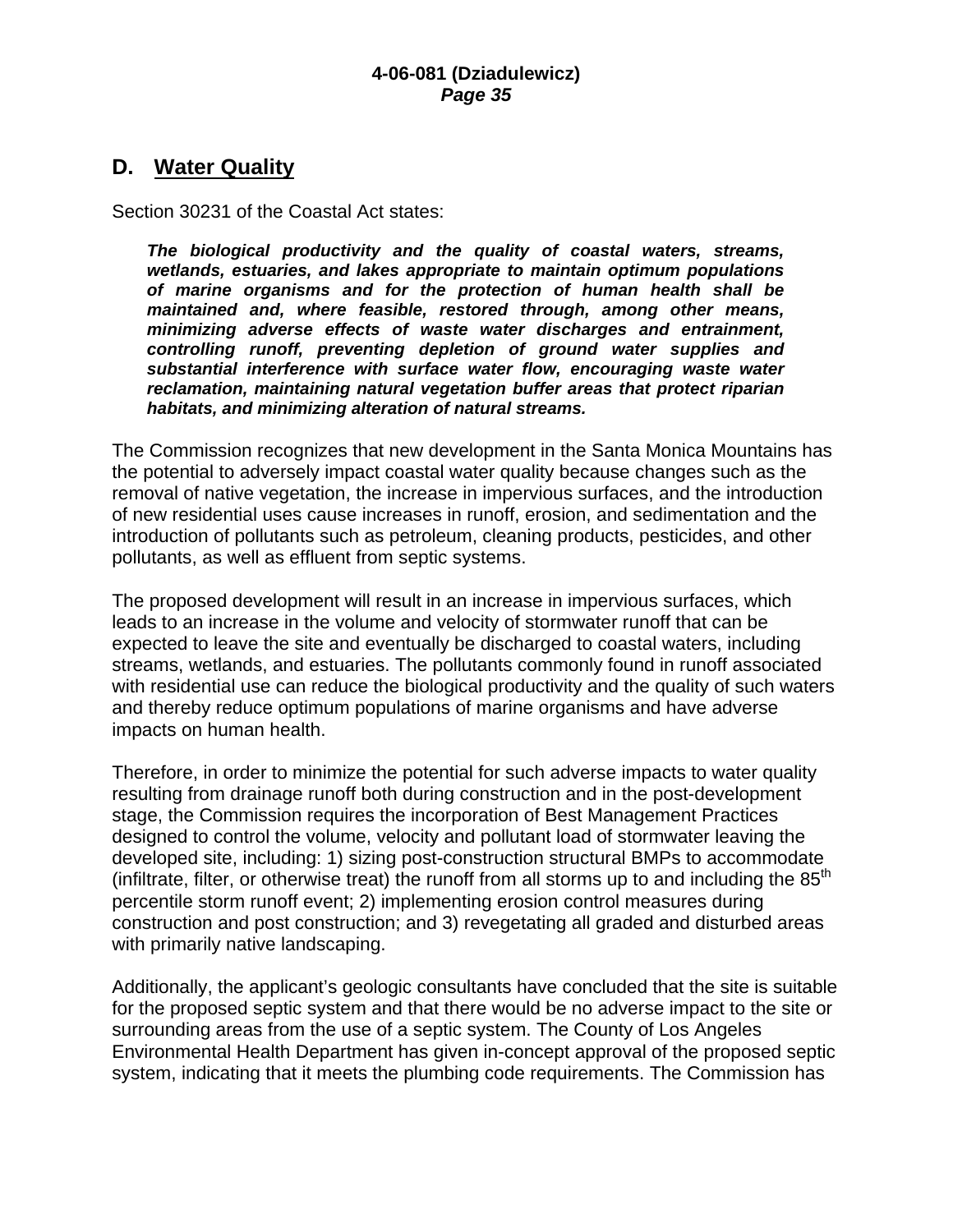found that conformance with the provisions of the plumbing code is protective of water resources.

The following special conditions are required, as determined in the findings above, to assure the project's consistency with Section 30231 of the Coastal Act:

- 2. Landscaping and Erosion Control Plan
- 4. Drainage and Polluted Runoff Control Plan
- 14. Final Approved Fuel Modification Plans

Therefore, the Commission finds that the proposed project, as conditioned, is consistent with Section 30231 of the Coastal Act.

# **E. Visual Resources**

Section 30251 of the Coastal Act states:

*The scenic and visual qualities of coastal areas shall be considered and protected as a resource of public importance. Permitted development shall be sited and designed to protect views to and along the ocean and scenic coastal areas, to minimize the alteration of natural land forms, to be visually compatible with the character of surrounding areas, and, where feasible, to restore and enhance visual quality in visually degraded areas. New development in highly scenic areas such as those designated in the California Coastline reservation and Recreation Plan prepared by the Department of Parks and Recreation and by local government shall be subordinate to the character of its setting.* 

In addition, the Malibu/Santa Monica Mountains LUP provides policy guidance regarding the protection of visual resources. The Coastal Commission, as guidance in the review of development proposals in the Santa Monica Mountains, has applied these policies.

- *P91 All new development shall be designed to minimize impacts and alterations of physical features, such as ravines and hillsides, and processes of the site (i.e., geological, soils, hydrological, water percolation and runoff) to the maximum extent feasible.*
- *P125 New development shall be sited and designed to protect public views from LCP- designated highways to and along the shoreline and to scenic coastal areas, including public parklands. Where physically and economically feasible, development on a sloped terrain should be set below road grade.*
- *P129 Structures should be designed and located so as to create an attractive appearance and harmonious relationship with the surrounding environment.*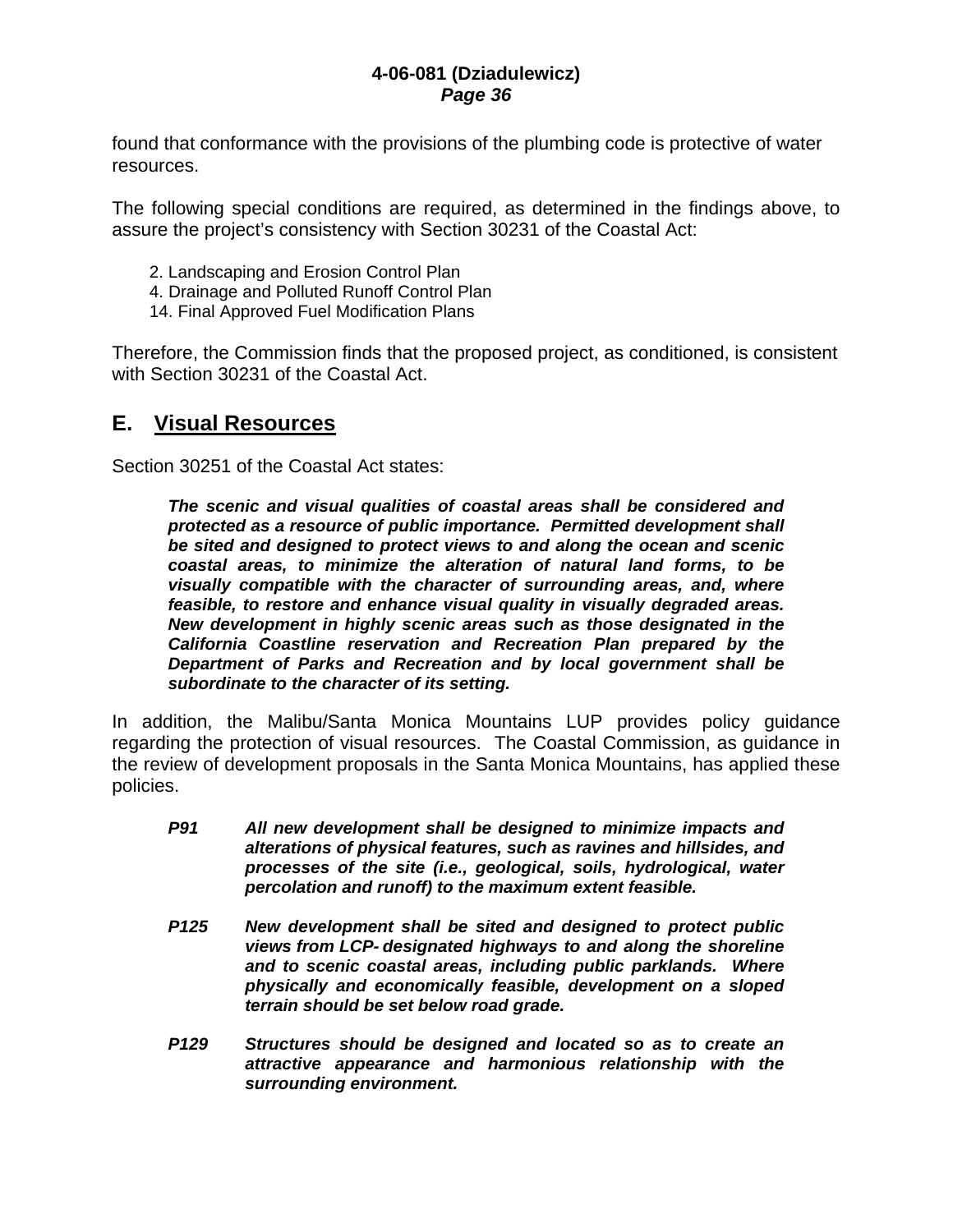- *P130 In highly scenic areas and along scenic highways, new development (including buildings, fences, paved areas, signs, and landscaping) shall:* 
	- *Be sited and designed to protect views to and along the ocean and to and along other scenic features, as defined and identified in the Malibu LUP.*
	- *Minimize the alteration of natural landforms*
	- *Be landscaped to conceal raw cut slopes*
	- *Be visually compatible with and subordinate to the character of its setting.*
	- *Be sited so as to not significantly intrude into the skyline as seen from public viewing places.*
- *P131 Where feasible, prohibit placement of structures that will break the ridgeline views, as seen from public places*
- *P134 Structures shall be sited to conform to the natural topography, as feasible. Massive grading and reconfiguration of the site shall be discouraged.*
- *P142 New development along scenic roadways shall be set below the road grade on the down hill side wherever feasible, to protect designated scenic canyon and ocean views.*

Section 30251 of the Coastal Act requires scenic and visual qualities to be considered and preserved. In the review of this project, Commission staff analyzed the publicly accessible locations where the proposed development is visible to assess potential visual impacts to the public. Staff examined the building site, the size of the proposed structure, and alternatives to the size, bulk and scale of the structure. The development of the residence raises the issue of whether or not views from public viewing areas will be adversely affected.

The applicant proposes to construct a 3-story geodesic dome-style, 2,967 sq. ft. single family home, driveway, septic system, roof mounted solar panel array, 300 sq. ft. partially underground utilities and storage shed, pool, 280 sq. ft. patio, and 2,839 cu. yds. of grading. The application includes a request for after-the-fact approval for a 10,000 gallon water tank. That is currently located near the northeasterly flat pad area. The applicant also proposes to revegetate a footpath/trail that was cleared on the site extending from the flat pad area on the ridgeline to the eastern property boundary. Elevations on the site range from 866 feet to 1,080 feet on the ridge at the northeast and southeast corners of the parcel. Most of the site comprises a southwest to northeast trending ridge with steep slopes. The site contains an approximately 1,500 ft. long dirt driveway accessing two flat graded pad areas along the southwest to northeast trending ridgeline roughly in the center of the property. Other than the flat pad areas, and driveway, the parcel consists of steep terrain and dense vegetation. National Park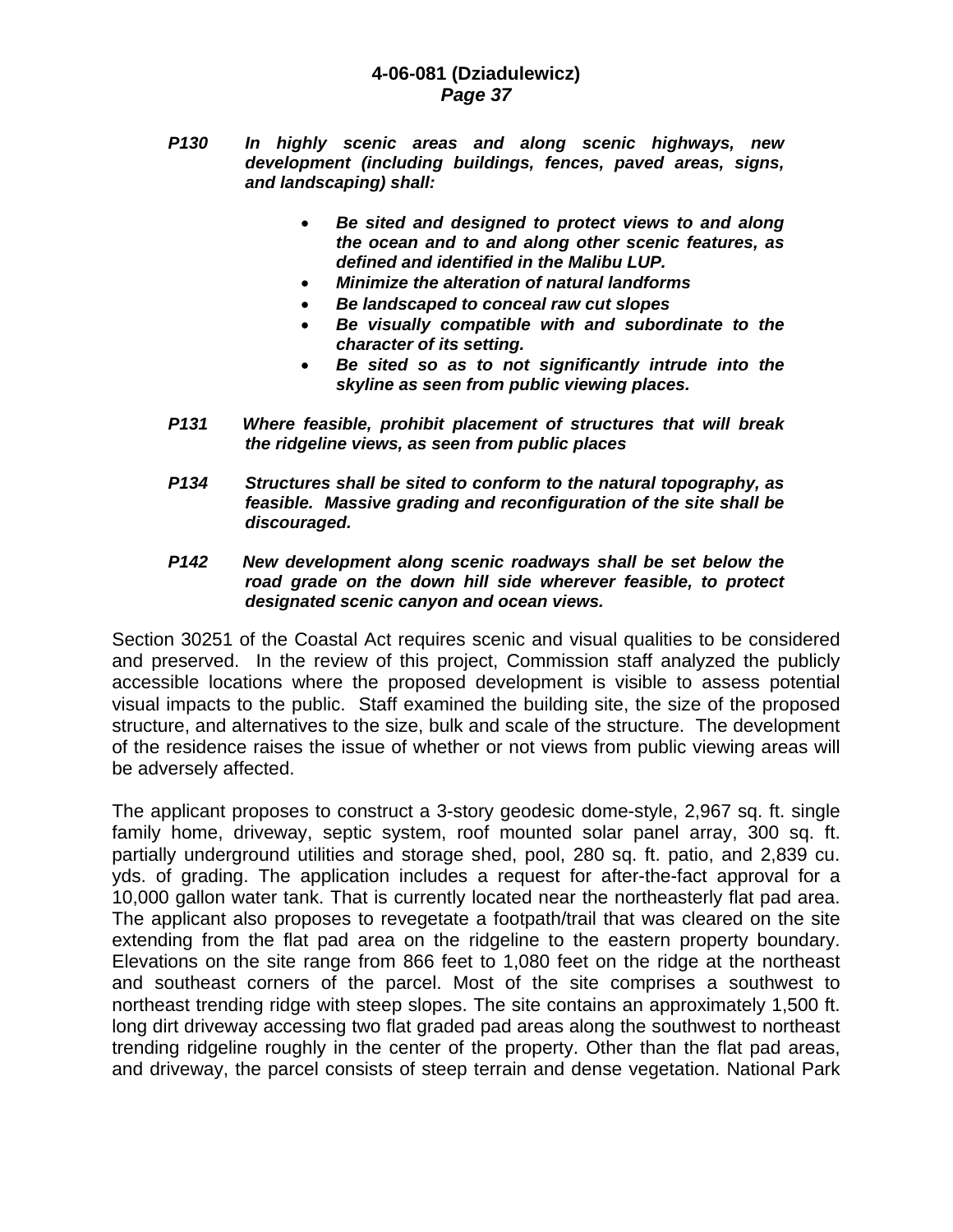Service Property is located to the north and west of the site (although not immediately adjacent) and only scattered residential development is located to the east of the site.

The applicant has provided a visual analysis of the property showing photographs taken from the Backbone Trail north of Mulholland Highway looking towards the subject site. The subject site will be visible from portions of the Backbone Trail. The applicant also provided visual simulations of the proposed residence from various points along Mulholland Highway. The simulations show that the dome structure will be partially visible from points along Mulholland Highway, but views of the structure will be reduced at points due to intervening terrain and due to the mountainous topography of the area. Additionally, the structure has been clustered on one existing pad area (graded prior to the effective date of the Coastal Act), with a development area of less than 10,000 sq. ft. in size, and designed to reduce landform alteration and removal of native vegetation that is considered environmentally sensitive habitat. The applicant explored alternative locations on the property to site the house, including locating the residence on an area directly adjacent to Mulholland Highway on a lower elevation and locating the residence on the existing southwesterly pad. However, these alternative locations would require more landform alteration and additional removal of environmentally sensitive habitat area, and would not reduce view impacts. As such, the proposed structures will be sited and designed to minimize impacts to visual resources to the extent feasible.

Since the project site will be unavoidably visible from public viewing areas, mitigation to address potential visual impacts is needed for the proposed residence. The visual impact of the proposed structures can be minimized by requiring these structures to be finished in a color consistent with the surrounding natural landscape and, further, by requiring that windows on the proposed residence be made of non-reflective glass. To ensure visual impacts associated with the colors of the structures and the potential glare of the window glass are minimized, the Commission requires the applicants to use colors compatible with the surrounding environment and non-glare glass, as detailed in **Special Condition Six (6)**.

Visual impacts can be further reduced by the use of appropriate and adequate landscaping. Therefore, **Special Condition Two (2)** requires the applicants to ensure that the vegetation on site remains visually compatible with the native flora of surrounding areas. Implementation of Special Condition 2 will soften the visual impact of the development from public view areas. To ensure that the final approved landscaping plans are successfully implemented, Special Condition 2 also requires the applicants to revegetate all disturbed areas in a timely manner and includes a monitoring component to ensure the successful establishment of all newly planted and landscaped areas over time.

In addition, the Commission has found that night lighting of areas in the Malibu/Santa Monica Mountains area creates a visual impact to nearby scenic roads and trails. In addition, night lighting may alter or disrupt feeding, nesting, and roosting activities of native wildlife species. The subject site contains environmentally sensitive habitat.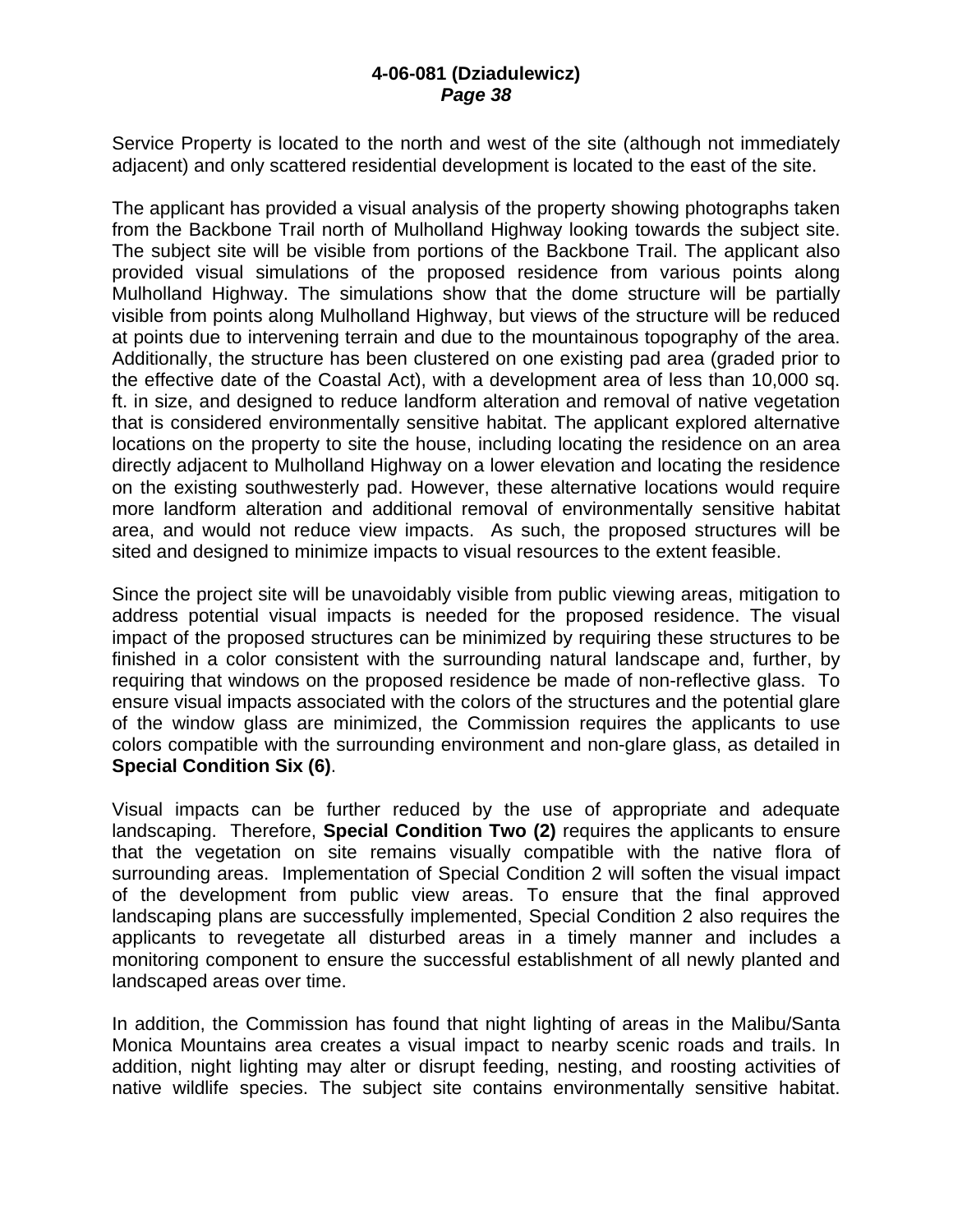Therefore, **Special Condition Seven (7)** limits night lighting of the site in general, limits lighting to the developed area of the site, and specifies that lighting be shielded downward. The restriction on night lighting is necessary to protect the nighttime rural character of this portion of the Santa Monica Mountains consistent with the scenic and visual qualities of this coastal area.

Finally, regarding future developments or improvements, certain types of development on the property, normally associated with a single-family residence, which might otherwise be exempt, have the potential to impact scenic and visual resources in this area. It is necessary to ensure that any future development or improvements normally associated with the entire property, which might otherwise be exempt, is reviewed by the Commission for compliance with the visual resource policies contained in Section 30251 of the Coastal Act. **Special Condition Nine (9)**, the Future Development Restriction, will ensure that the Commission will have the opportunity to review future projects for compliance with the Coastal Act. Further, **Special Condition Ten (10)** requires the applicants to record a deed restriction that imposes the terms and conditions of this permit as restrictions on use and enjoyment of the subject property and provides any prospective purchaser with recorded notice that the restrictions are imposed on the property.

Therefore, the Commission finds that the project, as conditioned, minimizes adverse effects to public views to and along the coast and minimizes the alteration of natural landforms. Therefore, the Commission finds that the proposed project, as conditioned, is consistent with Section 30251 of the Coastal Act.

# **F. Unpermitted Development**

Unpermitted development occurred on the subject parcel prior to submission of this permit application including vegetation clearance for a pathway extending from the southeastern portion of the pad upslope onto the adjacent property. Additionally, a 10,000 gallon water tank and a 16 sq. ft. pump shed on the site are unpermitted. The applicant is now requesting after-the-fact approval to authorize the retention of the water tank, the removal of the water pump shed, and the revegetation of the pathway. Analysis of historical 1977 infrared aerial photographs of the site does not show this development existing on the site. Additionally, this development was not permitted after-the-fact by the previous CDP approval in 1987. **Special Condition Seventeen (17)** requires the applicant to restore the disturbed pathway back to natural conditions and requires the applicant to submit final restoration/ revegetation plans as shown in Exhibit 9, for review by the Executive Director. These plans shall include use of native drought resistant plants and monitoring for a period of no less than five years. **Special Condition Twelve (12)**, site inspection, is necessary to ensure compliance with **Special Condition Seventeen (17)**, restoration of the area subject to unpermitted vegetation and removal.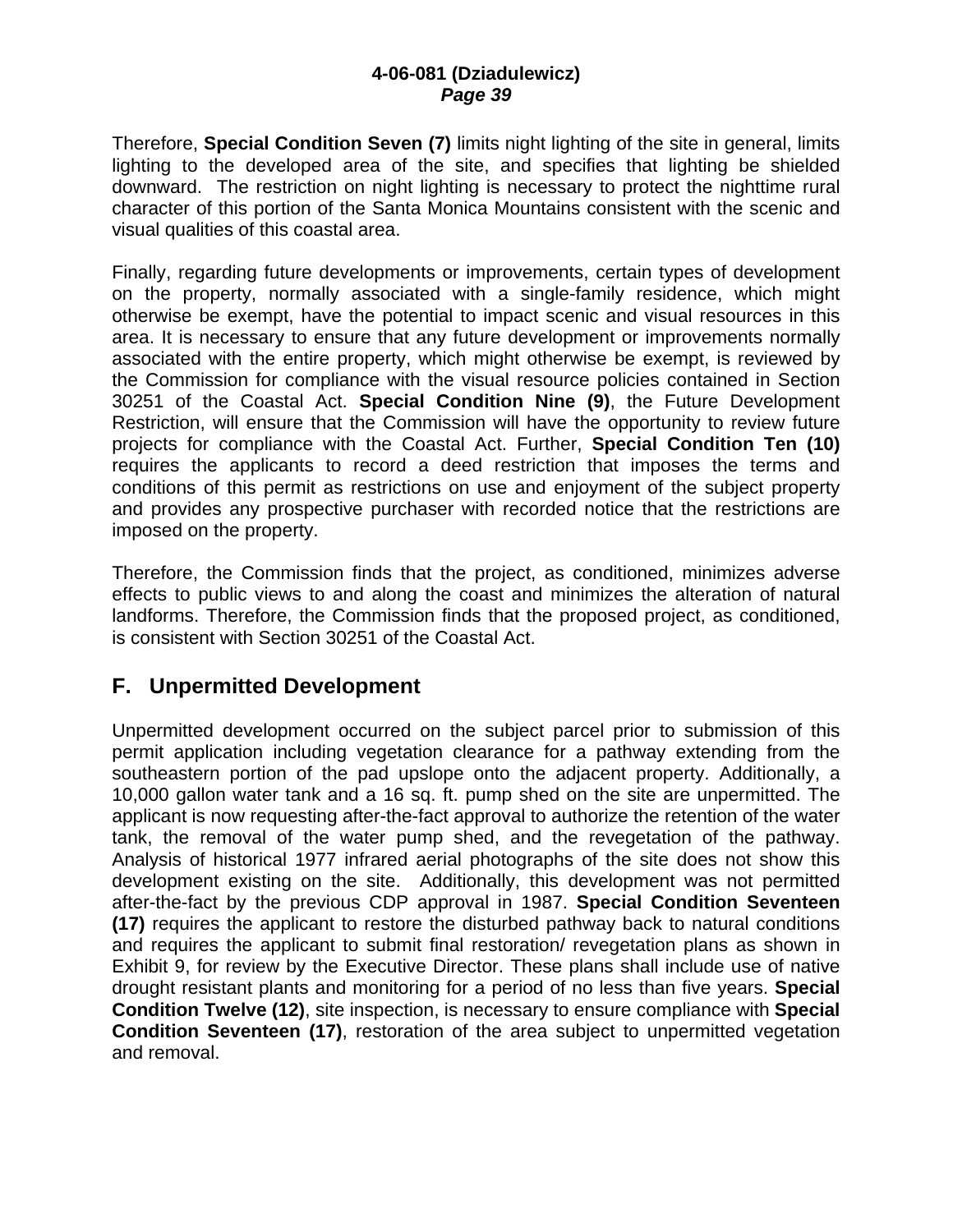Consideration of this application by the Commission has been based solely upon the Chapter 3 policies of the Coastal Act. Review of this permit does not constitute a waiver of any legal action with regard to the alleged violation nor does it constitute an admission as to the legality of any development undertaken on the subject site without a coastal permit.

# **G. Local Coastal Program**

Section 30604 of the Coastal Act states:

*a) Prior to certification of the local coastal program, a coastal development permit shall be issued if the issuing agency, or the commission on appeal, finds that the proposed development is in conformity with the provisions of Chapter 3 (commencing with Section 30200) of this division and that the permitted development will not prejudice the ability of the local government to prepare a local program that is in conformity with the provisions of Chapter 3 (commencing with Section 30200).* 

Section 30604(a) of the Coastal Act provides that the Commission shall issue a Coastal Development Permit only if the project will not prejudice the ability of the local government having jurisdiction to prepare a Local Coastal Program, which conforms to Chapter 3 policies of the Coastal Act. The preceding sections provide findings that the proposed project will be in conformity with the provisions of Chapter 3 if certain conditions are incorporated into the project and are accepted by the applicant. As conditioned, the proposed development will not create adverse impacts and is found to be consistent with the applicable policies contained in Chapter 3. Therefore, the Commission finds that approval of the proposed development, as conditioned, will not prejudice the County of Los Angeles' ability to prepare a Local Coastal Program for this area which is also consistent with the policies of Chapter 3 of the Coastal Act, as required by Section 30604(a).

# **H. California Environmental Quality Act**

Section 13096(a) of the Commission's administrative regulations requires Commission approval of a Coastal Development Permit application to be supported by a finding showing the application, as conditioned by any conditions of approval, to be consistent with any applicable requirements of the California Environmental Quality Act (CEQA). Section 21080.5(d)(2)(A) of CEQA prohibits a proposed development from being approved if there are feasible alternatives or feasible mitigation measures available which would substantially lessen any significant adverse effect that the activity may have on the environment.

The Commission incorporates its findings on Coastal Act consistency at this point as if set forth in full. These findings address and respond to all public comments regarding potential significant adverse environmental effects of the project that were received prior to preparation of the staff report. As discussed in detail above, project alternatives and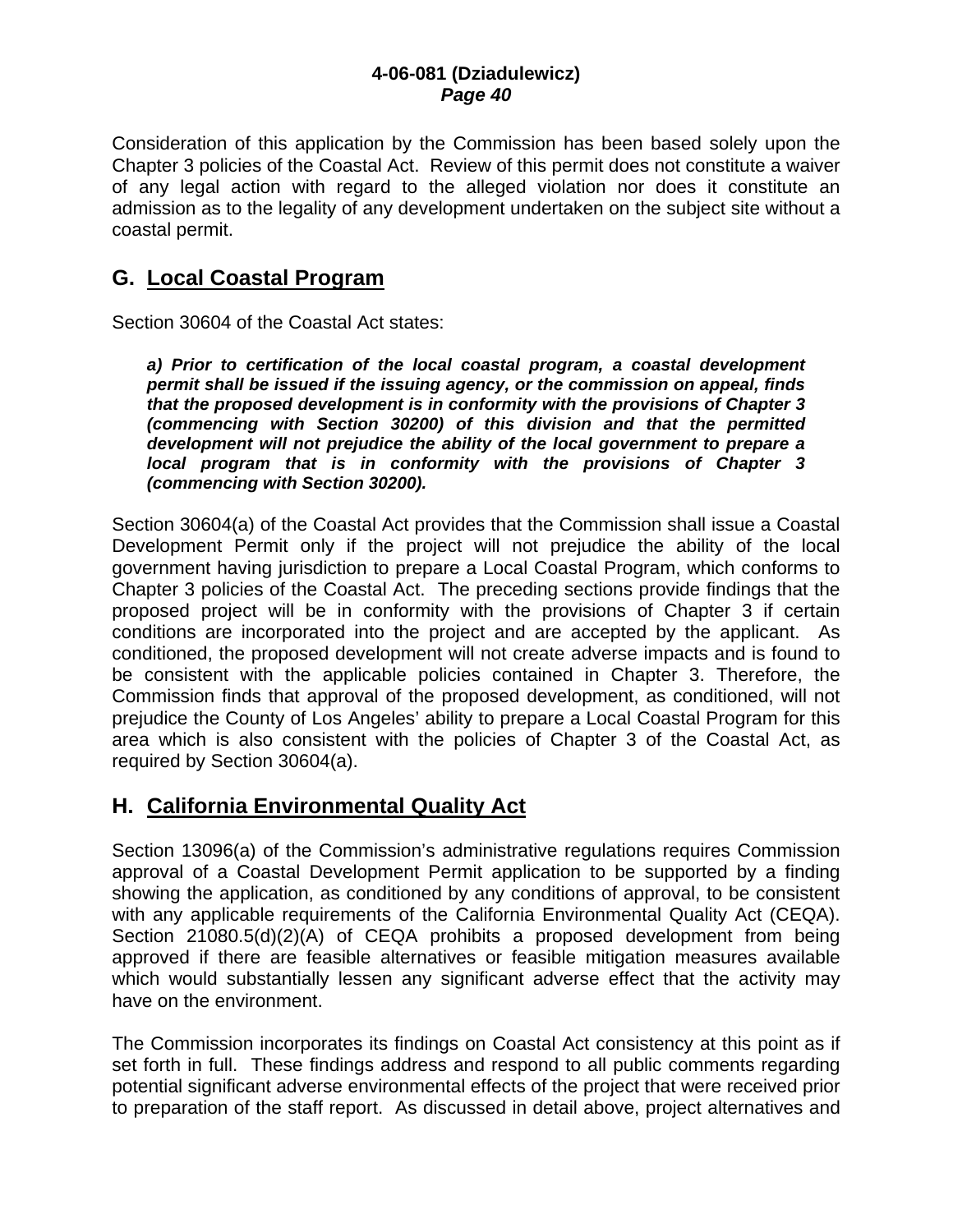mitigation measures have been considered and incorporated into the project. Five types of mitigation actions include those that are intended to avoid, minimize, rectify, reduce, or compensate for significant impacts of development. Mitigation measures required as part of this coastal development permit amendment include the avoidance of impacts to ESHA through clustering structures, prohibiting development outside of the approved development area as required by the open space easement, and prohibiting the removal of native vegetation prior to commencement of construction. Mitigation measures required to minimize impacts include, drainage best management practices (water quality), interim erosion control (water quality and ESHA), limiting lighting (ESHA and visual), restricting structure color (visual resources), and requiring future improvements to be considered through a CDP. Finally, the habitat impact mitigation condition is a measure required to compensate for impacts to ESHA. As conditioned, there are no feasible alternatives or feasible mitigation measures available, beyond those required, which would substantially lessen any significant adverse impact that the activity may have on the environment. Therefore, the Commission finds that the proposed project, as conditioned to mitigate the identified impacts, can be found to be consistent with the requirements of the Coastal Act to conform to CEQA.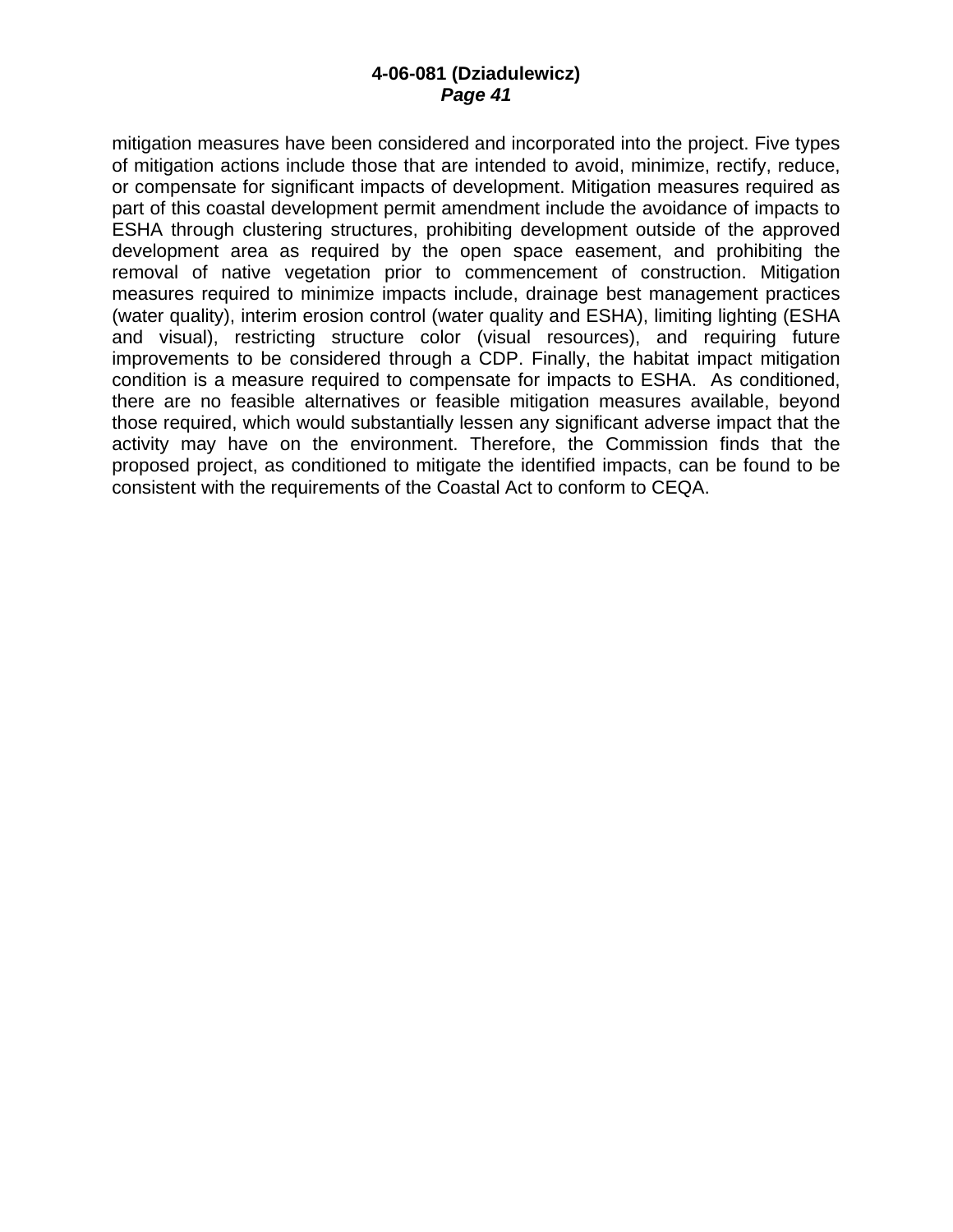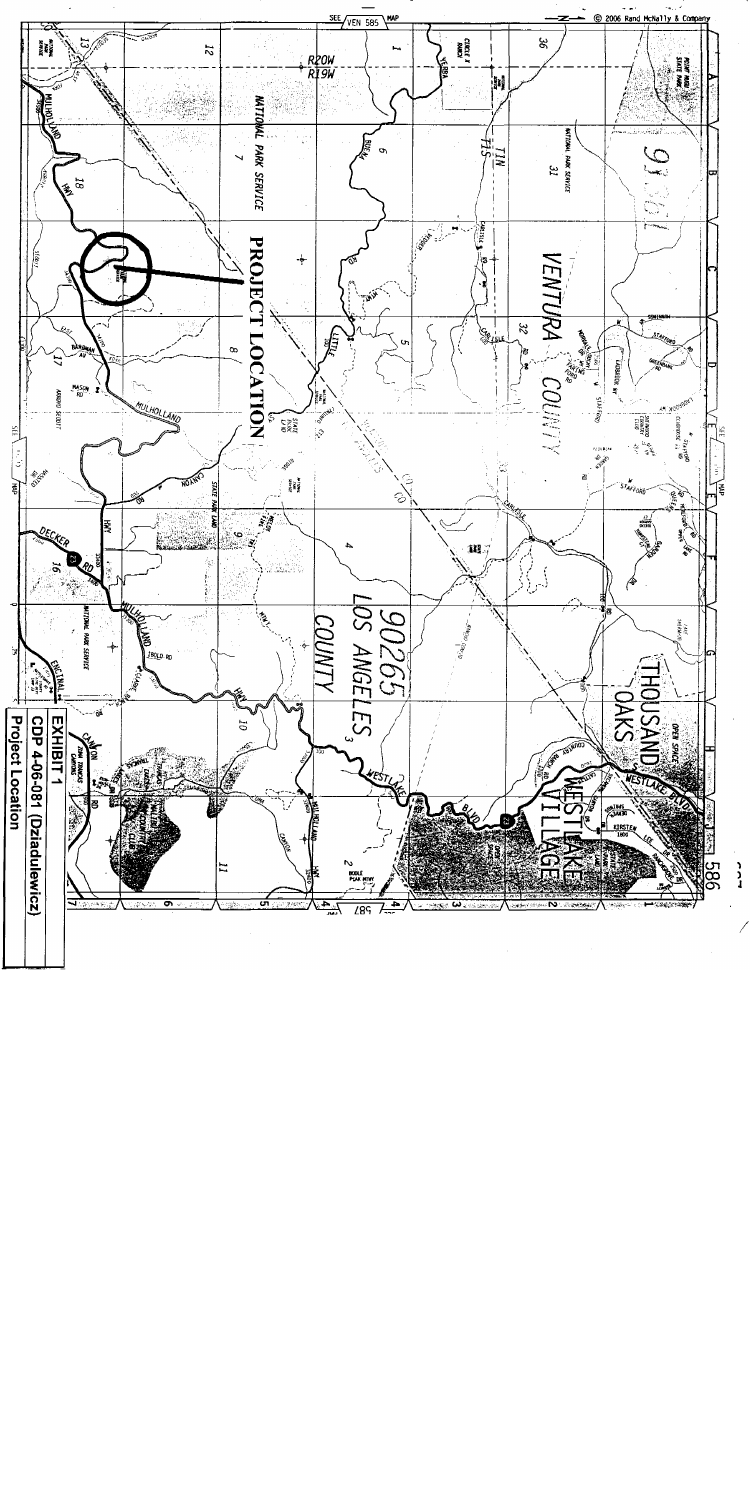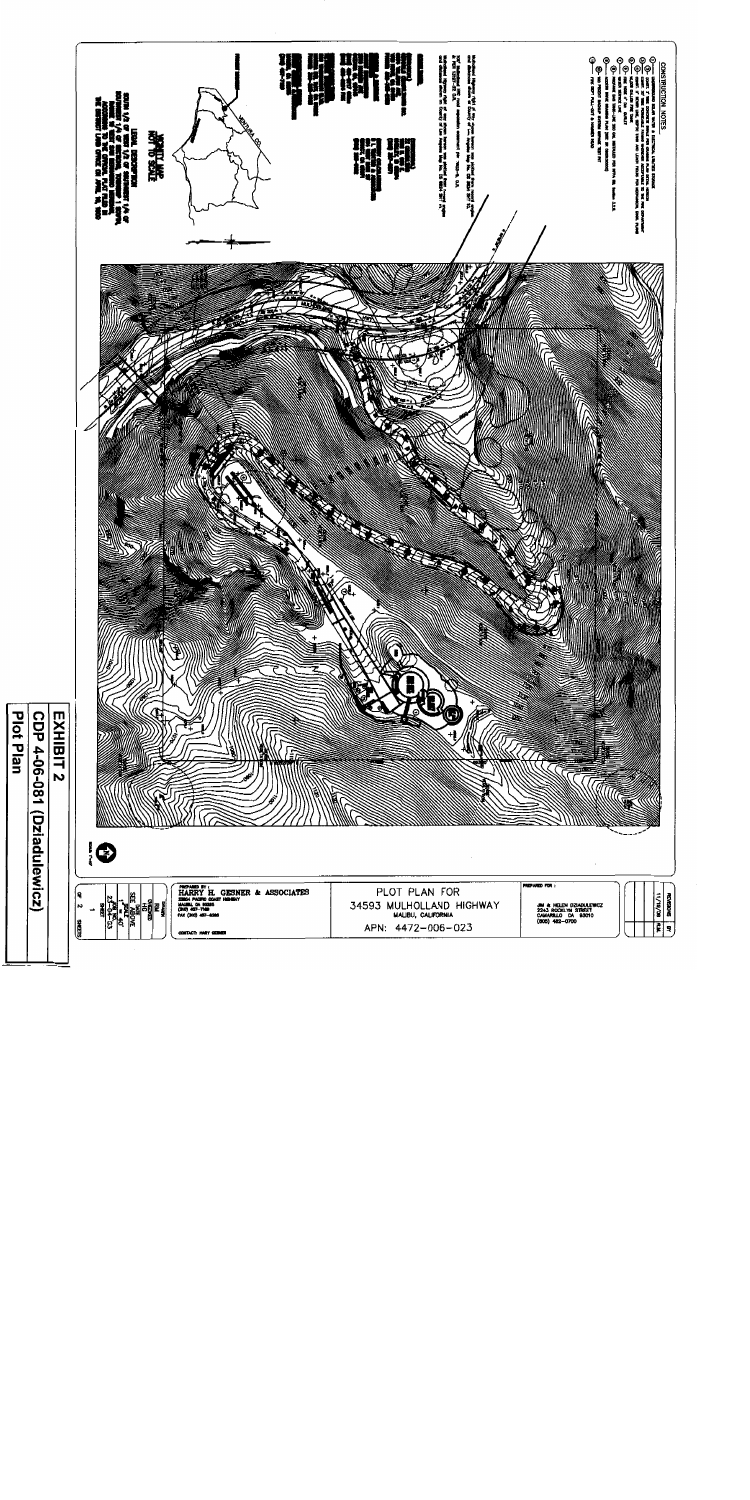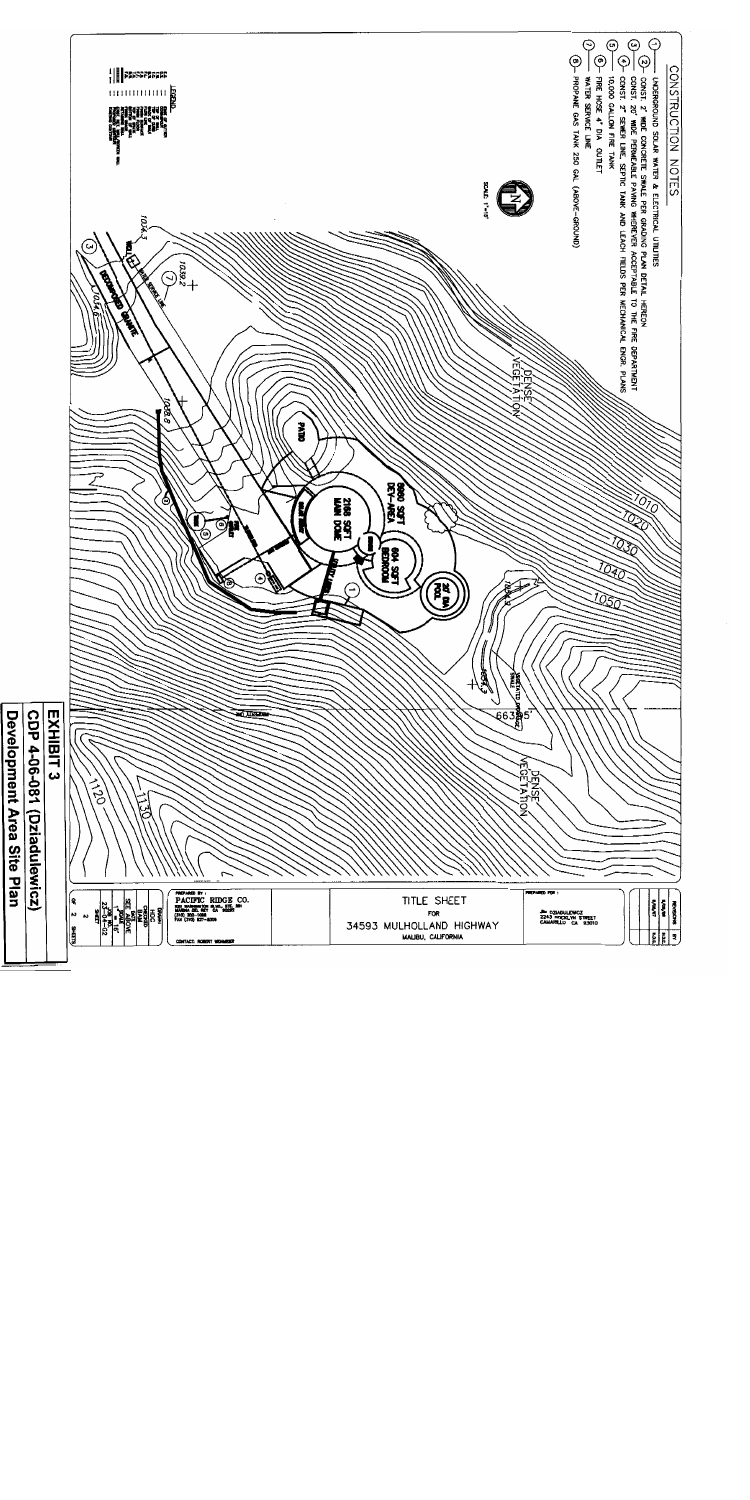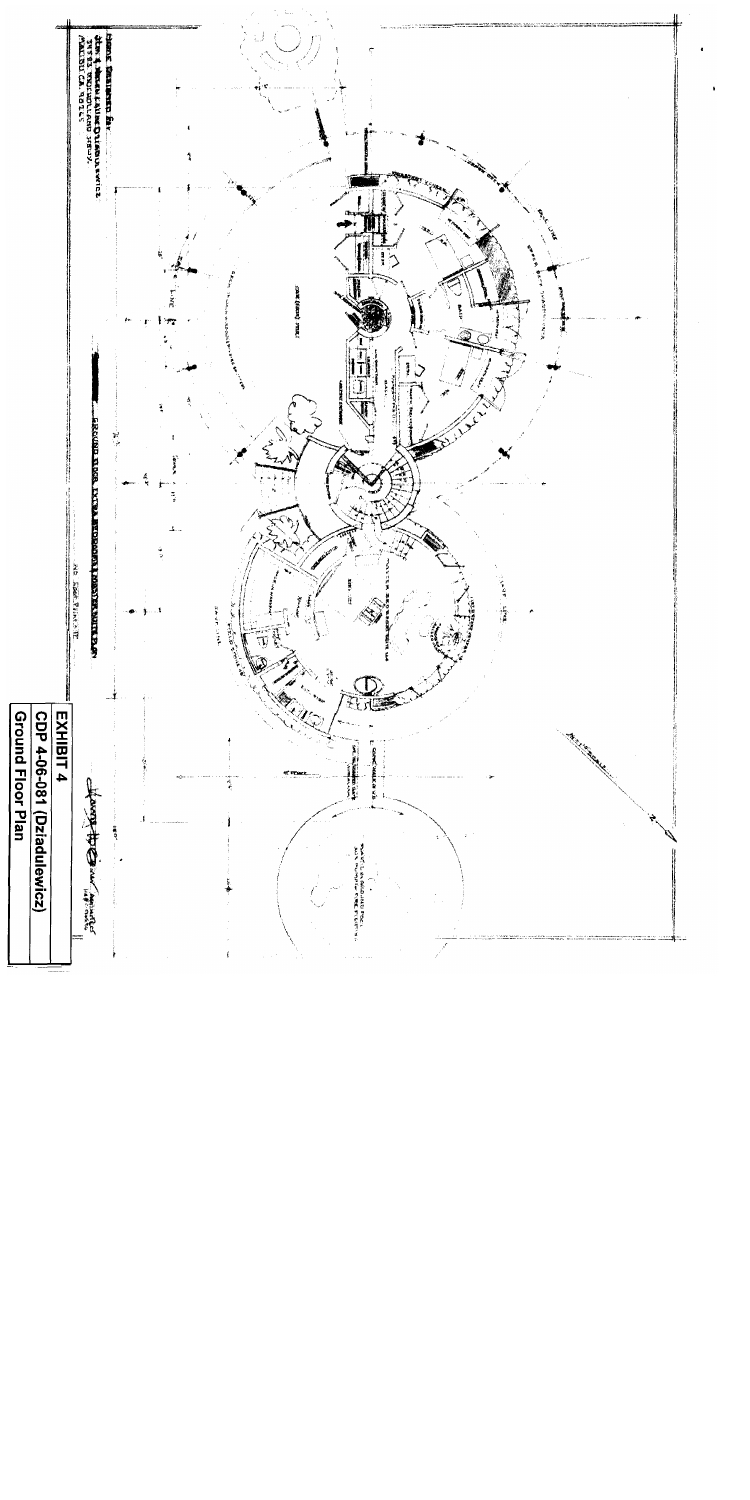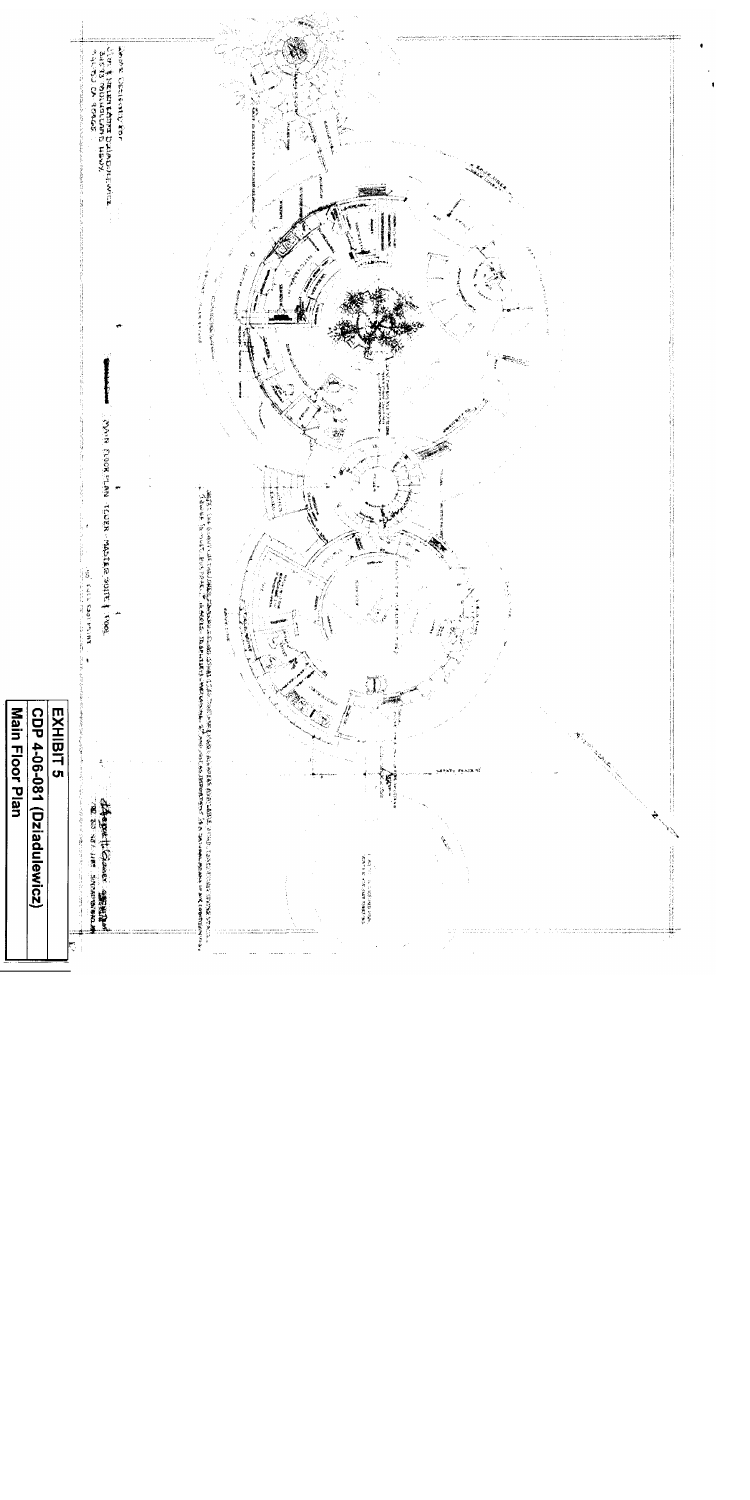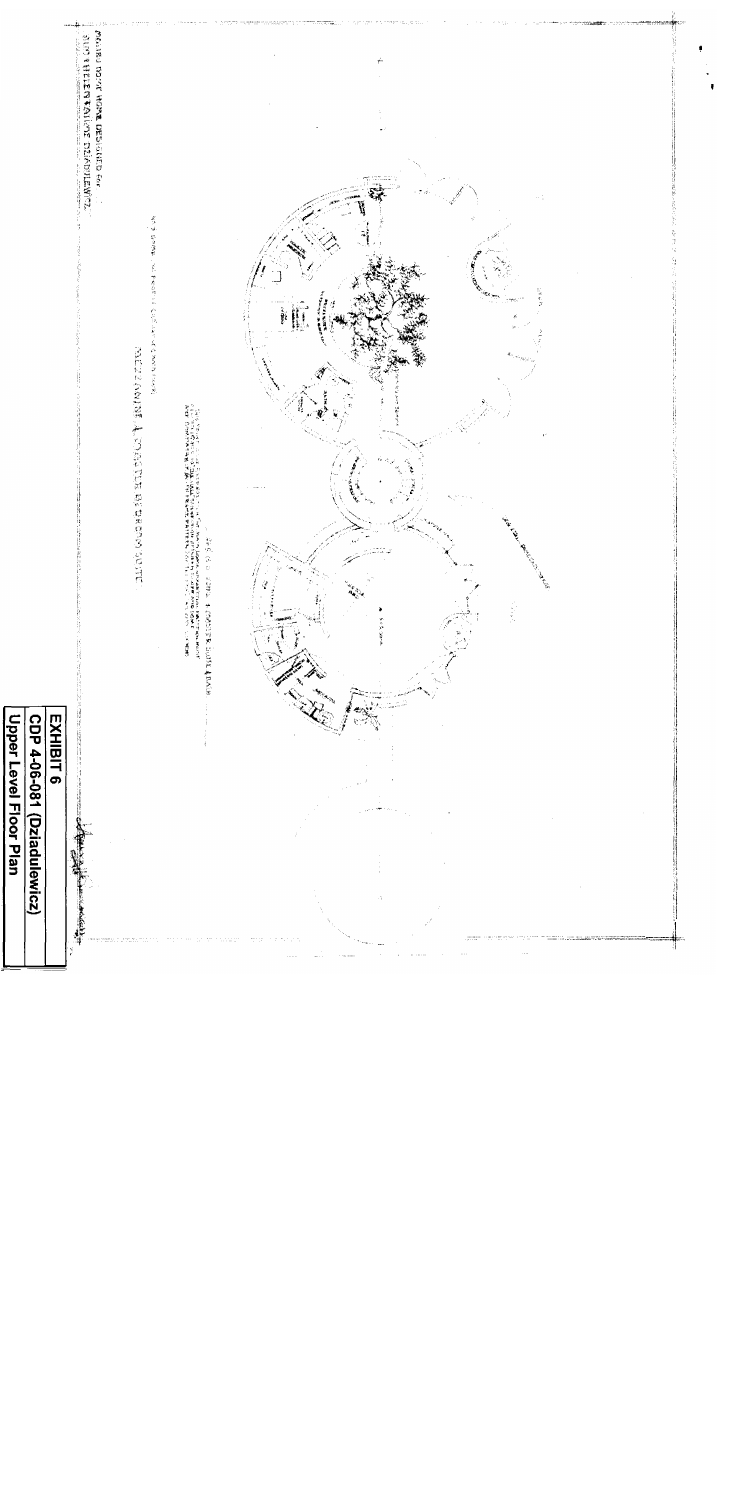

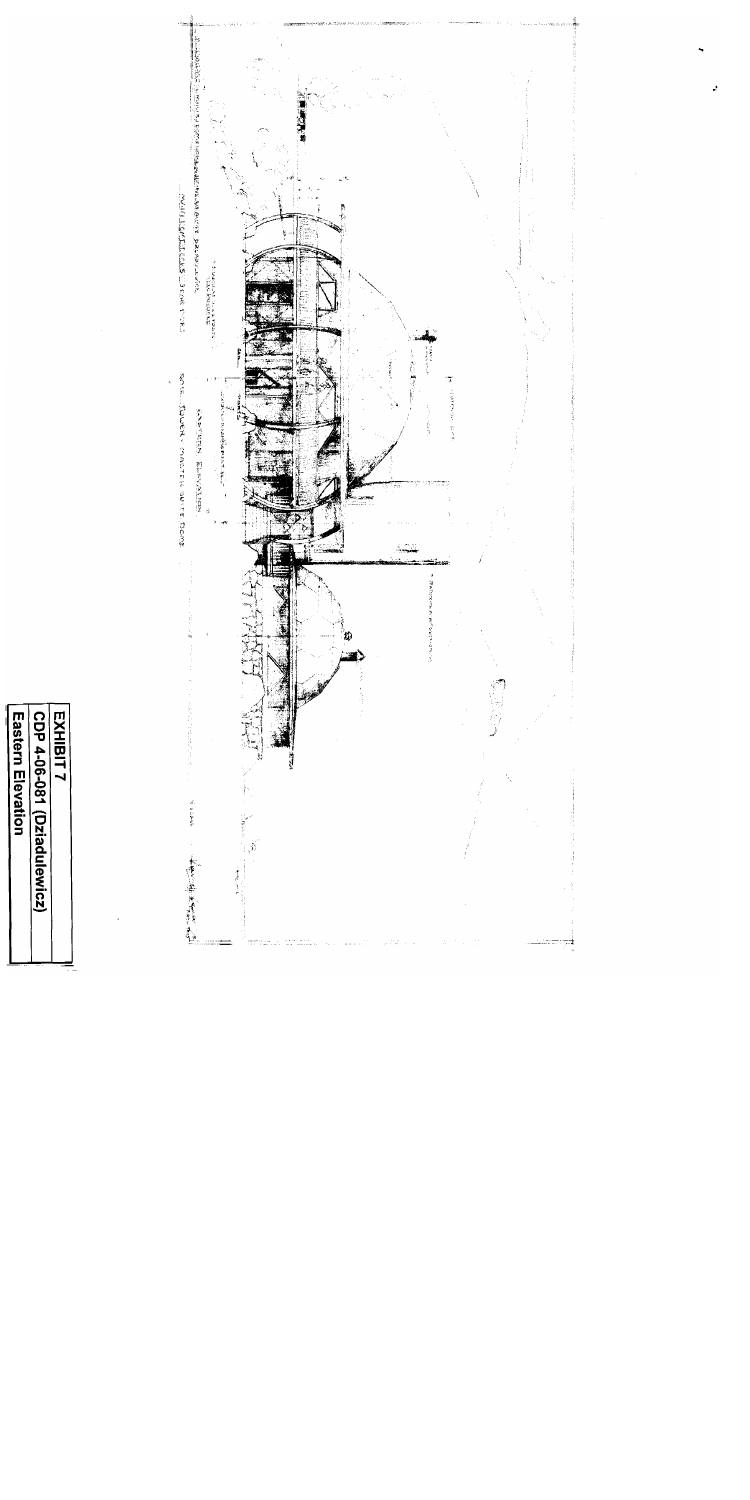subject property, outside of the Final Los Angeles County Fire Department approved Fuel Modification Zone B, as generally shown on this exhibit by The Open Space Conservation Easement shall apply to all areas on the



| Open Space Conservation<br>Easement Area<br>CDP 4-06-081 (Dziadulewicz) | EXHIBIT 8 |
|-------------------------------------------------------------------------|-----------|
|-------------------------------------------------------------------------|-----------|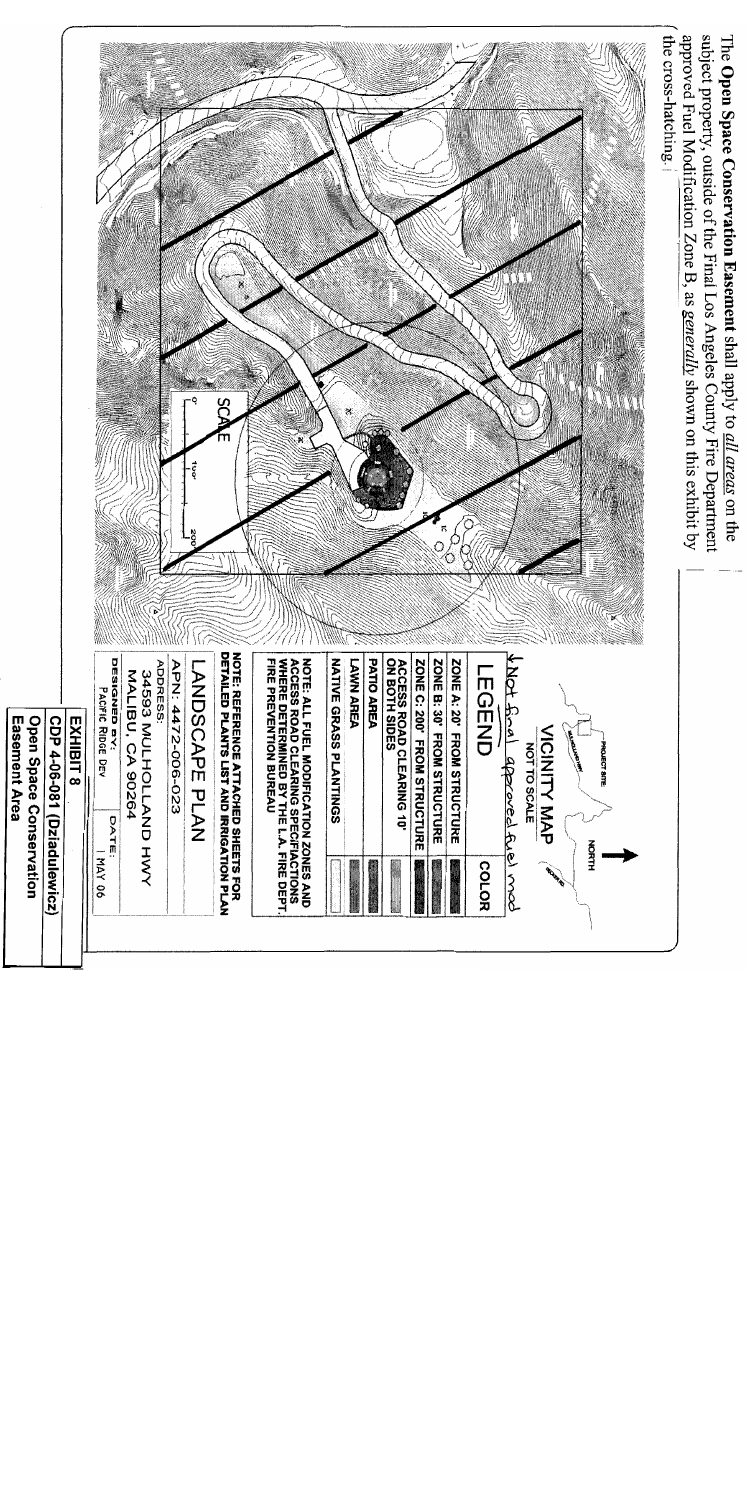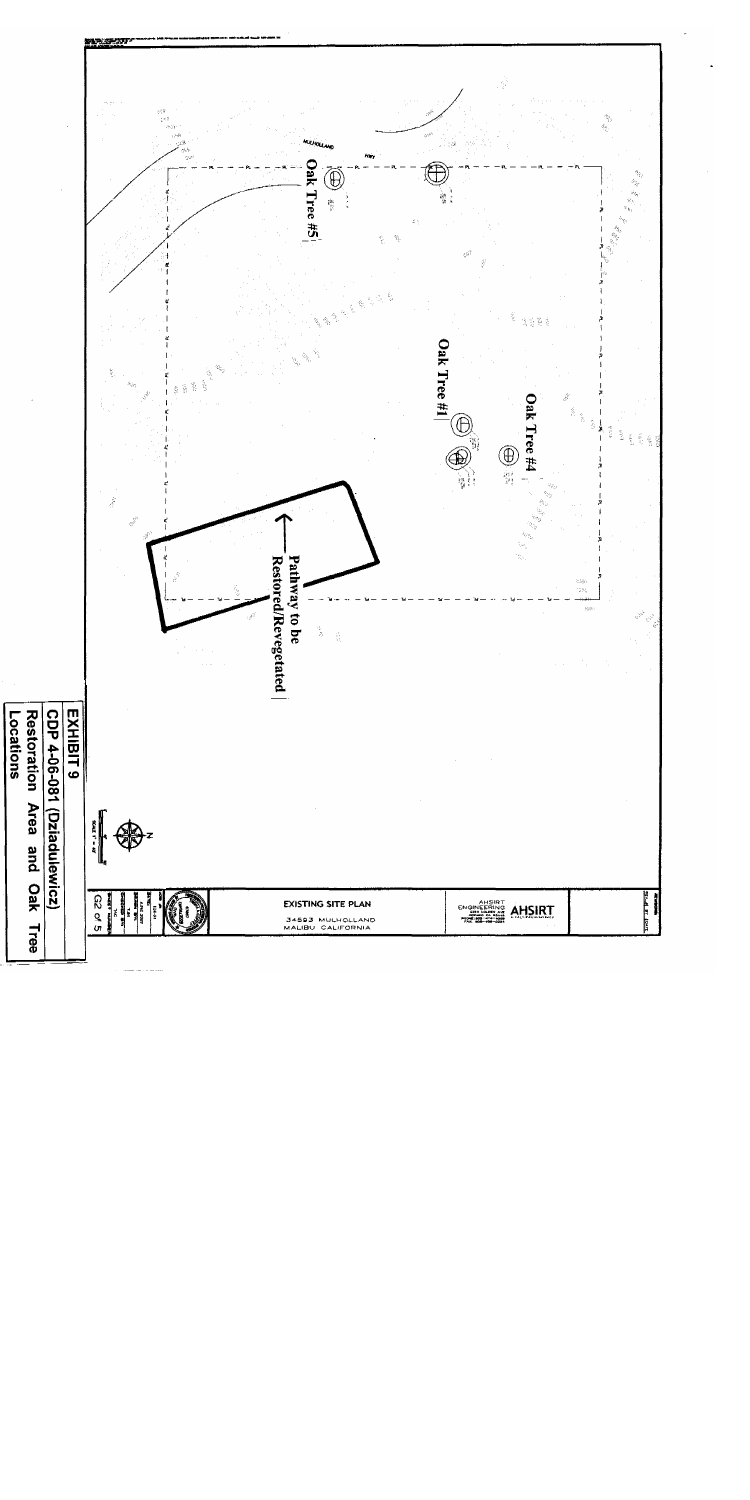AFTER RECORDING RETURN TO:

Sante Monica Mountains National Recreation Area 22900 Ventura Blvd. Woodland Hills, CA 91364 AREA: SANTA MONICA MOUNTAINS NATIONAL RECREATION AREA

TRACT: 112-55

| FEE S7 |   |
|--------|---|
|        | 4 |

 $\mathbf{I}$ 

THIS INDENTURE, made this 5th \_\_ day of December 1983

7910838 - C. Hiffman 83 1534392

between Salvatore John Tela, a single man, hereinafter referred to as the

**GRANT OF EASEMENT** 

GRANTOR, and the UNITED STATES OF AMERICA and its assigns, hereinafter referred

to as the GRANTEE.

4472-6-23

WITNESSETH, that the GRANTOR, for and in consideration of the sum of FORTY TWO THOUSAND AND NO/100 DOLLARS (\$42,000.00), to the GRANTOR in hand paid by the GRANTEE, the receipt of which is hereby acknowledged, does by these presents, Grant, Bargain, Sell, Warrant and Convey unto the GRANTEE and its assigns, forever, a permanent and assignable conservation easement of the nature and character and to the extent and for the purpose set forth on pages 3 and 4 (Exhibit A) hereof, in, upon, over and across all that tract or parcel of land lying and being in the County of Los Angeles. State of California, described as follows:

The south one-half of the west one-half of the southwest one-quarter of the southwest one-quarter of Section 8, Township 1 south, Range 19 west, of<br>San Bernardino base and meridian according to the official plat filed in the District Land Office on April 10, 1900.

This area described contains 9.63 acres!

The interest in the lands described herein is being acquired as a Conservation Easement by the National Park Service for the use and benefit of the Santa Monica Mountains National Recreation Area and the easement is appurtenant to the National Recreation Area.

TO HAVE AND TO HOLD THE SAME, together with all the hereditaments and appurtenances thereunto belonging or in anywise appertaining to the GRANTEE and its assigns forever and said GRANTOR for himself, his heirs, executors and administrators, does covenant with the GRANTEE and its assigns, that he is well and lawfully seised in fee of the lands and premises aforesaid and has good right to sell and convey the same in the manner and form aforesaid. and that the same are free from all encumbrances, except existing easements for public roads and highways, public utilities, railroads, pipelines, and subject to the following outstanding rights in third parties:

A public road and highway easement granted to the County of Los Angeles recorded in Book 7781 Page 10, in Book 7042 Page 168 and in Book 7803 Page 9 of official records of Los Angeles County, California.

A public road and highway easement granted to the County of Los Angeles<br>recorded December 21, 1934 in Book 13197 Page 22 of official records of<br>Los Angeles County, California.

One-third of all off and minorals in and under said land, as reserved by D.C. Hutchon and Ferne L. Hutchon, husband and wife, in deed recorded March 21, 1956 in Rook 50659 Page 156 of official records of Los Angeles County, California.

> RECORDED IN OFFICIAL RECORDS OF LOS ANGELES COURTY, CA DEC 28 1983 AT 8 A.M.

Recorder's Office

Page One of Four Pages Description: Los Angeles, CA Document-Year. DocID 1983.1534392 Page: 1 of 4 Order: 1296777 Comment:

**EXHIBIT 10** CDP 4-06-081 (Dziadulewicz) NPS Conservation Fecom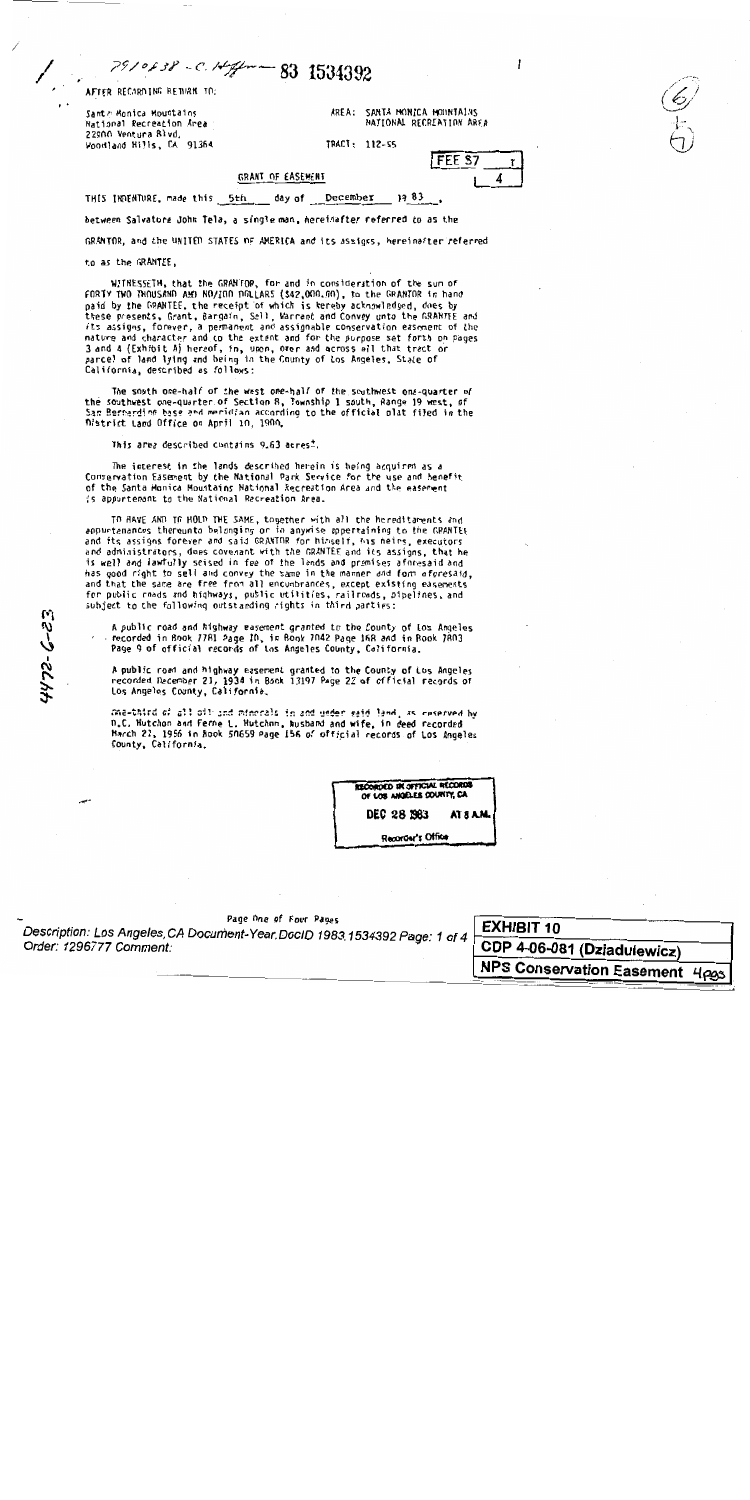GRANTOR will warrant and defend GRANTEF and its assigns in the quiet and peaceable possession of the above bargained and granted interest in the lacds and premises herein described against all persons lawfully claiming or to claim the whole or any part thereof.

IN WITNESS WHEREOF, the GRANTOR hereunto set his hand the day and year above written.

 $J$  $c$   $H$  $J$   $T$  $E$   $L$  $A$ 

State of: CALIFORNIA )s s

on this 5H day of DECEWIDE<br>a Rotary Public, personally appeared 5HLVAIDRE before me тонл who execute Н instrument and acknowledged to me that executed the same.

My Commission Expires:

SALVATORE

 $7 - 21 - 96$ 

**Not a** State of A.L.

**rgent** ï, ٠;. .... ು ಪ್ರಸ್ತಾನಿ, <u>ಸಾಮಾನವಾ</u>ಯ Ły.

County of SANTA CEUZ

Page Iwo of Four Pages

83 1534392

УŹ,

Description: Los Angeles, CA Document-Year. DocID 1983.1534392 Page: 2 of 4 Order: 1296777 Comment: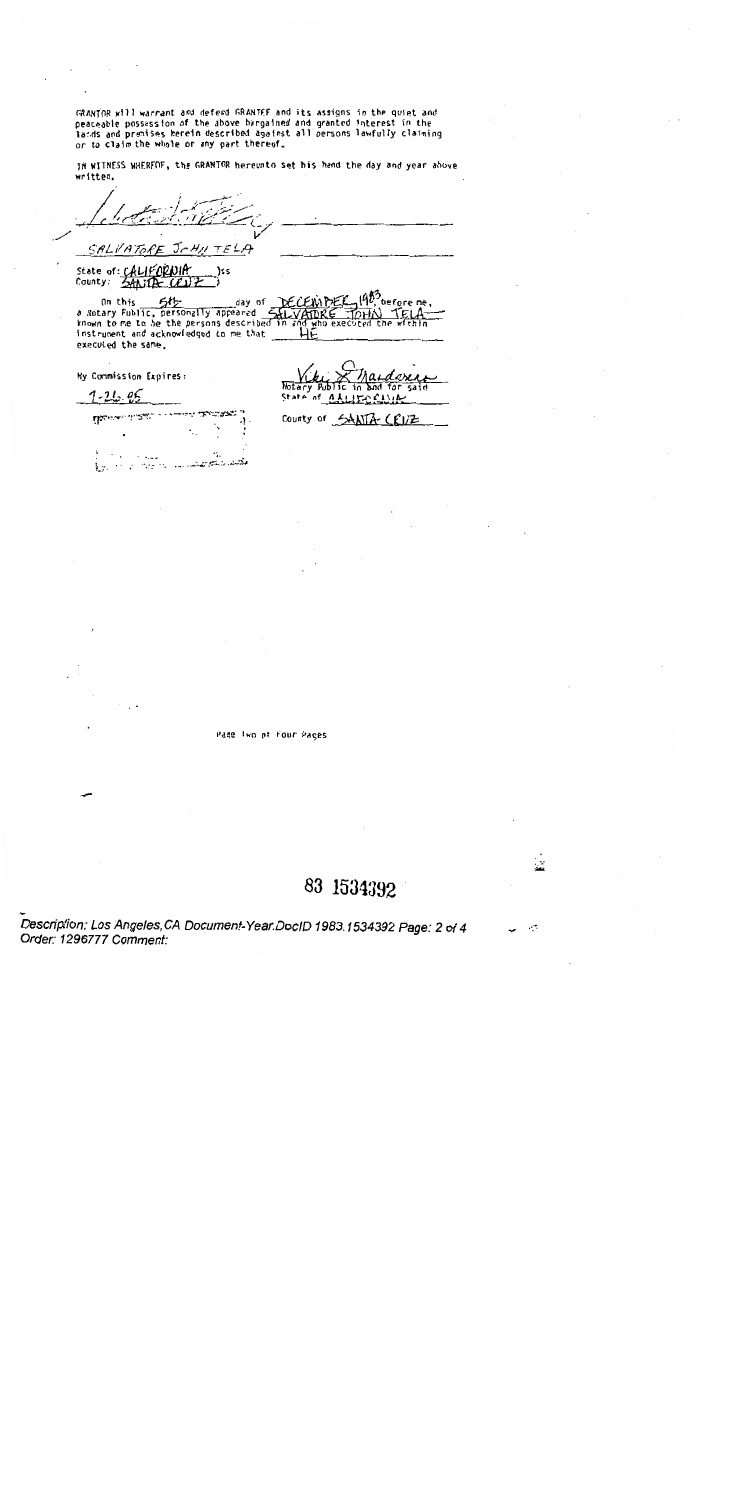#### FIHIRIT "A"

#### SANTA MONICA MOINTAINS NATIONAL RECREATION AREA

#### CONSERVATION EASEMENT - TERMS AND CONDITIONS

#### AS USED HEREIN, THE FOLLOWING DEFINITIONS SHALL APPLY:

 $\bar{\mathcal{E}}$ 

"The land" means all the land covered by this easement, as described herein or in attachments hereto.

"The Superintendent" means the Superintendent of the Santa Monica Mountains National Recreation Area and/or his designated representative.

"Grantor" means the individual, individuals or other legal entities who convey the easement on the land to the United States as well as their successors and assigns.

"Accessory Buildings and Structures" mean barns, storage sheds, animal shelters, garages and other similar structures, but not quest houses.

THE RESTRICTIONS HEREBY IMPOSED ON THE LAND, THE ACTS WHICH THE GRANTOR PROMISES TO DO OR REFRAIN FROM DOING UPON THE LAND, AND THE RIGHTS IN AND TO THE LAND GRANTED TO THE UNITED STATES OF AMERICA AND ITS ASSIGNS BY THE GRANTOR ARE AS FOLLOWS:

- 1. The said land shall not be used for any purpose other than single-family residential use without written approval of the Superintendent.
- 2. The Grantor shall be allowed one single family residence for the land described in the Grant of Easement Deed, which is to be located on one of the pads currently existing on the property. An accessory building may also be constructed on one of the pads with the written appproval of the Superintendent. Plans for the location of new buildings or structures shall be submitted to the Superintendent for approval. Plans for installation of utilities necessary to the reasonable use and enjoyment of a single family residence will be automatically approved provided the installation of said utilities is accomplished underground in such a manner so as to do the least possible damage to the terrain and vegetation.
- 3. The grantor reserves the right to perform all regular and ordinary maintenance to all existing structures, buildings, grounds and access roads; to replace, for any reason, any existing structure with another of the same size and in the same locations, and; to repair, or rebuild to no greater than the former size. any existing buildings or structures which are damaged by fire, storm or other casualty.
- 4. No structural changes or additions shall be made to the exterior of any of the huildings on said land without written approval from the Superintendent.
- 5. No trailer, motor home or mobile home shall be used on the land as a substitute for a residential building or other structure, except that should the dwelling be rendered unimhabitable by fire, storm or casualty, or the owner elects to replace the dwelling, or a new dwelling is being constructed. A trailer may be placed upon said land on a temporary basis not to exceed one year while the original dwelling is being rebuilt or replaced or a new dwelling is being constructed. The current existence of a trailer on the property may continue for the term of the tenancy. The trailer shall be removed from the premises upon termination of their tenancy. Once removed, such units or vehicles will not be permitted unless they serve a purpose permitted in the first two sentences of this paragraph.

# 83 1534392

Description: Los Angeles, CA Document-Year. DoclD 1983.1534392 Page: 3 of 4 Order: 1296777 Comment: